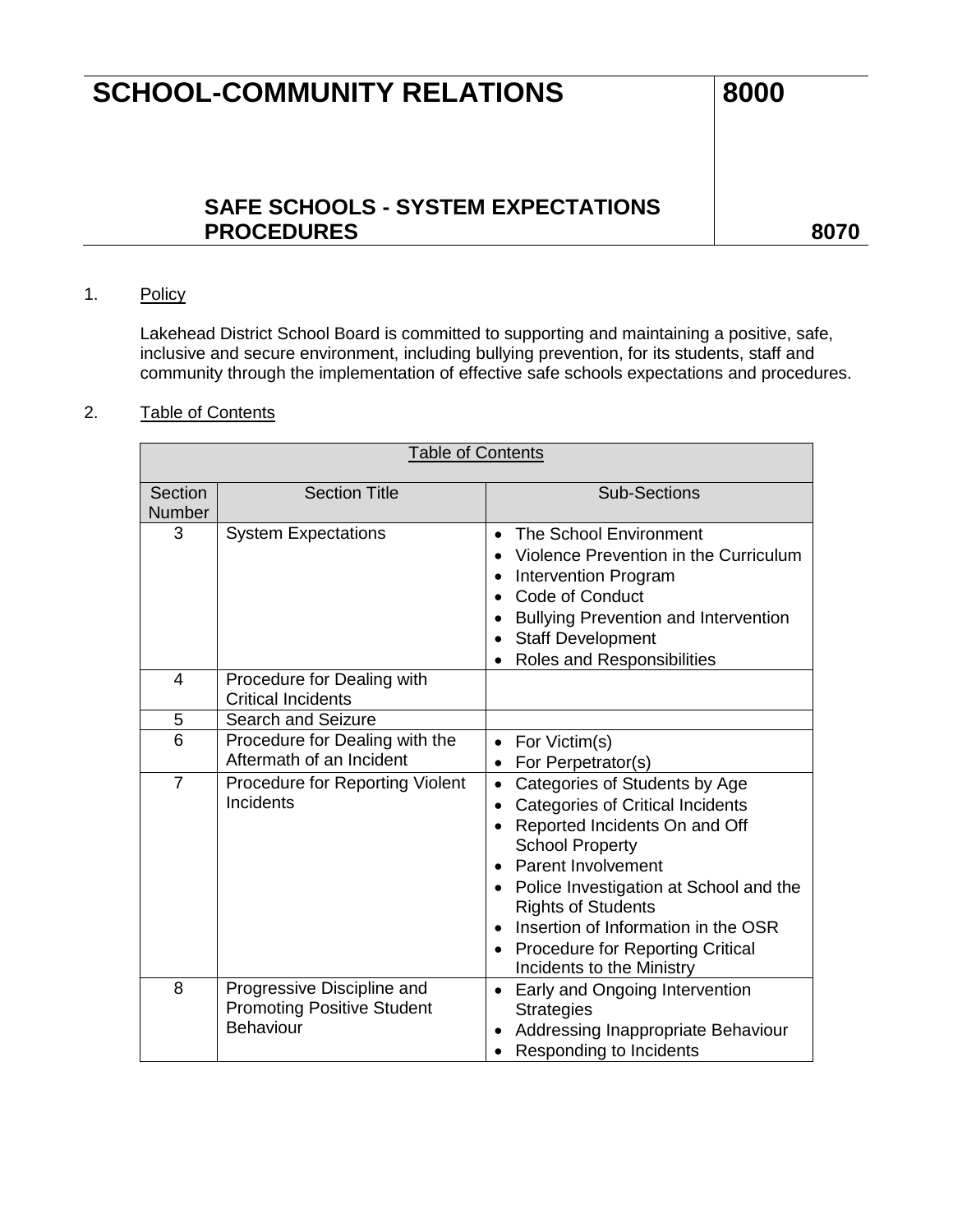### **SAFE SCHOOLS - SYSTEM EXPECTATIONS**  PROCEDURES 8070

| 9  | Strategies for dealing with Bullying /      | <b>Training Strategies for Members</b>        |
|----|---------------------------------------------|-----------------------------------------------|
|    | <b>Bullying Prevention and Intervention</b> | of the School Community                       |
| 10 | <b>Suspension of Students</b>               | • Factors to Consider Before                  |
|    |                                             | Deciding to Impose a                          |
|    |                                             | Suspension                                    |
|    |                                             | Consultation                                  |
|    |                                             | <b>Procedural Steps When</b>                  |
|    |                                             | Imposing a Suspension                         |
|    |                                             | <b>Programs for Suspended</b>                 |
|    |                                             | <b>Students</b>                               |
|    |                                             | <b>Alternate Suspension Program</b><br>(ASP)  |
|    |                                             | <b>Planning Meeting</b>                       |
|    |                                             | <b>Student Action Plan (SAP)</b><br>$\bullet$ |
|    |                                             | <b>Suspension Appeal Process</b>              |
|    |                                             | Suspension Appeal before the                  |
|    |                                             | <b>Suspension Appeals/Expulsion</b>           |
|    |                                             | Hearing Committee of the Board                |
|    |                                             | Re-Entry<br>٠                                 |
|    |                                             | <b>Transfer to Another School</b>             |
| 11 | <b>Expulsion of Pupils</b>                  | • Mitigating Factors and Other                |
|    |                                             | Factors                                       |
|    |                                             | <b>Suspension Pending</b>                     |
|    |                                             | <b>Recommendation for Expulsion</b>           |
|    |                                             | <b>Procedural Steps When</b>                  |
|    |                                             | Imposing a Suspension                         |
|    |                                             | <b>Alternate Suspension Program</b>           |
|    |                                             | (ASP)                                         |
|    |                                             | <b>Planning Meeting</b>                       |
|    |                                             | • Student Action Plan (SAP)                   |
|    |                                             | • Principal's Investigation                   |
|    |                                             | Decision Not to Recommend                     |
|    |                                             | Expulsion                                     |
|    |                                             | Recommendation to the Board                   |
|    |                                             | for an Expulsion Hearing                      |
|    |                                             | Hearing before the Suspension                 |
|    |                                             | Appeals / Expulsion Hearing                   |
|    |                                             | Committee                                     |
|    |                                             | No Expulsion                                  |
|    |                                             | Expulsion                                     |
|    |                                             | <b>Re-Entry Requirements</b>                  |
|    |                                             | Following and Expulsion                       |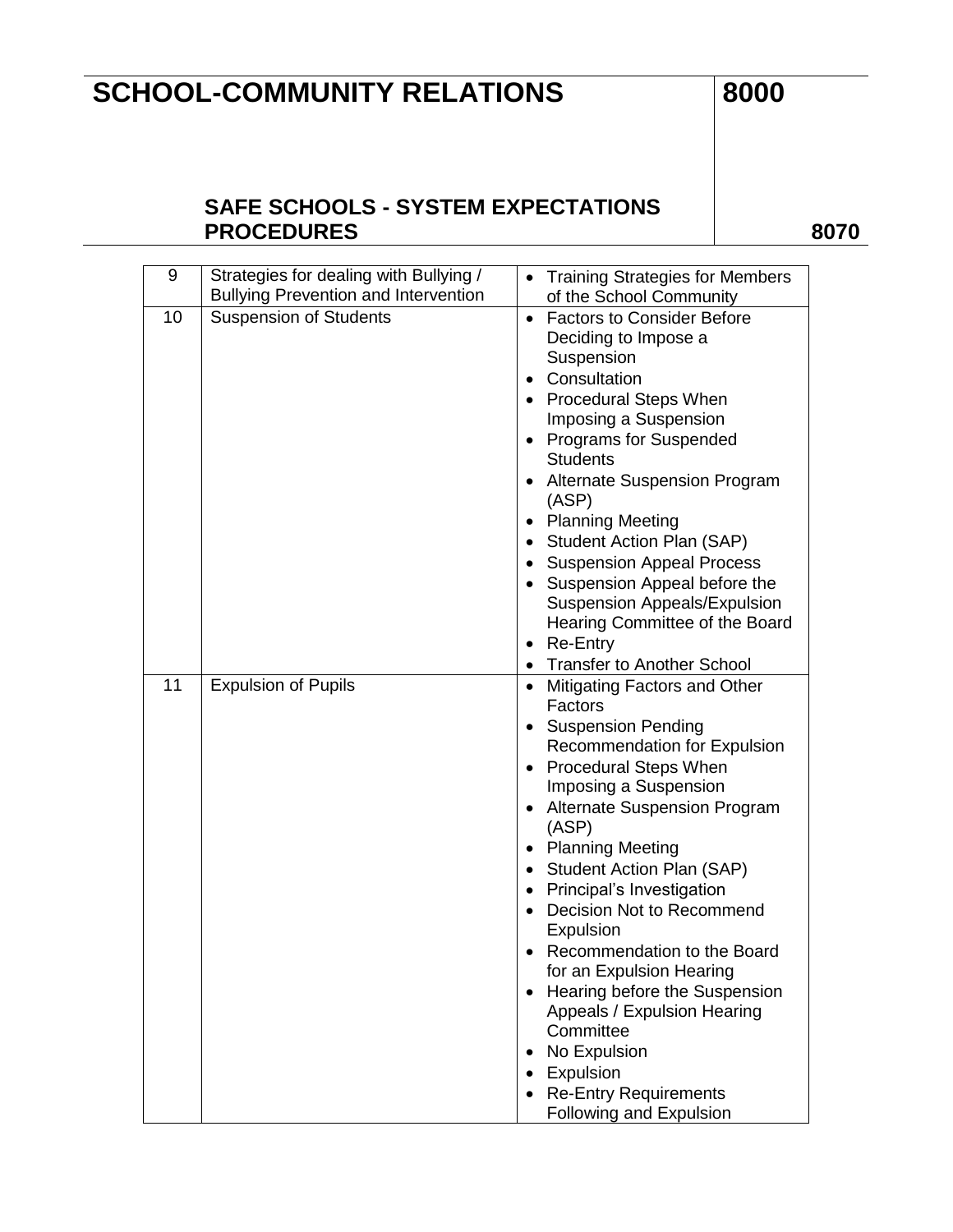### **SAFE SCHOOLS - SYSTEM EXPECTATIONS PROCEDURES 8070**

|    |                         | Appeal of Board Decision to<br>Expel                                                              |
|----|-------------------------|---------------------------------------------------------------------------------------------------|
| 12 | Exclusion               |                                                                                                   |
| 13 | Delegation of Authority | Delegation of Authority to a Vice<br>Principal<br>Delegation of Authority to<br>Teacher-in-Charge |
| 14 | Review                  |                                                                                                   |

#### 3. System Expectations

#### 3.1 The School Environment

The school environment must be safe so that learning can take place. It is the obligation of all members of the school community to establish a safe and secure school environment.

The school environment is both physical and social. It includes the school building, its surroundings, the people in it and the way they interact, the material resources, and the extensions of this environment that are necessary for the delivery of the program (e.g., field trips, school buses and extracurricular activities).

To establish and maintain a safe and secure school environment:

- the school staff will design activities to provide a positive, inviting school atmosphere and maintain a safe school culture for all people in Lakehead Public Schools;
- discipline strategies will be fair and focus on teaching students about appropriate behaviours while maintaining their self-respect;
- guidelines for supervision will be developed by individual schools to ensure the safety of staff and students at school-sponsored activities; these guidelines will be consistent with the school's Code of Conduct;
- principals will deny entry to the school to a person found in possession of materials and/or substances deemed to be unsafe and/or inappropriate (e.g., hate literature, guns, knives, illegal drugs);
- principals may deny entry to school-sponsored activities to individuals whom they know have a record of violence or who have been found in possession of weapons;
- schools will establish procedures for dealing with visitors and/or strangers in the school consistent with the Board's appropriate policy and procedures;
- students with a record of violence or who have been found in possession of weapons and who request a transfer from one school to another will be identified by principals; this information will be communicated to the appropriate superintendent and to the students so identified;
- principals will cooperate with bus operators to ensure that school buses, as extensions of the school environment, are safe and secure;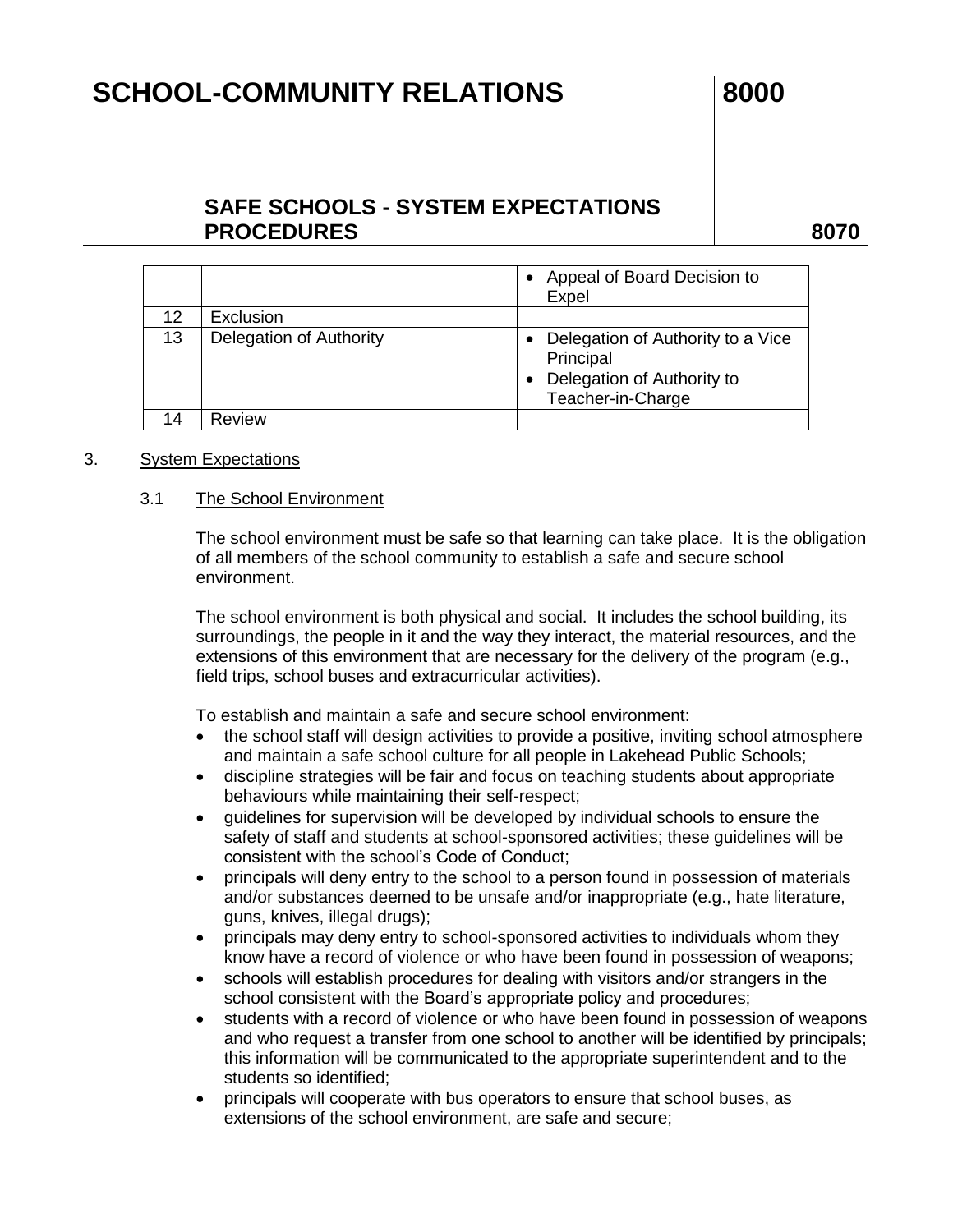### **SAFE SCHOOLS - SYSTEM EXPECTATIONS**  PROCEDURES and a series and a series of the series and a series and a series of the series and series and series  $\sim$

- schools will operate Health and Safety Committees;
- schools will establish a Dress Code consistent with the Board's Dress Code Policy that determines the dress code expectations at the school level; and
- schools will conduct school climate surveys every two years, and each school will develop school improvement goals based on the data.

#### 3.2 Violence Prevention in the Curriculum

Violence prevention must be integrated into the curriculum for all students**.** It is the joint responsibility of the school, home and community to work together to guide students to become good citizens in a society that promotes an equitable, safe environment for all.

The prevention component is guided by the following principles:

- prevention is the most humane and efficient way to deal with violence, conflict and acts of aggression; and
- the Board is committed to promoting appropriate methods of resolving conflict that are safe and respect the rights of others.

To achieve this there must be:

- early exposure to appropriate social skills;
- early identification of forms of violence and reporting of threats to safety;
- early identification of problem behaviours and support to develop social skills; and
- guided practice that will lead to the independent application of a variety of social skills as a regular part of daily living and the ability to resolve conflict in a non-violent way.

The curriculum must be free of bias, reflect the diverse groups that compose our society and provide opportunities for students to:

- understand how to be alert and prudent about personal safety;
- develop, practice, and reflect on interpersonal communication and problem-solving skills such as negotiation, mediation, management of conflicts, assertiveness and the ability to cope with change or frustration;
- develop self-confidence and enhance self-esteem;
- acquire the ability to understand, respect and care for others;
- develop awareness that discrimination is hurtful and unacceptable;
- acquire skills that will be useful in their existing and future relationships; and
- develop the ability to value social diversity and points of view.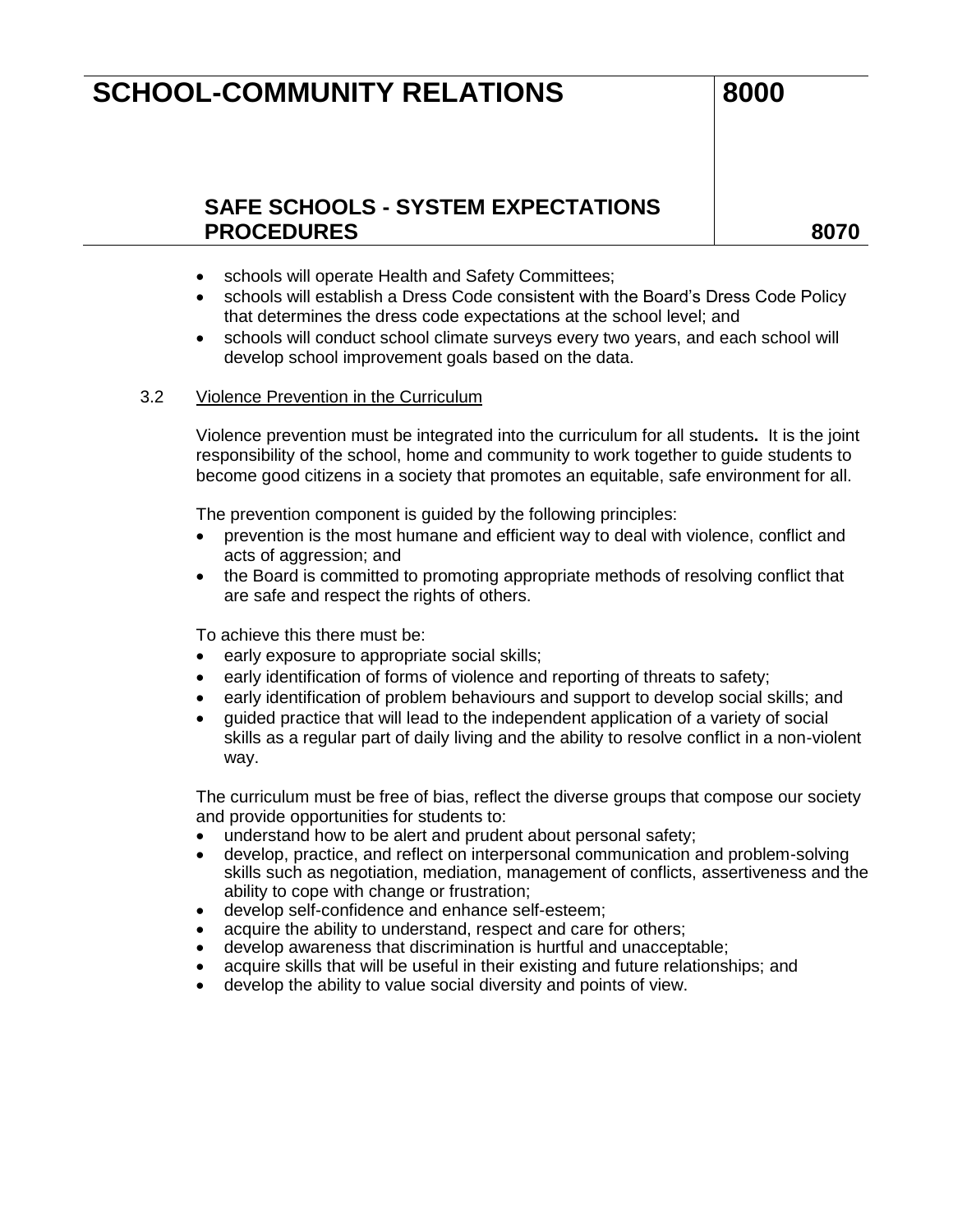### **SAFE SCHOOLS - SYSTEM EXPECTATIONS**  PROCEDURES and a series and a series of the series and a series and a series of the series and series and series  $\sim$

#### 3.3 **Intervention Program**

- 3.3.1 The Board will build on its early identification practices and procedures to help children at risk of being bullies and/or victims. As much as possible, this assistance must take place within the classroom and with the involvement of parents or guardians.
- 3.3.2 Where appropriate, the Board will develop and implement programming to address the special needs of students as identified through the Individual Education Plan. Teachers, in consultation with parents, will be the primary resource for identifying these children and referring them to the appropriate person and/or agency.
- 3.3.3 The school will ensure that staff has the opportunity to consult with parents about the behaviour of their children.
- 3.3.4 The Board will continue to develop partnerships with community organizations and agencies that can provide support to students in need.
- 3.4 Code of Conduct
	- 3.4.1 Elementary and secondary schools within the Board shall develop a School Code of Conduct that clearly indicates the behaviour expectations of its school community and complies with the Board or the Provincial Code of Conduct.
	- 3.4.2 The Code of Conduct should reflect a philosophy that for every inappropriate act the perpetrator will be given an appropriate consequence.
	- 3.4.3 The purpose of a Code of Conduct governs the behaviour of all persons in the school. It will:
		- ensure that all members of the school community, especially people in positions of authority, are treated with respect and dignity;
		- promote responsible citizenship by encouraging appropriate participation in the civic life of the school community;
		- maintain an environment where conflict and difference can be addressed in a manner characterized by respect and civility;
		- encourage the use of non-violent means to resolve conflict;
		- promote the safety of people in schools;
		- discourage the use of alcohol, illegal drugs and, except by a medical cannabis user, cannabis; and
		- prevent bullying in schools.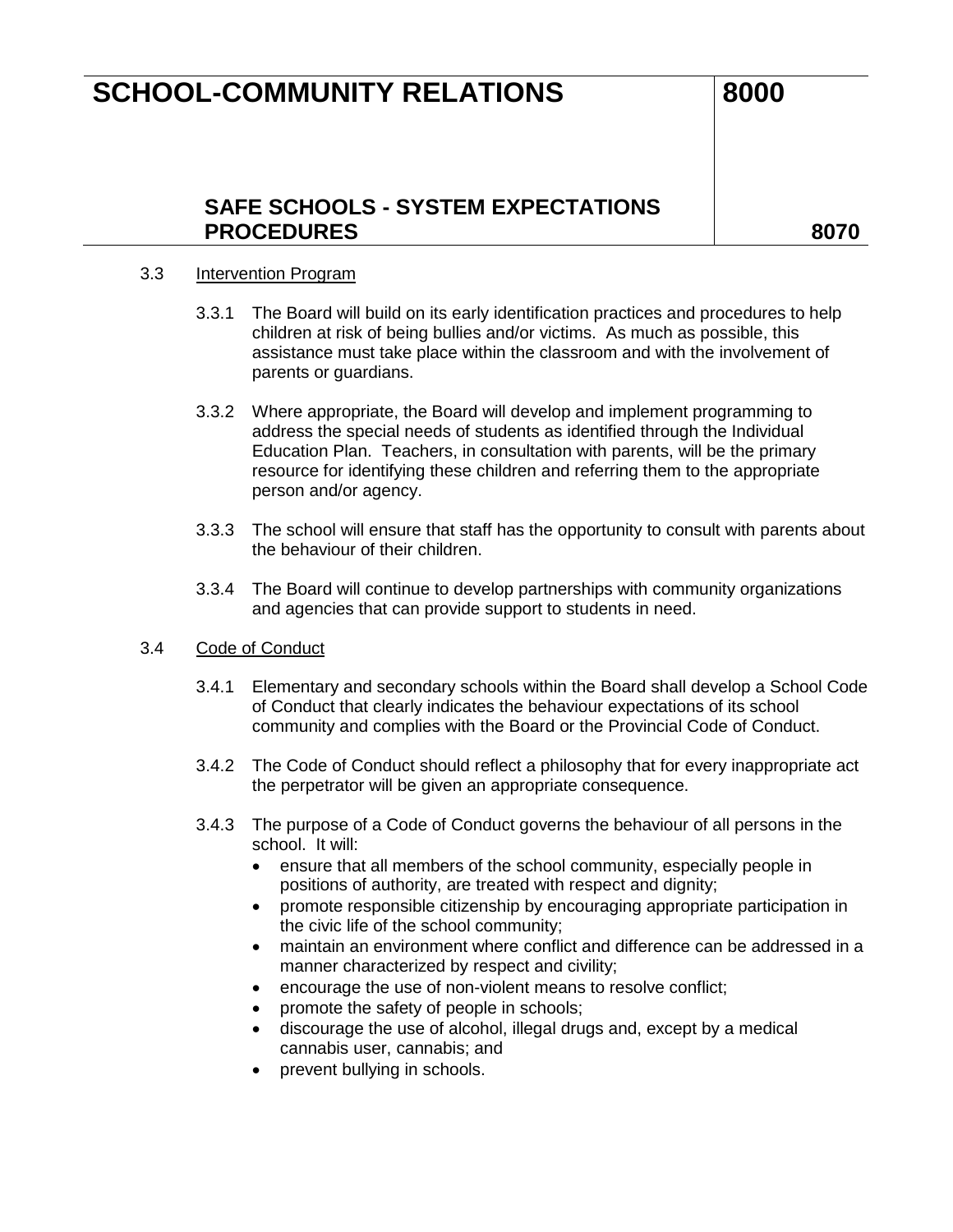### **SAFE SCHOOLS - SYSTEM EXPECTATIONS PROCEDURES 8070**

### 3.4.4 The School Code of Conduct will be:

- applicable to each and every member of its community students, staff, parents, community partners, bus drivers and visitors;
- developed in collaboration with students, staff, parents and the community;
- reviewed annually in consultation with students, staff, parents and the community;
- available to members of the school community;
- communicated to students, staff, parents and the school community at the beginning of the school year, and at other times when appropriate;
- founded on the principles of fairness, respect, civility, responsible citizenship, and focus on teaching appropriate behaviour while maintaining individual self-respect; and
- consistent with the requirements set out in the Provincial or Board Code of Conducts.

#### 3.5 Bullying Prevention and Intervention

- 3.5.1 Bullying is typically a form of repeated, persistent, and aggressive behaviour directed at an individual or individuals that is intended to cause (or should be known to cause) fear and distress and/or harm to another person's body, feelings, self-esteem, or reputation. Bullying occurs in a context where there is a real or perceived power imbalance.
- 3.5.2 Students may attain or maintain power over others in the school through real or perceived differences. Some areas of difference may be size, strength, age, intelligence, economic status, social status, solidarity of peer group, religion, ethnicity, ability, need for special education, sexual orientation, family circumstances, gender and race.
- 3.5.3 Bullying is a dynamic of unhealthy interaction that can take many forms. It can be physical (e.g. hitting, pushing, tripping), verbal (e.g. name calling, mocking, or making sexist, racist or homophobic comments), or social (e.g. excluding others from a group, spreading gossip or rumours). It may also occur through the use of technology (e.g. spreading rumours, images, or hurtful comments through the use of e-mail, cell phones, text messaging, internet websites, other technology).
- 3.5.4 Bullying adversely affects students' ability to learn, adversely affects healthy relationships and the school climate, and adversely affects a school's ability to educate its students. Bullying will not be accepted on school property, at schoolrelated activities, on school buses, or in any other circumstances (e.g. online) where engaging in bullying will have a negative impact on the school climate.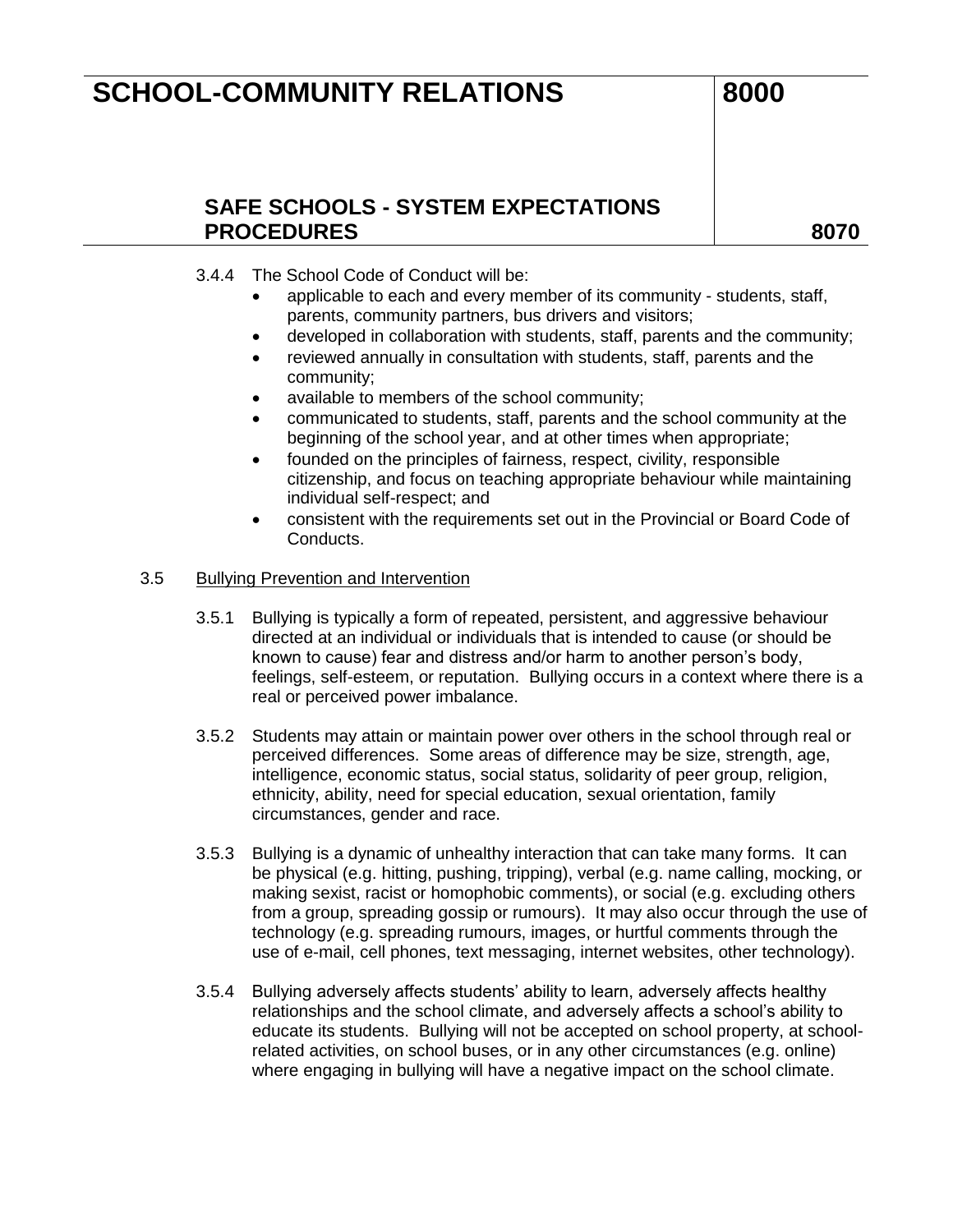### **SAFE SCHOOLS - SYSTEM EXPECTATIONS**  PROCEDURES and a series and a series of the series and a series and a series of the series and series and series  $\sim$

#### 3.6 Staff Development

- 3.6.1 Lakehead District School Board will provide opportunities for all staff to acquire the knowledge and skills necessary to develop and maintain a welcoming and safe school environment.
- 3.6.2 The staff will receive strong support, professional preparation and ongoing professional development focusing on the skills and knowledge that are required to teach appropriate conduct.
- 3.6.3 Board support staff, school administrators, and staff groups representing all staff will provide awareness/information opportunities for the purpose of applying school board and school practices in a fair and consistent manner. Staff development topics may include information about, but are not limited to:
	- school-based programs that address conflict resolution, mediation, selfesteem, decision-making;
	- medical conditions that may be associated with violent behaviour;
	- community services that provide counselling, anger management, parenting skills, management of disturbed behaviour, etc.;
	- signs/profiles of physical/sexual/emotional abuse and appropriate interventions, such as reporting of an incident;
	- programs that focus upon identification and elimination of bias and discrimination on the basis of race, sex, colour, ethnicity, citizenship, ancestry, origin, culture, religion, creed, gender, gender identity, language, ability, sexual orientation, family or socio-economic status, and/or any other immutable characteristic or ground protected by the Ontario Human Rights Code;
	- programs supporting the safety and welfare of victims; and
	- programs and procedures for reintegrating perpetrators.

#### 3.7 Roles and Responsibilities

3.7.1 The Board and its schools will involve its community in the development, implementation and maintenance of a safe environment.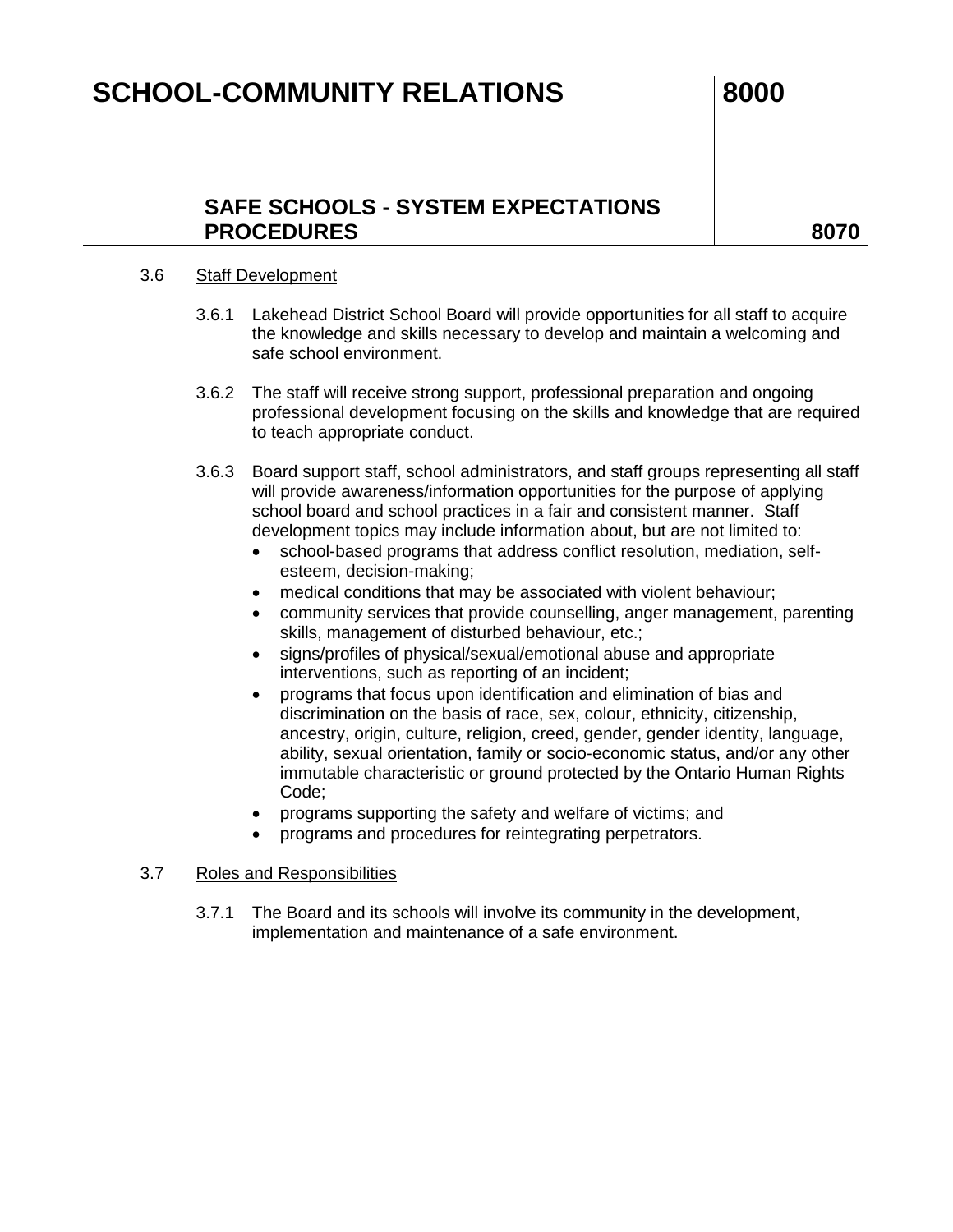### **SAFE SCHOOLS - SYSTEM EXPECTATIONS PROCEDURES 8070**

- 3.7.2 The roles and responsibilities of all school members, students, staff, parents and members of school councils will be defined. Refer to:
	- Education Act;
	- The Provincial Code of Conduct Policy/Program Memorandum No. 128
	- Child and Family Services Act;
	- Children's Law Reform Act:
	- Divorce Act:
	- Health Protection and Promotion Act:
	- Immunization of School Pupils Act;
	- Occupational Health and Safety Act;
	- Sabrina's Law;
	- Ryan's Law;
	- Trespass to Property Act;
	- Youth Criminal Justice Act;
	- Municipal Freedom of Information and Protection of Privacy Act;
	- Personal Health Information Protection Act;
	- Ontario College of Teachers Act;
	- Teaching Profession Act;
	- Early Childhood Educators Act;
	- Human Rights Code; and
	- Canadian Charter.
- 3.7.3 All members of the school community must:
	- respect and comply with all applicable federal, provincial and municipal laws;
	- demonstrate honesty and integrity;
	- respect differences in people, their ideas and opinions;
	- treat one another with dignity and respect at all times, and especially when there is disagreement;
	- respect and treat others fairly, regardless of their race, ancestry, place of origin, colour, ethnic origin, citizenship, creed, sex, sexual orientation, gender identity, gender expression, age, marital status, family status or disability;
	- respect the rights of others;
	- show proper care and regard for school property and the property of others;
	- take appropriate measures to help those in need;
	- seek assistance from a member of the school staff, if necessary, to resolve conflict peacefully;
	- respect all members of the school community, especially persons in positions of authority;
	- respect the need of others to work in an environment that is conducive to learning and teaching, including by ensuring that personal mobile devices are only used during instructional time for the educational and other permitted purposes (permitted purposes are: for educational purposes, as directed by an educator; for health and medical purposes; to support special education needs; as an accommodation under the Human Rights Code); and
	- not swear at a teacher or at another person in a position of authority.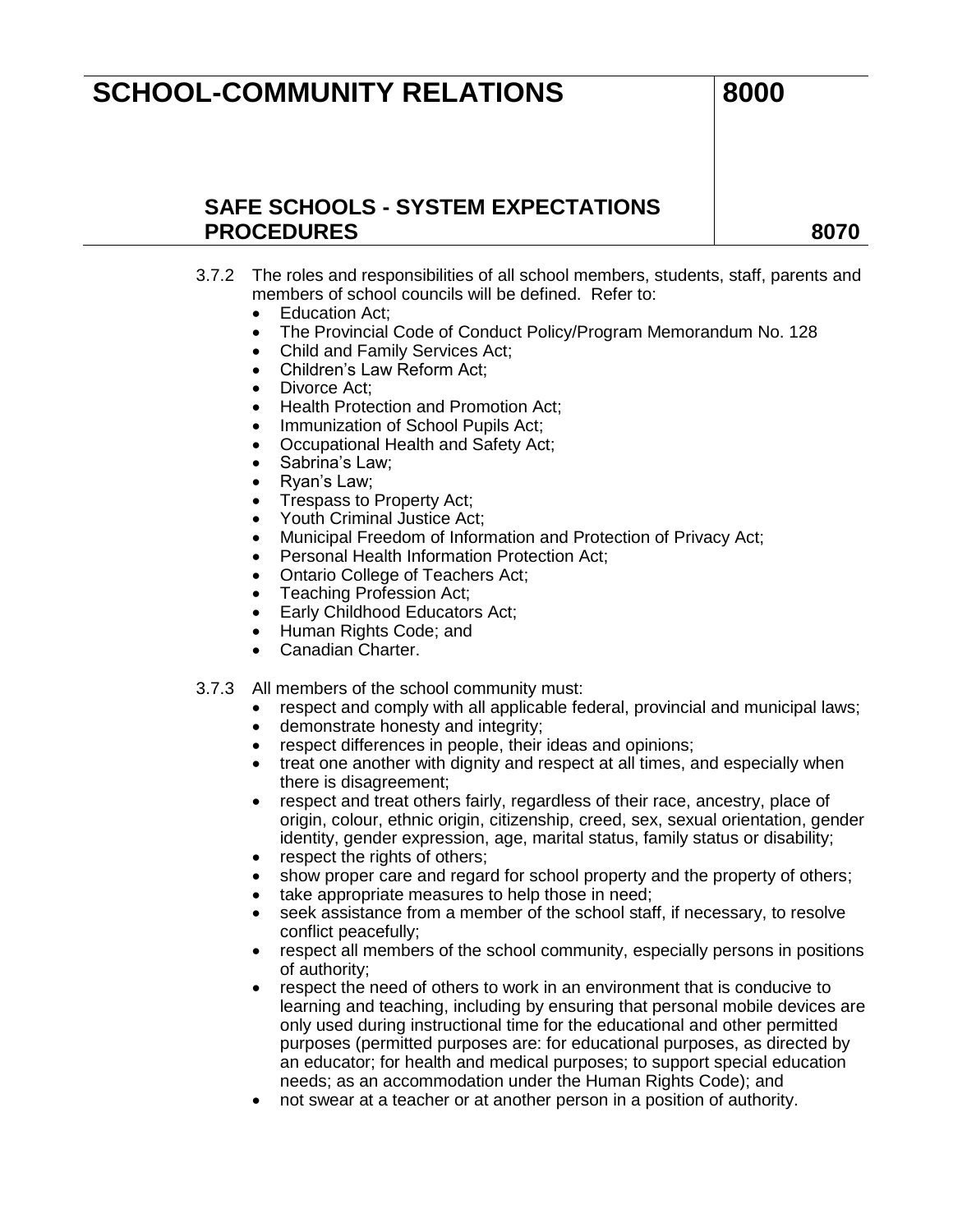### **SAFE SCHOOLS - SYSTEM EXPECTATIONS**  PROCEDURES and a series and a series of the series and a series and a series of the series and series and series  $\sim$

#### 3.7.4 All members of the school community must not:

- engage in bullying behaviours, including cyberbullying;
- commit sexual assault;
- traffic in weapons or illegal drugs;
- give alcohol or cannabis to a minor;
- commit robbery;
- be in possession of any weapon, including firearms;
- use any object to threaten or intimidate another person;
- cause injury to any person with an object;
- be in possession of*,* or be under the influence of alcohol, cannabis (unless the individual has been authorized to use cannabis for medical purposes) and illegal drugs;
- provide others with alcohol, illegal drugs, or cannabis (unless the recipient is an individual who has been authorized to use cannabis for medical purposes);
- inflict or encourage others to inflict bodily harm on another person;
- engage in hate propaganda and other forms of behaviour motivated by hate or bias; and
- commit an act of vandalism that causes extensive damage to school property or to property located on the premises of the school.
- 3.7.5 Students will:
	- be represented in the development and review of the school's Code of Conduct;
	- have input in reviews of the school environment; and
	- be encouraged to assume leadership roles in the implementation of Safe Schools' practices (e.g., facilitate information sessions, peer mentoring, peer counseling, peer mediation).
- 3.7.6 Students are to be treated with respect and dignity. In return, students must demonstrate respect for themselves, for others, and for the responsibilities of citizenship through acceptable behaviour. Respect and responsibility are demonstrated when students:
	- come to school prepared, on time, and ready to learn;
	- shows respect for themselves, and for others, and for those in positions of authority;
	- refrain from bringing anything to school that may compromise the safety of others; and
	- follow the established rules and take responsibility for their own actions.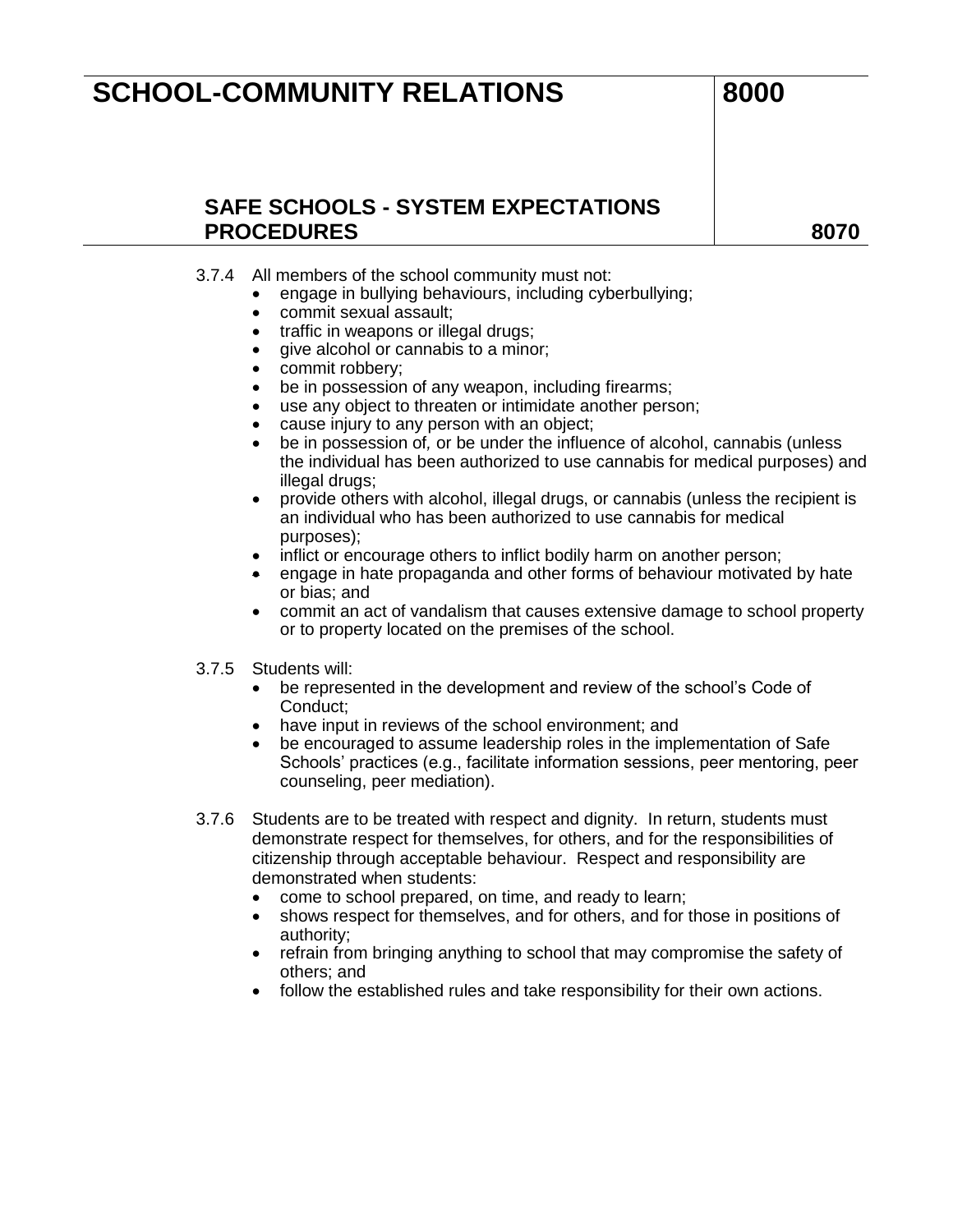## **SAFE SCHOOLS - SYSTEM EXPECTATIONS PROCEDURES 8070**

- 3.7.7 Staff members will:
	- be represented in the development and review of the school's Code of Conduct;
	- be involved in dealing with all aspects of inappropriate behaviour;
	- report to the principal situations that compromise the safety of students and staff;
	- demonstrate appropriate role modeling;
	- have input in reviews of the school environment; and
	- be encouraged to assume leadership roles in the implementation of safe school practices.
- 3.7.8 Principals, under the direction of the Board, take a leadership role in the daily operations of a school. They provide this leadership by:
	- demonstrating care for the school community and a commitment to student achievement and well-being in a safe, inclusive, and accepting learning environment;
	- holding everyone under their authority accountable for their behaviour and actions;
	- empowering students to be positive leaders in their school and community; and
	- communicating regularly and meaningfully with all members of their school community.
- 3.7.9 Teachers and school staff, under the leadership of the principal, maintain a positive learning environment and are expected to hold everyone to the highest standard of respectful and responsible behaviour. As role models, teachers and other school staff uphold these high standards when they:
	- help students work to their full potential and develop their sense of self-worth;
	- empower students to be positive leaders in their classroom, school and community;
	- communicate regularly and meaningfully with parents;
	- maintain consistent and fair standards of behaviour for all students;
	- demonstrate respect for one another, all students, parents, volunteers and other members of the school community; and
	- prepare students for the full responsibilities of citizenship.
- 3.7.10 Parents will:
	- be encouraged to take responsibility for supporting the efforts of the school in maintaining a safe and respectful learning environment for all students; and
	- be represented in the development and annual review of the school's Code of Conduct.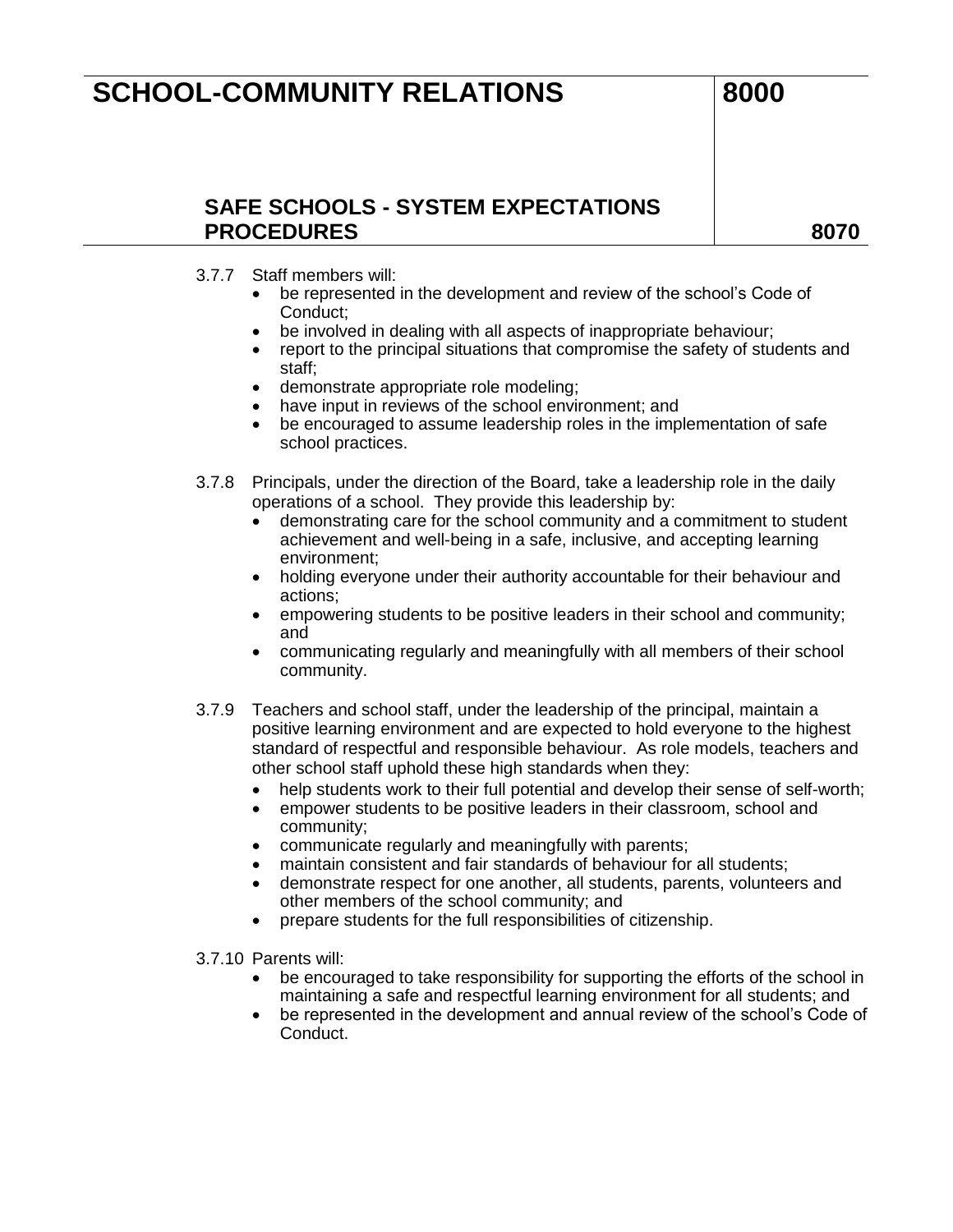### **SAFE SCHOOLS - SYSTEM EXPECTATIONS**  PROCEDURES and a series and a series of the series and a series and a series of the series and series and series  $\sim$

3.7.11 Parents fulfill their role when they:

- are engaged in their child's school work and progress;
- communicate regularly with the school;
- help their child be appropriately dressed and prepared for school;
- ensure that their child attends school regularly and on time;
- promptly report to the school their child's absence or late arrival;
- become familiar with the provincial Code of Conduct, or the Board's Code of Conduct, and, if applicable, the school's Code of Conduct;
- encourage and assist their child in following the rules of behaviour; and
- assist school staff in dealing with disciplinary issues involving their child.
- 3.7.12 School Councils will:
	- be represented in the development and annual review of the school's Code of Conduct; and
	- have input in reviews of the school environment.
- 3.7.13 Community members, including police, will:
	- be included in the development and maintenance of partnerships with the school to implement the Safe Schools policies.
- 3.7.14 Police and community members are essential partners in making our schools and communities safer. Community members need to support and respect the rules of their local schools. Police investigate incidents in accordance with the protocol developed with the local school board. These protocols are based on a provincial model developed by the Ministry of Community Safety and Correctional Services and the Ministry of Education.

#### 4. Procedure for Dealing with Critical Incidents

- 4.1 Under normal circumstances, the determination of whether a critical incident has occurred is based on the administrator's judgment.
- 4.2 In all cases of possession of a weapon, use of a weapon, physical assault, sexual assault, trafficking in weapons or in illegal drugs, robbery, giving alcohol to a minor, or bullying (as per Education Act Section 310) school administrators will report the incident to the local police. (See Appendix B - Violent Incident Report Form.)
- 4.3 In cases of critical incidences involving students younger than twelve years of age, similar actions may apply or the principal, in consultation with the parent and the appropriate superintendent, may select more suitable disciplinary action.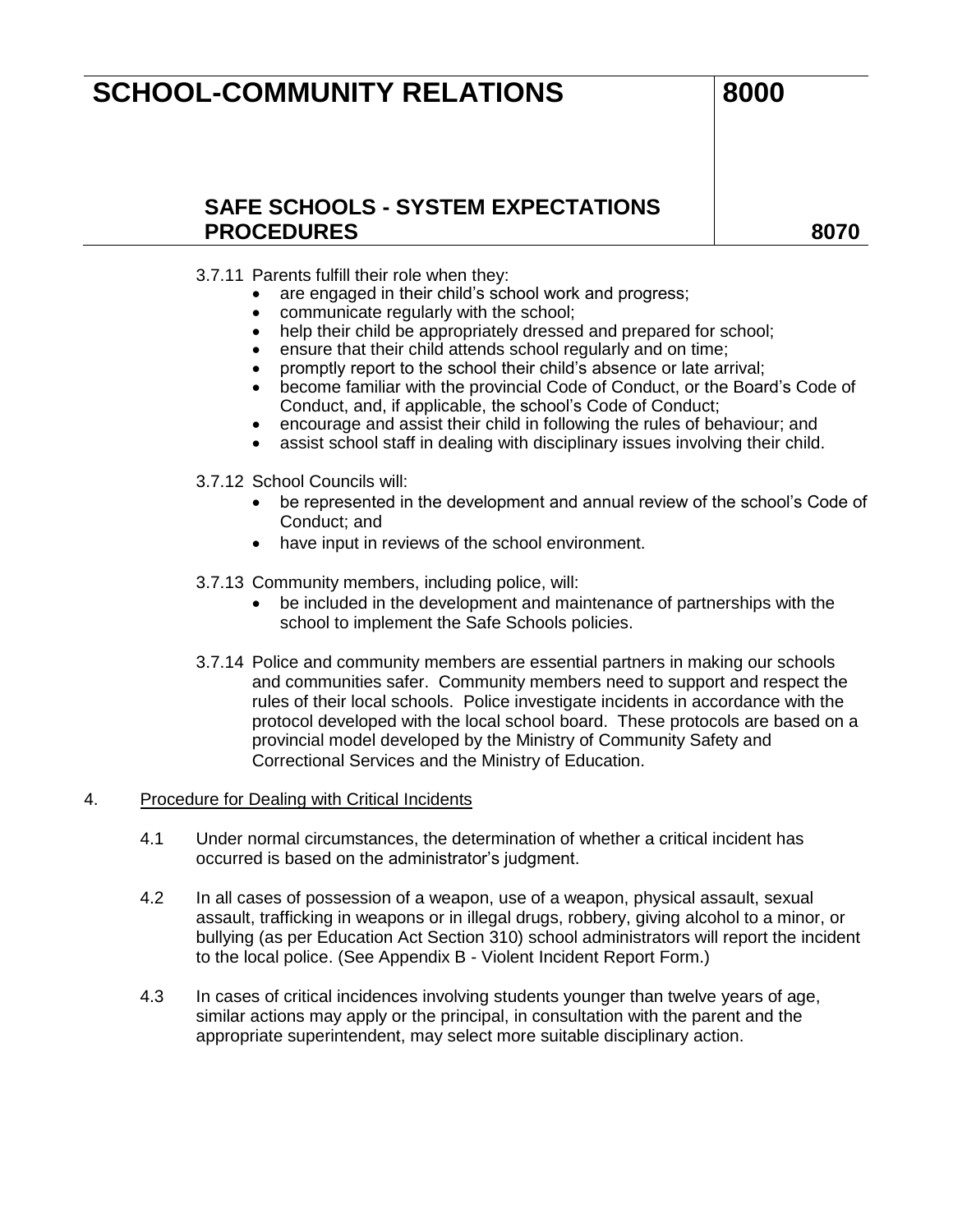### **SAFE SCHOOLS - SYSTEM EXPECTATIONS PROCEDURES 8070**

#### 5. Search and Seizure

In order for the principal to fulfill their statutory duty to maintain proper order and discipline in the school, the following will take place:

- 5.1 A principal shall carry out an investigation to establish the nature and extent of an alleged offence. School administrators must react swiftly and effectively when faced with a situation that could unreasonably disrupt the school or jeopardize the safety of the students.
- 5.2 It is the responsibility of the principal to advise the students at the beginning of the school year and, through the school's Code of Conduct, that desks and lockers are considered school property, and that a search of such property is permissible by school administration.
- 5.3 Any search conducted must be based on reasonable grounds. School administrators must have reasonable grounds to believe that there has been a breach of school regulations and that a search of a student's desk or locker, or person would reveal evidence of that breach.
- 5.4 Administrators may ask students to open up personal backpacks or handbags or to remove shoes and socks where there are reasonable grounds to believe that a student is carrying stolen property, a dangerous weapon, or an illegal substance. In any case where a more intensive search is required, school administrators must notify the police, parents and appropriate superintendent. The search will be conducted by the police. Efforts must be made to notify parents of any process involving their children and the police.

#### 6. Procedure for Dealing with the Aftermath of an Incident

Lakehead District School Board recognizes that community partnerships are necessary and that authentic partnerships with the community can facilitate and support shared obligations. Schools are encouraged to develop, maintain and strengthen their working relationships with various community organizations in an effort to establish and maintain a safe and supportive school environment.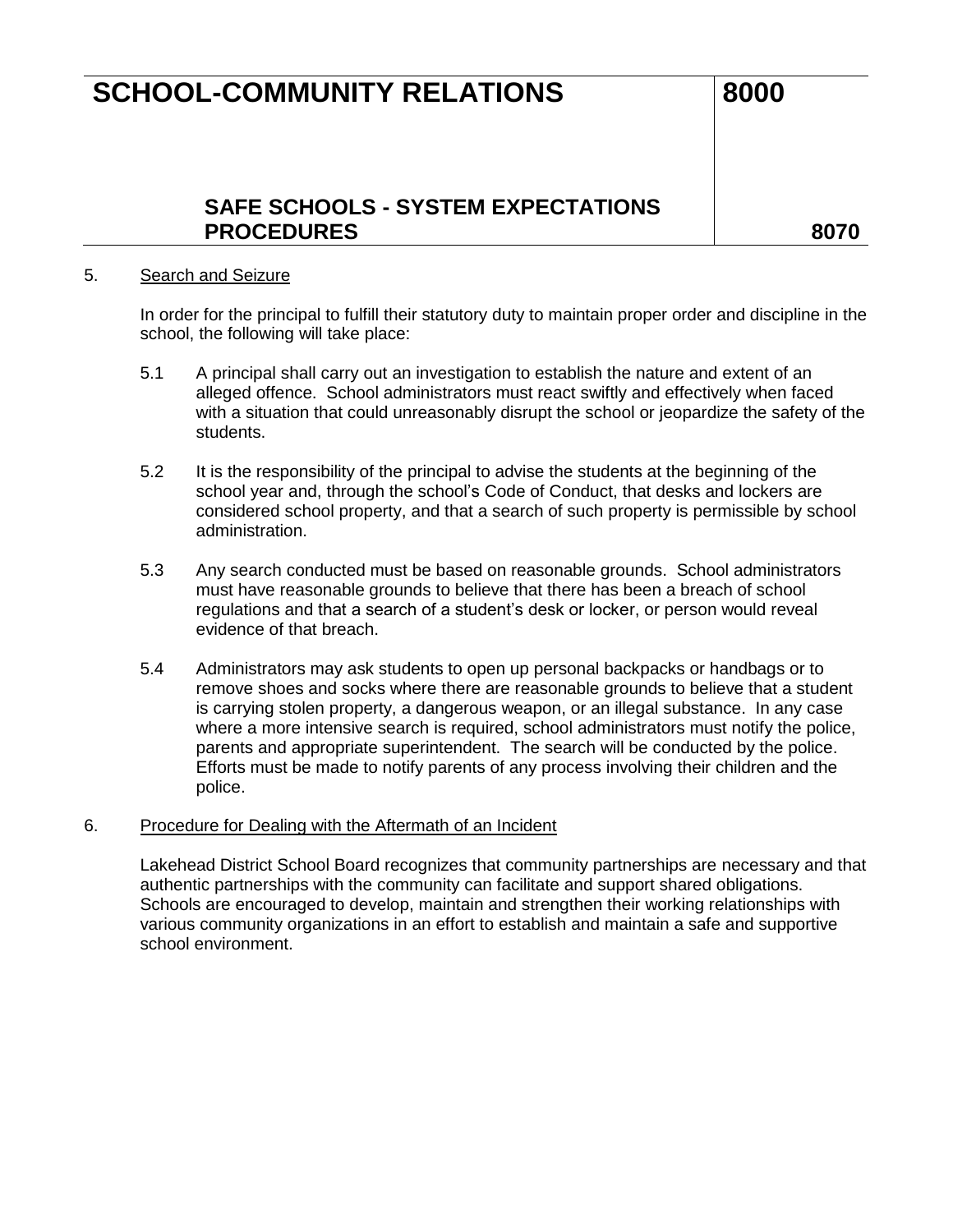### **SAFE SCHOOLS - SYSTEM EXPECTATIONS PROCEDURES 8070**

To respond to violent incidents the following procedures will be followed:

- 6.1 For Victim(s):
	- communicate with the student's parent, if the student is under eighteen years of age;
	- when appropriate, contact community agencies to facilitate counselling and/or referral in consultation with parents and the victim;
	- plan for re-entry of victim with staff, parents, agencies and, where appropriate, the perpetrator;
	- monitor progress of victim's re-entry; and
	- make every effort to ensure the victim's safety and mental well-being.
- 6.2 For Perpetrator(s):
	- list essential components of the perpetrator's re-entry and rehabilitation that consider the needs of the victim and witnesses of the critical incident (for example, an understanding of the impact on the victim);
	- enter into partnerships with community agencies to establish procedures to facilitate counselling and/or referral to the appropriate community service-provider;
	- plan for re-entry of perpetrator with staff, parents, agencies and where appropriate, the victim;
	- monitor the progress of the perpetrator's re-entry; and
	- review the individual Educational Plan (IEP), when the perpetrator has been identified with an exceptionality.

#### 7. Procedure for Reporting Violent Incidents

This portion of the Safe Schools Procedure addresses, specifically, the strategy for reporting critical incidents to the police and to the Ministry of Education.

7.1 Categories of Students, By Age

Because different legislative frameworks exist, based on age, students of differing ages must be dealt with differently. The three age groups to be addressed are: under twelve years; twelve to seventeen years; and adults, i.e. eighteen years or older.

7.1.1 Students Under Twelve Years of Age

Children under twelve years of age cannot be charged with an offence under the Youth Criminal Justice Act, 2002 or the Criminal Code (R.S.C. 1985, c. C. 46). For these children, the Child and Family Services Act applies (R.S.O. 1990, c. C. 11).

7.1.2 Students Twelve to Seventeen Years of Age

For students aged twelve to seventeen years of age, the Youth Criminal Justice Act will apply.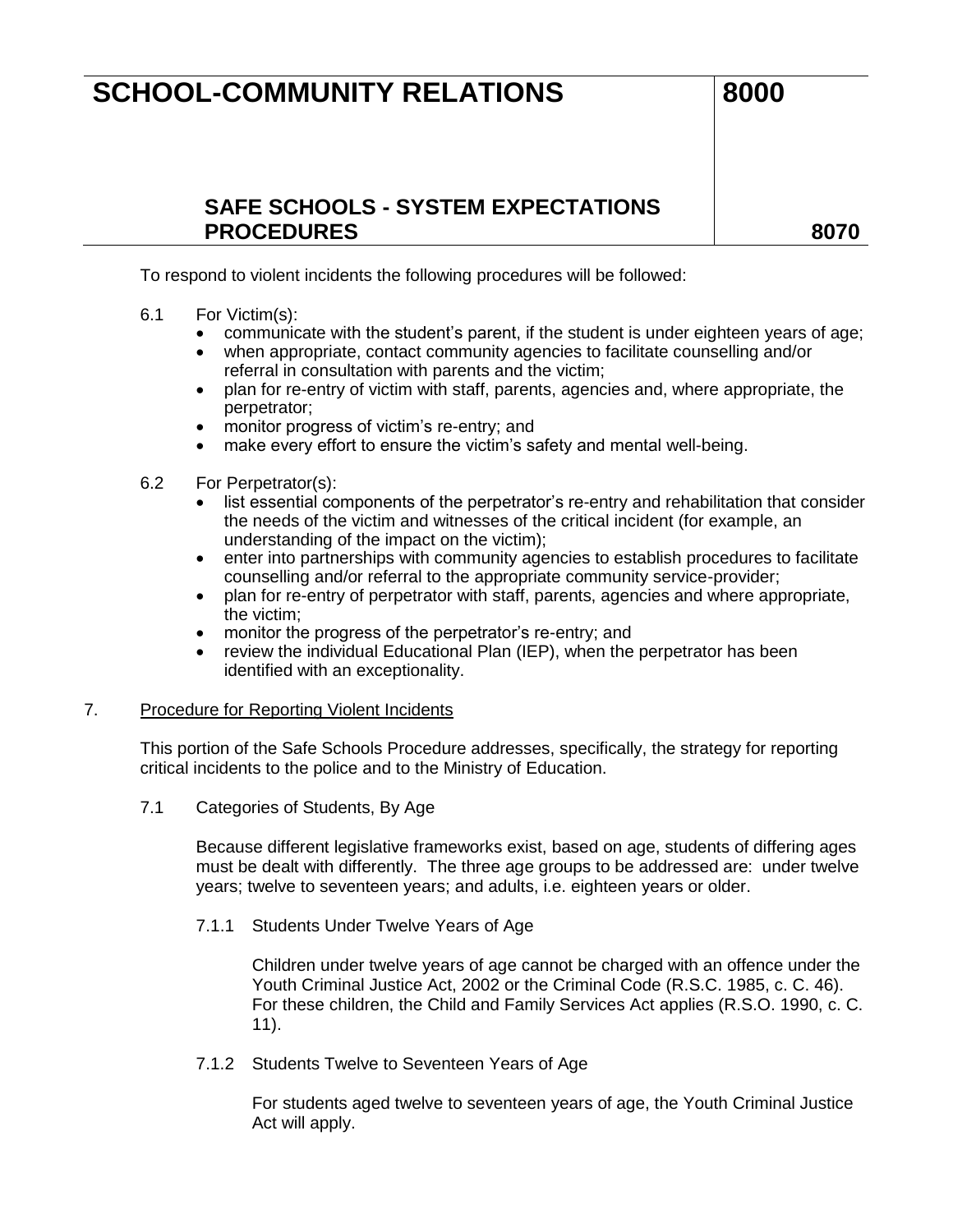### **SAFE SCHOOLS - SYSTEM EXPECTATIONS**  PROCEDURES and a series and a series of the series and a series and a series of the series and series and series  $\sim$

7.1.3 Adults

Students who are eighteen years of age or over are considered adults, and the procedures of the Criminal Code will be followed if these students are charged with a criminal offence.

- 7.2 Categories of Critical Incidents
	- 7.2.1 8070 Safe Schools System Expectations Procedures Section 4 deals with specific responses expected of the school community in relation to unacceptable behaviours. It identifies when administrators must report violent incidents to the police.
	- 7.2.2 In the event that any of the identified critical incidents outlined 8070 Safe Schools - System Expectations Procedures - Section 4 occur and the school administration is not readily available, school staff will follow the process in the 8070 Safe Schools - System Expectations Procedures – Section 4 and, additionally notify school administration as quickly as possible.

#### 7.3 Reported Incidents On and Off School Property

In addition to Board policy requiring school administration to respond to inappropriate conduct within schools, at a school-related activity, on buses and during schoolsponsored events, or in other circumstances where engaging in the activity will have an impact on the school climate, school administration should:

- consult with local police authorities regarding critical incidents that have been reported to them and which are alleged to have occurred beyond school premises or school-sponsored activities and are perceived to adversely affect the welfare of the student(s); or
- consult with local police authorities regarding critical incidents that have been reported to them and which are alleged to be about to occur either on school premises, during school-sponsored activities or beyond the jurisdiction of the school.

#### 7.4 Parent Involvement

8070 Safe Schools - System Expectations Procedures clearly prescribes the need for school administrators to contact parents of the involved students, as per the guidelines set out in the Education Act, Regulations or Policy Program Memorandums as appropriate.

#### 7.5 Police Investigation at School and the Rights of Students

Principal*s* should make reference to the current Lakehead District School Board Police/School Protocol*.*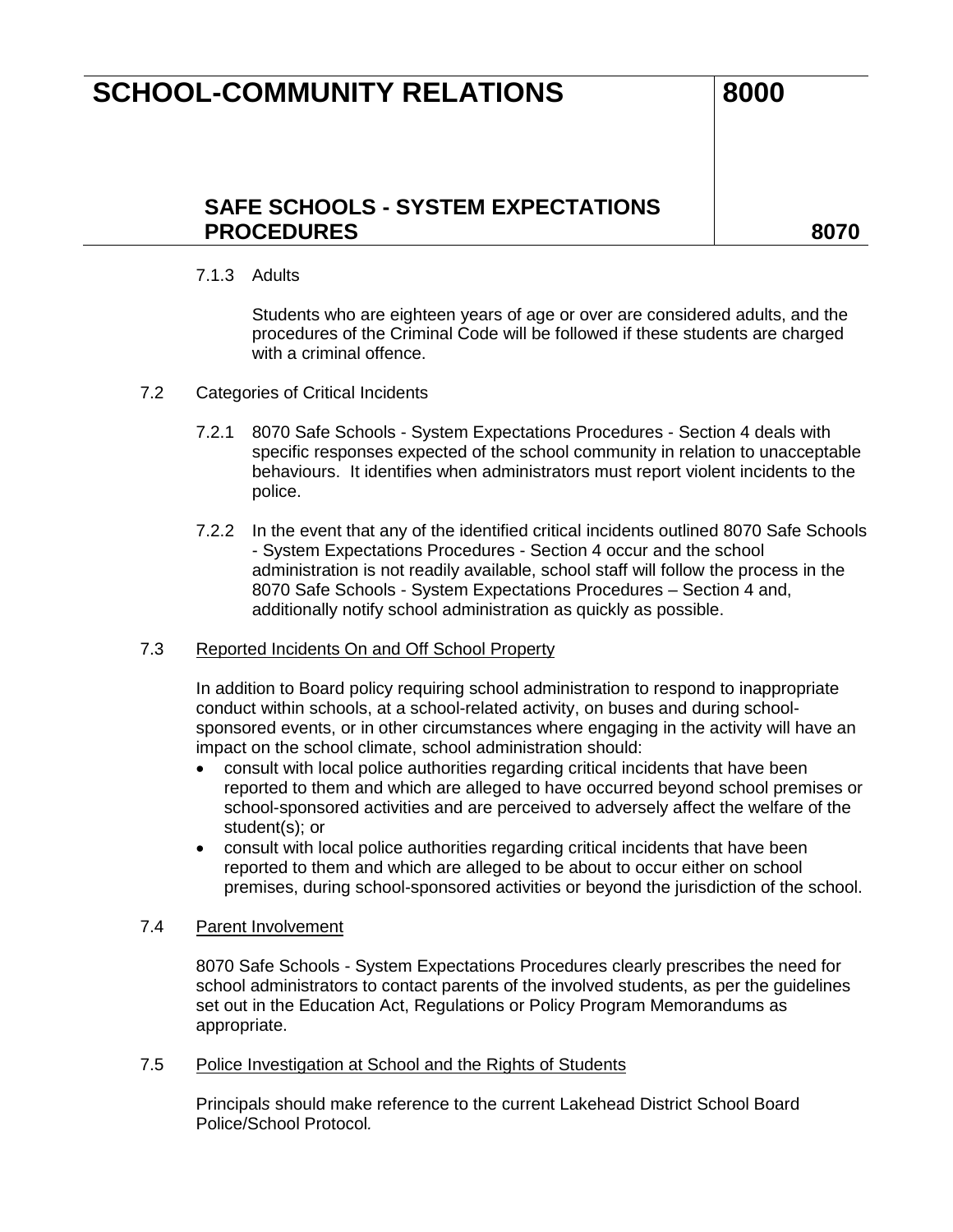### **SAFE SCHOOLS - SYSTEM EXPECTATIONS**  PROCEDURES and a series and a series of the series and a series and a series of the series and series and series  $\sim$

### 7.6 Insertion of Information in the OSR

The following information will be included in the OSR:

- a completed Violent Incident Report form (Appendix B); and
- where a letter or the Notice of Suspension has been sent to the student and/or parent(s) regarding the suspension or expulsion for violent behaviour, a copy will be attached to the Violent Incident Report Form (Appendix B) and shall be included in the OSR.

#### 7.7 Procedure for Reporting Critical Incidents to the Ministry

The Education Act states that it is the duty of a principal "to furnish to the Ministry and to the appropriate supervisory officer any information that it may be in the principal's power to give respecting the condition of the school premises, the discipline of the school, the progress of pupils and other matter affecting the interests of the school, and to prepare such reports for the board as are required by the Board":

 school administrators will submit a copy of the Violent Incident Report Form (Appendix B) for each critical incident to the appropriate superintendent.

#### 8. Progressive Discipline

Progressive discipline is a non-punitive, whole-school approach that uses a continuum of corrective and supportive interventions, supports and consequences to address inappropriate behaviour and to build upon strategies that promote positive behaviours. Consequences include learning opportunities for reinforcing positive behaviour and assisting pupils to make good choices.

- 8.1 Prevention and early intervention are important for assisting pupils to achieve their potential and for maintaining a positive school environment and are effected through programs and activities that focus on building healthy relationships, character development and civic responsibility and encourage positive participation of the school community in the life of the school.
- 8.2 Each school is required to develop and implement a school-wide progressive discipline policy that is consistent with the Board's suspension and expulsion policies and procedures. The teacher, principal or designate should select the most appropriate response to address the pupil's behaviour.
- 8.3 Where a pupil has special education and/or ability related needs, the interventions, supports and consequences must be consistent with expectations for the pupil, including those in the pupil's Individual Education Plan.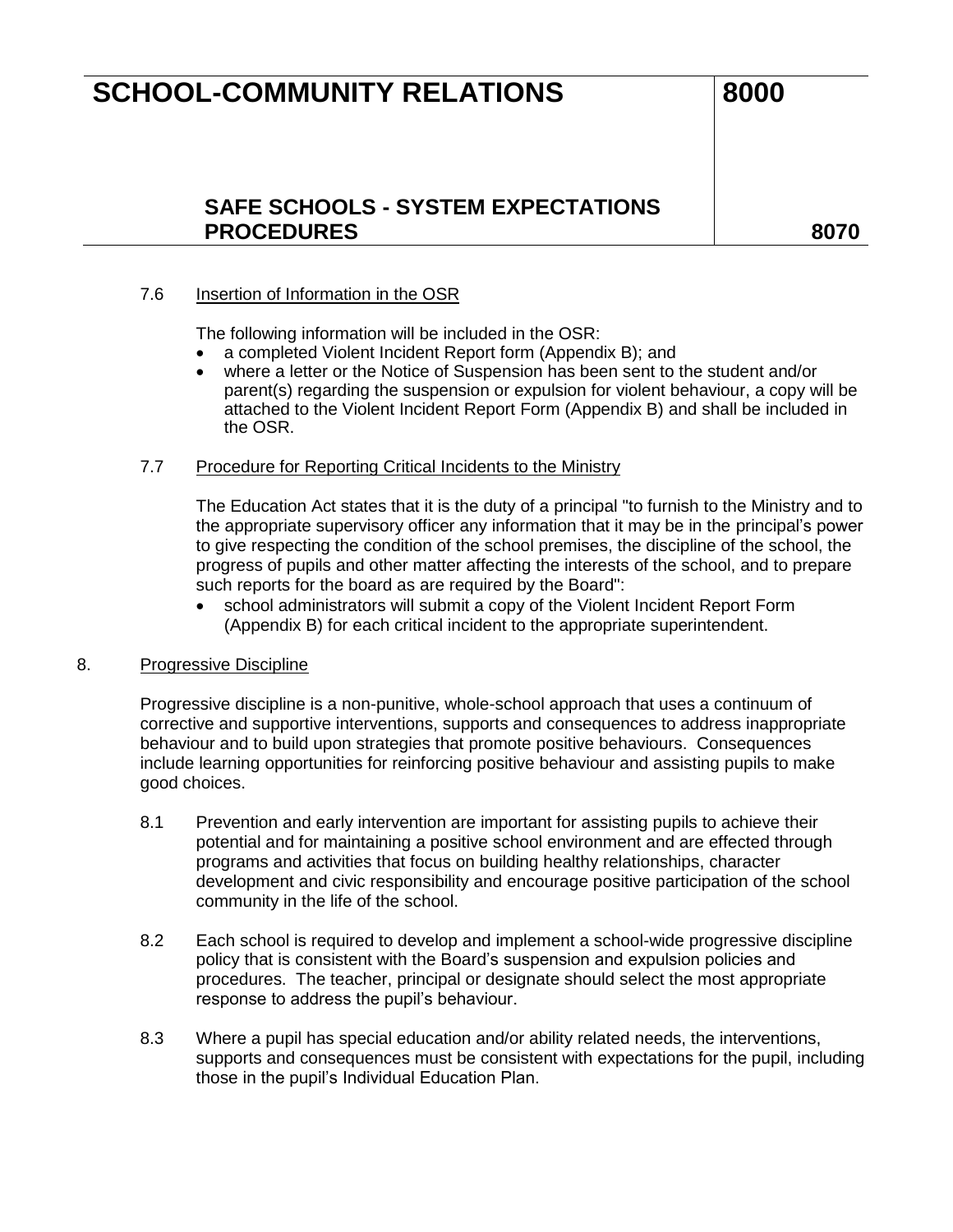### **SAFE SCHOOLS - SYSTEM EXPECTATIONS PROCEDURES 8070**

- 8.4 Progressive discipline includes the use of early and ongoing intervention strategies and strategies to address inappropriate behaviour. When using progressive discipline, the principal may consider what strategies have been used with the student over the last several years. Parents should be actively engaged in the progressive discipline approach (see Appendix C - Progressive Discipline).
- 8.5 Early and Ongoing Intervention Strategies
	- 8.5.1 A teacher, the principal or designate, as appropriate, may utilize early and/or ongoing intervention strategies to prevent unsafe and inappropriate behaviours. These may include contact with parents, oral reminders, review of expectations, written work assignment addressing the behaviour, volunteer services to the school community, conflict mediation and resolution, peer mentoring, referral to counseling and consultation.
	- 8.5.2 In all cases where ongoing intervention strategies are used, parents should be consulted. The teacher, or the principal or designate, should keep a record for each pupil with whom progressive discipline approaches are utilized. The record should include the name of the pupil, the date and nature of the incident or behaviour, the progressive discipline approach used, the outcome, and any contact with the parent.

#### 8.6 Addressing Inappropriate Behaviour

- 8.6.1 If a pupil has displayed inappropriate behaviour, the principal or designate may utilize a range of interventions, supports, and consequences that are developmentally appropriate, and include opportunities for pupils to focus on improving their behaviour.
- 8.6.2 Inappropriate behaviour includes any behaviour that disrupts the positive school climate and/or has a negative impact on the school community.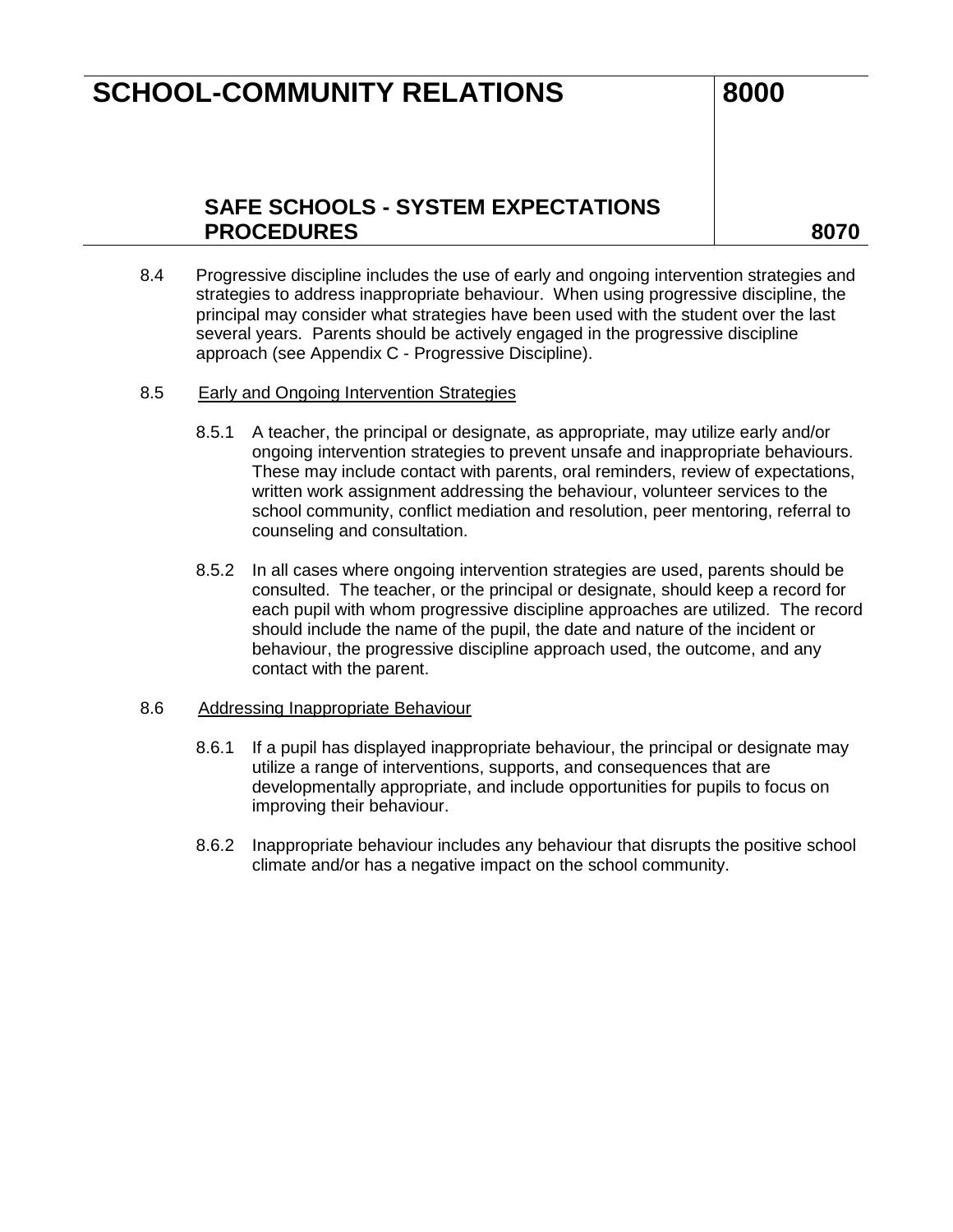### **SAFE SCHOOLS - SYSTEM EXPECTATIONS PROCEDURES 8070**

- 8.6.3 Inappropriate behaviour may also include, but is not limited to, one of the following infractions for which a suspension may be imposed: a principal shall consider whether to suspend a pupil if they believe that the pupil has engaged in any of the following activities while at school, at a school-related activity or in other circumstances where engaging in the activity will have an impact on the school climate:
	- uttering a threat to inflict serious bodily harm on another person;
	- possessing alcohol, illegal and/or restricted drugs or unless the pupil is a medical cannabis user, cannabis;
	- being under the influence of alcohol, illegal and/or restricted drugs or, unless the pupil is a medical cannabis user, cannabis;
	- swearing at a teacher or at another person in a position of authority;
	- committing an act of vandalism that causes extensive damage to school property at the pupil's school or to property located on the premises of the pupil's school;
	- bullying;
	- any act considered by the principal to be injurious to the moral tone of the school;
	- any act considered by the principal to be injurious to the physical or mental well-being of members of the school community;
	- persistent opposition to authority;
	- the willful destruction of school property;
	- incidents off school property which impact on the school;
	- habitual neglect of duty;
	- conduct inconsistent with the Code of Conduct of the Provincial Code of Conduct, the Board or school;
	- conduct affecting the safe learning environment for the students or working environment of staff of the school; and
	- any other activity that is an activity for which a principal may suspend a pupil under a policy of the Board.

If a pupil has committed an infraction listed above and it is the first time that the pupil has committed that infraction, the principal or designate may choose to use a progressive discipline strategy to address the infraction. Interventions may include meeting with parents, pupil and principal; referral to a community agency for anger management or substance abuse, counseling/intervention; detentions (if supervision is available); withdrawal of privileges; withdrawal from class; restitution for damages; restorative practices; and transfer. In some cases, shortterm suspension may also be considered a useful progressive discipline approach.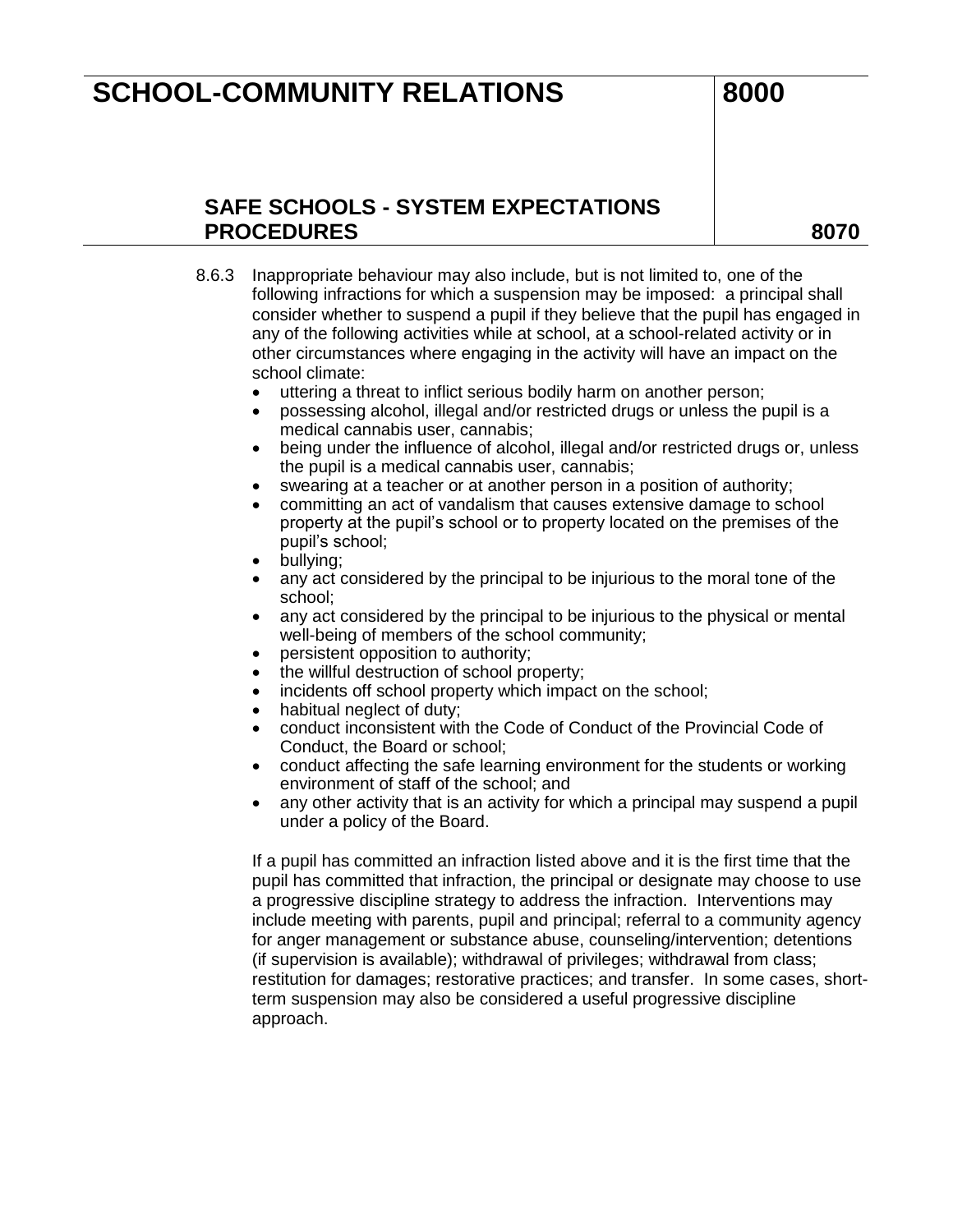### **SAFE SCHOOLS - SYSTEM EXPECTATIONS**  PROCEDURES and a series and a series of the series and a series and a series of the series and series and series  $\sim$

- 8.6.4 In all cases where progressive discipline is being considered to address inappropriate behaviour, the principal or designate must: consider the particular pupil and circumstances, including considering the mitigating or other factors; consider the nature and severity of the behaviour; consider the impact of the inappropriate behaviour on the school climate; and consult with the pupil's parents. The mitigating factors to be considered by the principal before deciding whether to use a progressive discipline approach to address the inappropriate behaviour are: whether the pupil has the ability to control his or her behaviour; whether the pupil has the ability to understand the foreseeable consequences of his or her behaviour; and whether the pupil's continuing presence in the school does or does not create an unacceptable risk to the safety of any other individual at the school.
- 8.6.5 The other factors to be considered are: the pupil's academic, discipline and personal history; whether other progressive discipline has been attempted with the pupil, and if so, the progressive discipline approaches that have been attempted and any success or failure; whether the infraction for which the pupil might be disciplined was related to any harassment of the pupil because of race, ethnic origin, religion, creed, ability, gender or gender identity, sexual orientation or harassment for any other reason; the impact of the discipline on the pupil's prospects for further education; the pupil's age; where the pupil has an IEP or ability related needs, whether the behaviour causing the incident was a manifestation of the pupil's ability, whether appropriate individualized accommodation has been provided and whether the suspension is likely to result in aggravating or worsening the pupil's behaviour or conduct or whether a suspension is likely to result in a greater likelihood of further inappropriate; and whether or not the pupil's continuing presence at the school creates an unacceptable risk to the safety of anyone in the school.
- 8.6.6 The principal or designate should keep a record for each pupil with whom progressive discipline approaches are utilized. The record should include the name of the pupil, the date and nature of the incident or behaviour, considerations taken into account, progressive discipline used, outcome, and contact with parent.
- 8.6.7 If the pupil's continuing presence in the school creates an unacceptable risk to the safety of others in the school, then a progressive discipline approach may not be appropriate and other interventions, such as suspension and expulsion, may be necessary.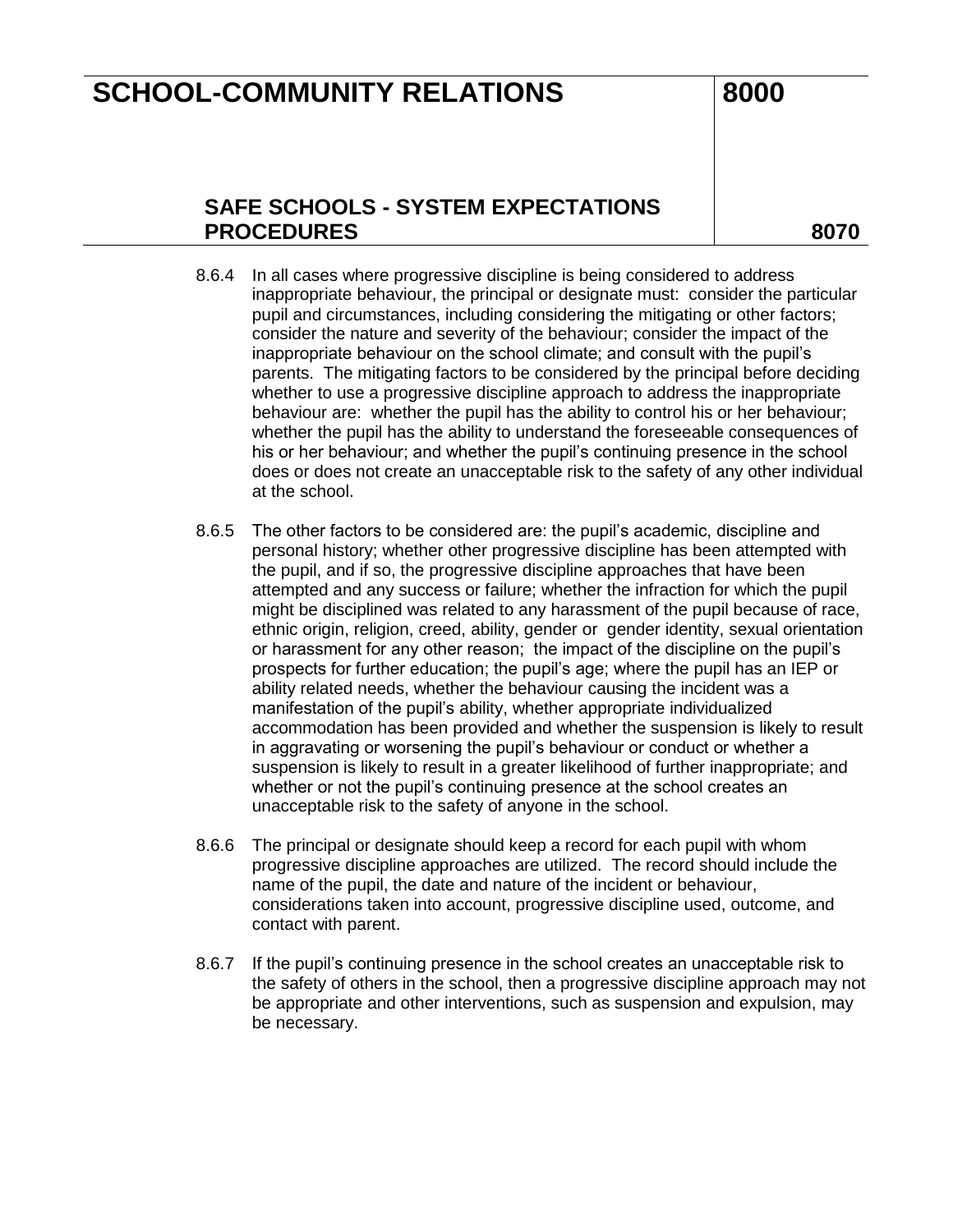### **SAFE SCHOOLS - SYSTEM EXPECTATIONS PROCEDURES 8070**

#### 8.7 Responding to Incidents

Board employees who work directly with students must respond to student behaviour that is likely to have a negative impact on the school climate, if in the employee's opinion it is safe to do so. Such behaviour includes all inappropriate and disrespectful behaviour (e.g., swearing, homophobic or racial slurs, sexist comments or jokes, graffiti), as well as those incidents that must be considered for suspension or expulsion.

- 8.7.1 Responses shall be made in a timely, supportive and sensitive manner. The response is intended to stop and correct the behaviour in a manner that is developmentally appropriate and takes into consideration any special needs that the student may have.
- 8.7.2 Responses may include:
	- asking the pupil to stop the behaviour;
	- identifying the behaviour as inappropriate and disrespectful;
	- explaining the impact of the behaviour on others and the school climate;
	- modelling appropriate communication;
	- asking the pupil for a correction of their behaviour by restating or rephrasing their comments;
	- asking the pupil to apologize for their behaviour;
	- asking the pupil to promise not to repeat their behaviour;
	- asking the pupil to explain why and how a different choice with respect to their behaviour would have been more appropriate and respectful; and
	- where applicable, identifying the application of the Human Rights Code.
- 8.7.3 A response by the staff to the incident shall not prevent or preclude the principal from imposing appropriate progressive discipline, up to and including a recommendation for expulsion. Where, in the opinion of the Board employee who works with students, the behaviour observed or heard might lead to suspension or suspension and a recommendation for expulsion, the employee must report the behaviour orally to the principal or designate at the earliest opportunity and again, in writing, before the end of the school day using the confidential safe schools incident report form 1 (see Appendix D).

#### 9. Strategies for Dealing with Bullying

9.1 Bullying is identified and defined in the Board's Policy (8070 Safe Schools – System Expectations) and 8071 Bullying Prevention and Intervention Policy and Procedures. Strategies for dealing with bullying include developing healthy relationships as mentioned earlier.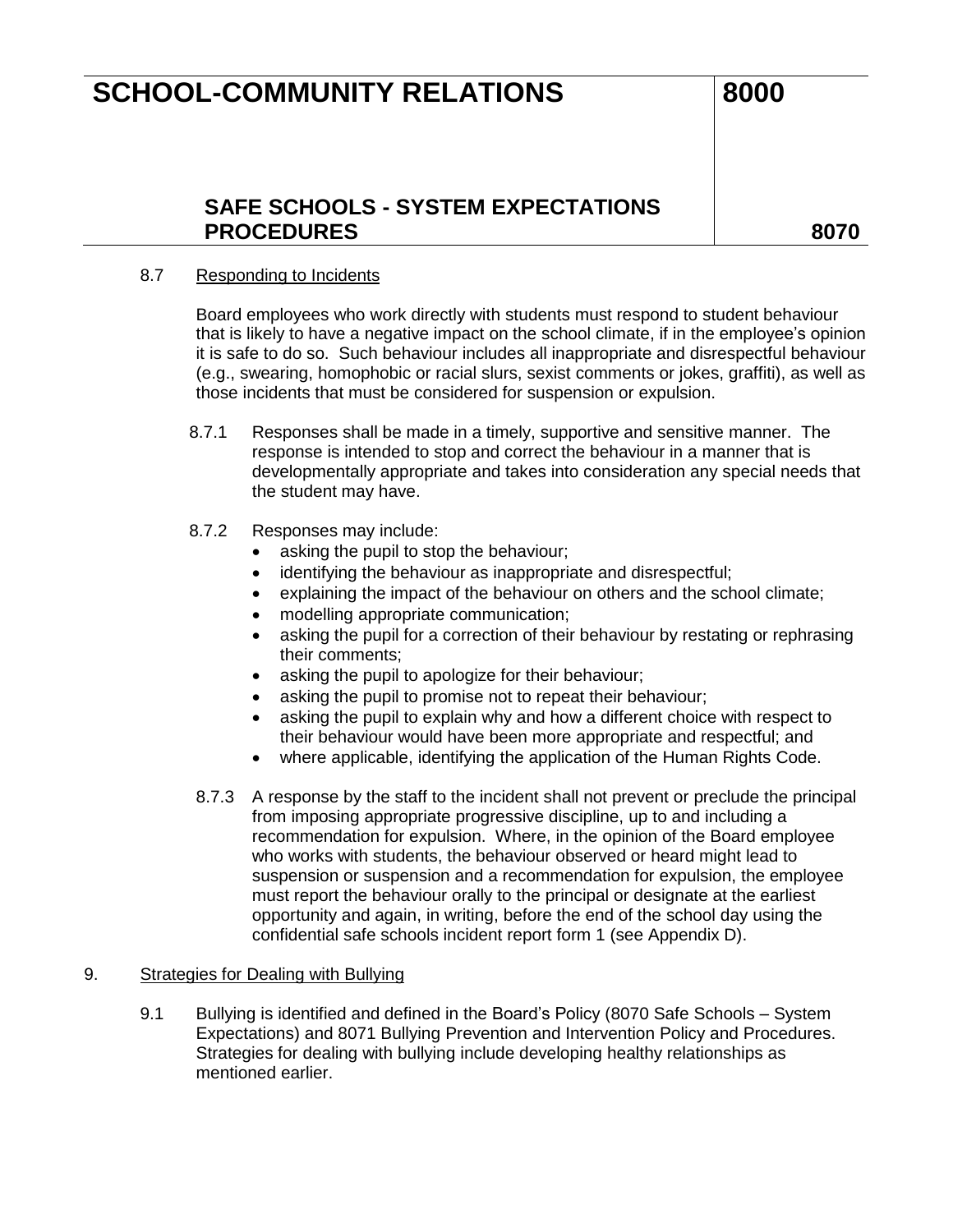## **SAFE SCHOOLS - SYSTEM EXPECTATIONS PROCEDURES 8070**

- 9.2 Each school will have a team in place that will be responsible for school safety (this may be an existing team or committee). The team or committee will include at least one student (where appropriate), one parent, one teacher, one support staff member, one community partner, and the principal. The team must have a staff chair. This team will develop a plan which will include the Board's definition of bullying, prevention strategies, intervention strategies, as well as training strategies for members of the community, communication and monitoring and reviewing the process. In this plan schools should put in place procedures to allow students to report bullying incidents safely and in a way that will minimize the possibility of reprisals. These procedures will define the roles of the principal, teachers, parents and students. These plans will provide supports for students who have been bullied, students who have bullied others and students who have been affected by observing bullying.
- 9.3 Training Strategies for Members of the School Community

The Board has and will continue to provide training support for members of the school community. Some examples of this support are:

- Effective Behavioural Supports training for all principals and vice principals;
- bullying prevention strategies for all principals and vice principals:
- Ontario Teachers' Federation (OTF) training on bullying for key teachers;
- OTF Safe School bullying prevention project that is interactive and will be available to every safe schools team (will work on or enhance their behavioural prevention strategies);
- bullying prevention strategies training for school bus drivers;
- resources from the character development working group for each school that will include cross-curricular resources (e.g., books); and
- other training and strategies as they are developed.

#### 10. Suspension of Students

- 10.1 When a principal's investigation of an incident, which should include consultation with the adult pupil or the pupil's parent and pupil, determines that a pupil has committed one or more infractions outlined below on school property, during a school-related activity or event, and/or in circumstances where the infraction has an impact on the school climate, a principal or vice principal shall consider whether that pupil should be suspended, taking into account any mitigating and other factors that might be applicable in the circumstances.
- 10.2 The principal or vice principal will also contact the police consistent with the Police/School Board Protocol if the infraction the pupil is suspected of committing requires such contact. When in doubt, the principal will consult with the appropriate superintendent.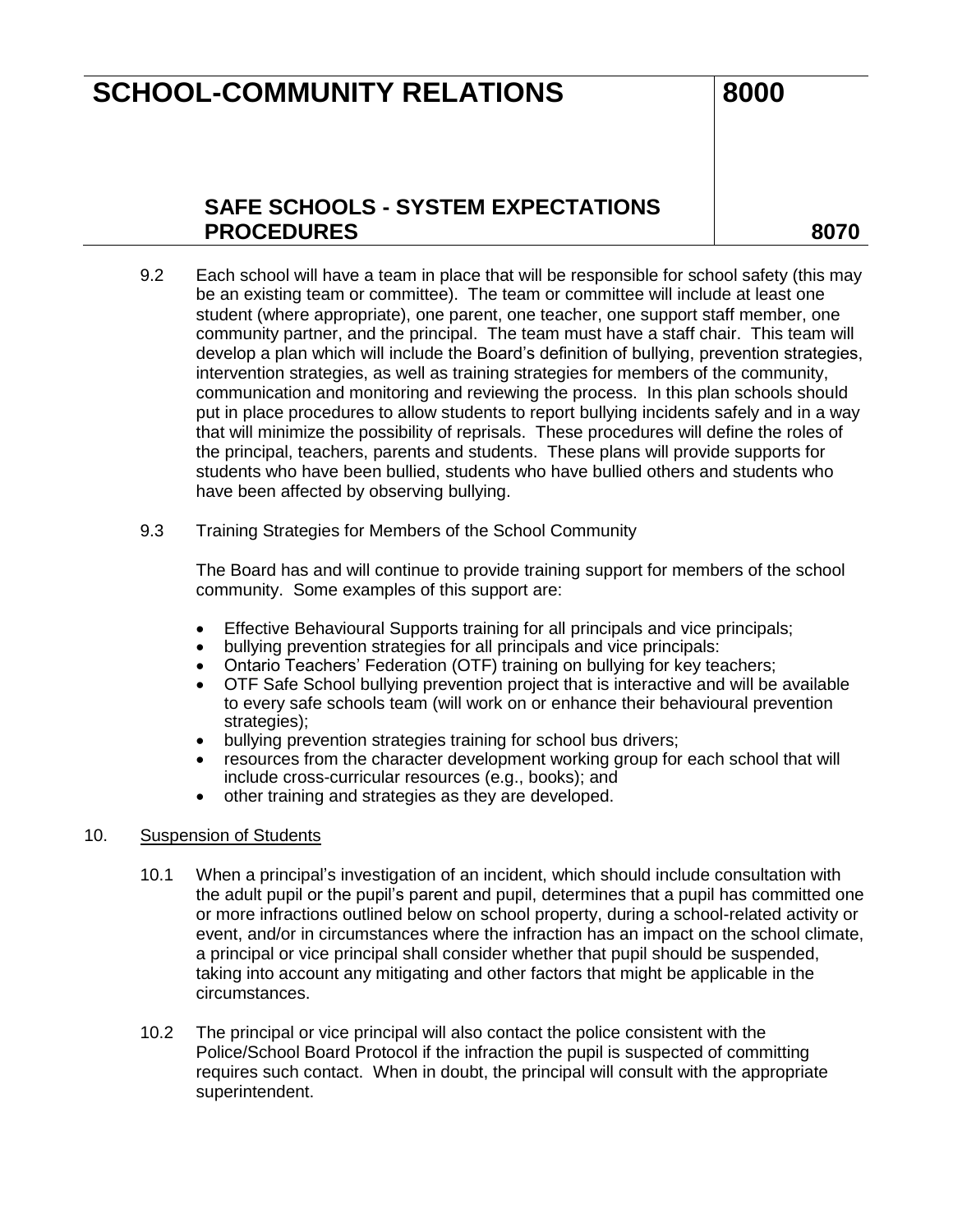## **SAFE SCHOOLS - SYSTEM EXPECTATIONS PROCEDURES 8070**

- 10.3 A principal or vice principal shall consider whether to suspend a pupil if he or she believes that the pupil has engaged in any of the following activities while at school, at a school-related activity or in other circumstances where engaging in the activity will have an impact on the school climate:
	- uttering a threat to inflict serious bodily harm on another person;
	- possessing alcohol, illegal and/or restricted drugs or, unless the pupil is a medical cannabis user, cannabis;
	- being under the influence of alcohol, illegal and/or restricted drugs or, unless the pupil is a medical cannabis user, cannabis;
	- swearing at a teacher or at another person in a position of authority;
	- committing an act of vandalism that causes extensive damage to school property at the pupil's school or to property located on the premises of the pupil's school;
	- bullying;
	- any act considered by the principal to be injurious to the moral tone of the school;
	- any act considered by the principal to be injurious to the physical or mental wellbeing of members of the school community;
	- persistent opposition to authority;
	- the willful destruction of school property;
	- incidents off school property which impact on the school;
	- habitual neglect of duty;
	- conduct inconsistent with the Provincial Code of Conduct*,* the Board or school;
	- conduct affecting the safe learning environment for students or working environment of staff of the school; and
	- any other activity that is an activity for which a principal may suspend a pupil under a policy of the Board.
- 10.4 A pupil may be suspended only once for any incident of an infraction and may be suspended for a minimum of one school day and a maximum of 20 school days. Suspensions should be applied in the least restrictive manner possible to be effective and so as not to add to the historical disadvantage of racialized pupils and/or pupils with disabilities.

#### 10.5 Factors to Consider Before Deciding to Impose a Suspension

10.5.1 Before deciding whether to impose a suspension, a principal or vice principal will make every effort to consult with the pupil, where appropriate, and the pupil's parent(s) (if the pupil is not an adult pupil) to identify whether any mitigating and/or other factors might apply in the circumstances.

The following mitigating factors shall be taken into account:

- the student does not have the ability to control their behaviour;
- the student does not have the ability to understand the foreseeable consequences of their behaviour; or
- the student's continuing presence in the school does not create an unacceptable risk to the safety of any person.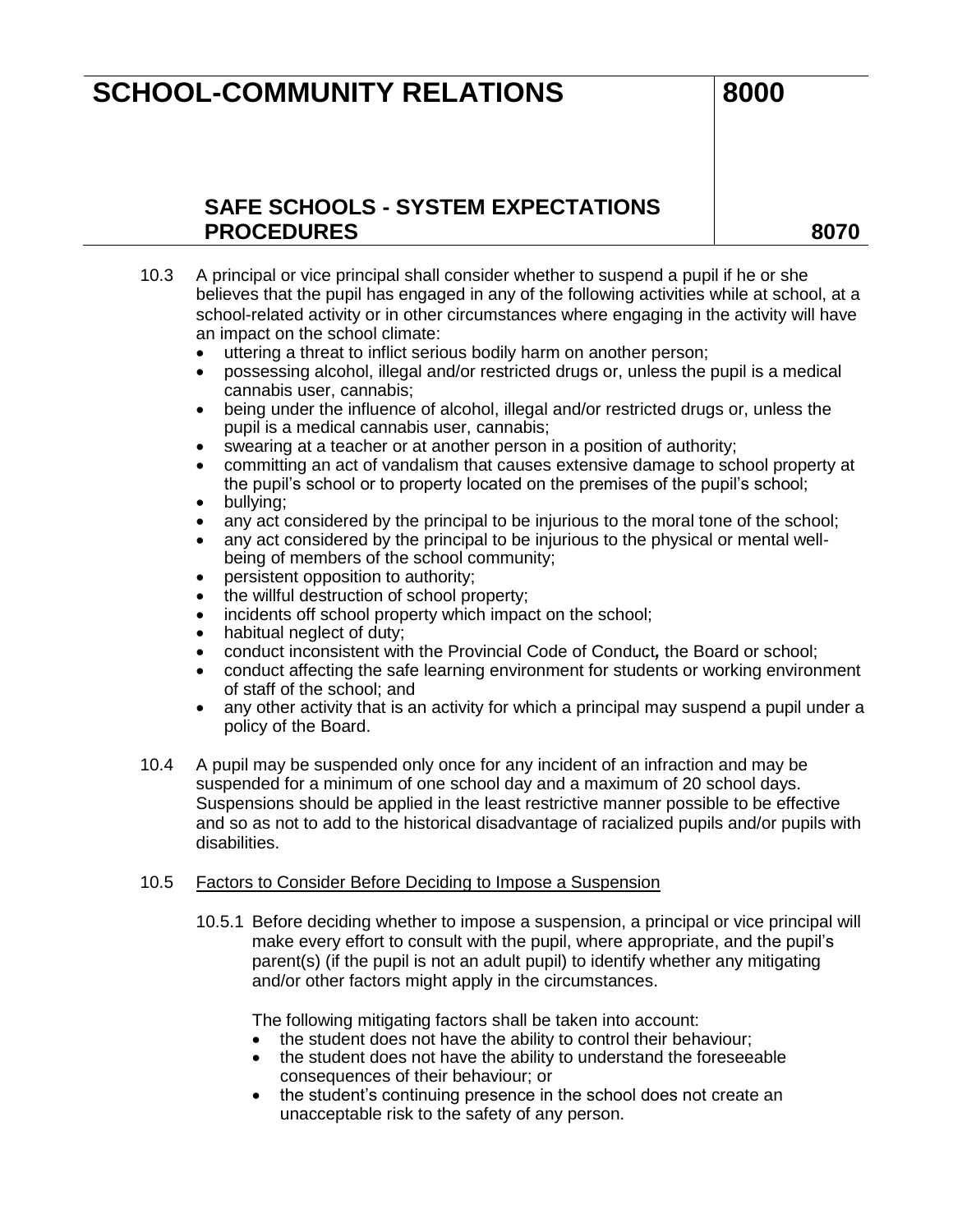### **SAFE SCHOOLS - SYSTEM EXPECTATIONS PROCEDURES 8070**

- 10.5.2 The following other factors shall be taken into account if they would mitigate the seriousness of the activity for which the student is being suspended:
	- the pupil's academic, discipline and personal history;
	- whether a progressive discipline approach has been used with the pupil;
	- whether the activity for which the pupil may be or is being suspended was related to any harassment of the pupil because of their race, national or ethnic origin, citizenship, colour, religion, ability, gender, gender identification, socio-economic status, or sexual orientation or to any other harassment;
	- how the suspension would affect the pupil's ongoing education;
	- the age of the pupil; and
	- in the case of a pupil for whom an individual education plan has been developed:
		- a) whether the behaviour was a manifestation of an ability identified in the pupil's individual education plan;
		- b) whether appropriate individualized accommodation has been provided; and
		- c) whether the suspension is likely to result in an aggravation or worsening of the pupil's behaviour or conduct.

If a principal decides to suspend a pupil for engaging in an activity described in this section, the principal shall suspend the pupil from their school and from engaging in all school-related activities.

#### 10.6 Consultation

Before imposing a suspension of 11 or more school days, the principal shall consult with the appropriate superintendent regarding:

- whether or not accommodation pursuant to the Human Rights Code has been considered, and where applicable, applied to the point of undue hardship;
- the investigation undertaken;
- the circumstances of the incident;
- whether or not one or more of the factors outlined above are applicable in the circumstances; and
- the appropriate length of the suspension.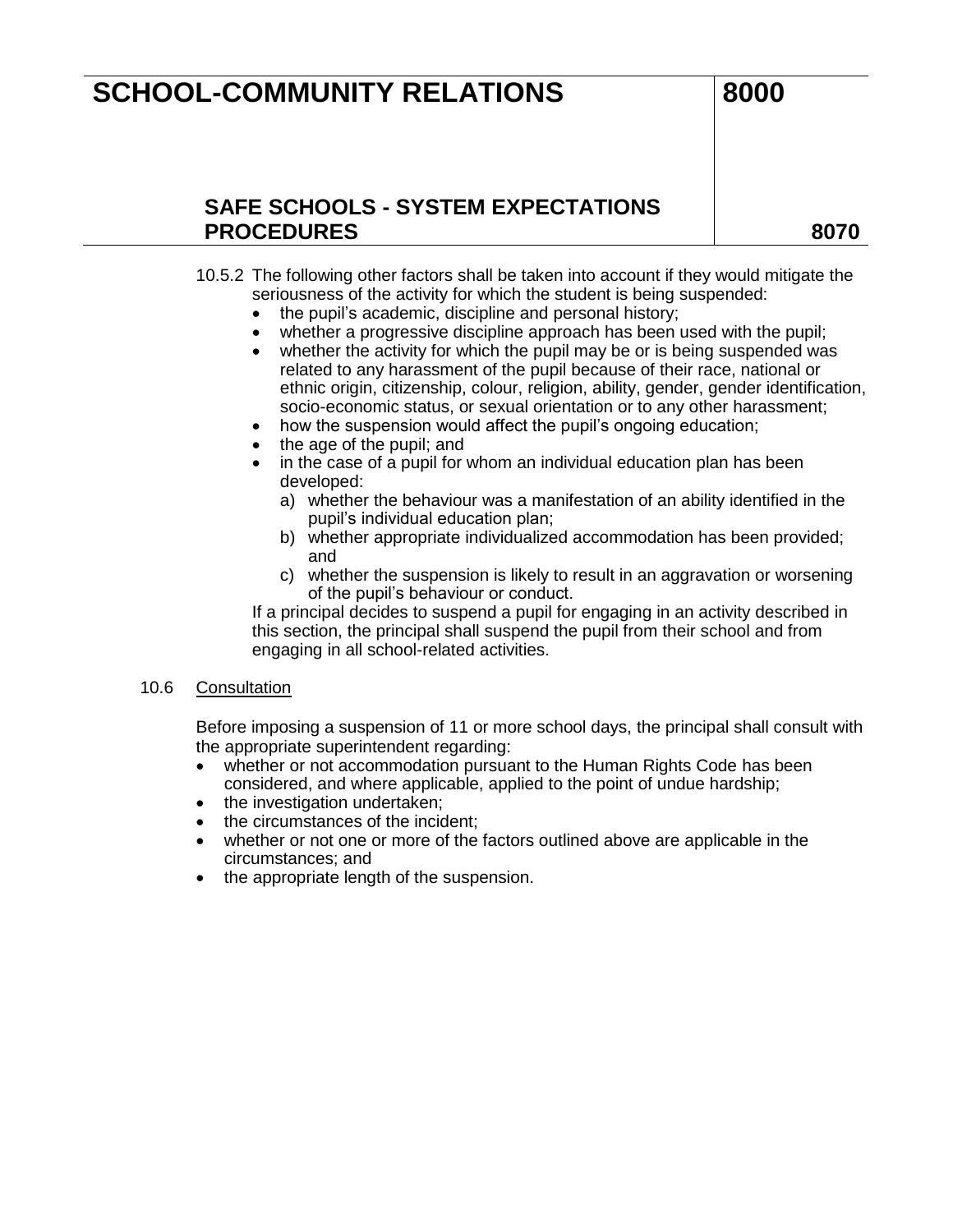### **SAFE SCHOOLS - SYSTEM EXPECTATIONS**  PROCEDURES and a series and a series of the series and a series and a series of the series and series and series  $\sim$

### 10.7 Procedural Steps When Imposing a Suspension

Where a principal imposes a suspension, the principal will follow these steps:

- within 24 hours of the decision, the principal must make all reasonable efforts to orally inform the adult pupil or the pupil's parent of the suspension;
- the principal must inform the pupil's teacher(s) of the suspension;
- the principal, in conjunction with the pupil's teacher(s), must organize school work to be provided for the pupil to be completed during the duration of the pupil's suspension;
- the principal must provide written notice of the suspension to the pupil, the pupil's parent and the appropriate superintendent;
- The written notice of suspension will include:
	- the reason for suspension;
	- the duration of the suspension, including the pupil's date of return to school;
	- information about the Alternative Suspension Program (ASP) the pupil is assigned to, where the pupil is suspended for six or more school days; and
	- information about the right to appeal the suspension, including the relevant policies and guidelines and the contact information for the appropriate superintendent.
- If notice is sent by mail or courier, it will be deemed to have been received on the fifth school day after it was sent. If notice is sent by fax or email, it is deemed to have been received the first school day after it was sent.
- Where the incident is a serious violent incident, including a credible threat to inflict serious bodily harm or vandalism causing extensive damage to Board property or property located on Board property, consideration should be given to filling out and filing a Violent Incident Form (Appendix B) in the pupil's Ontario Student Record.

#### 10.8 Programs for Suspended Students

- 10.8.1 Homework packages will be made available for the student who is suspended for one day or longer.
- 10.8.2 A student suspended for more than five days will be referred to an Alternative Suspension Program (ASP). The principal of the school, in consultation with the student's teacher, will develop a Student Action Plan (SAP) to direct the activities and learning involved in the program. Cooperation with the student and the student's parents will be sought in developing the SAP.
- 10.8.3 Participation in the recommended program is not mandatory.
- 10.8.4 Should a student choose not to participate in a recommended program, homework packages will continue to be made available only on request, and following the completion of previously provided assignments.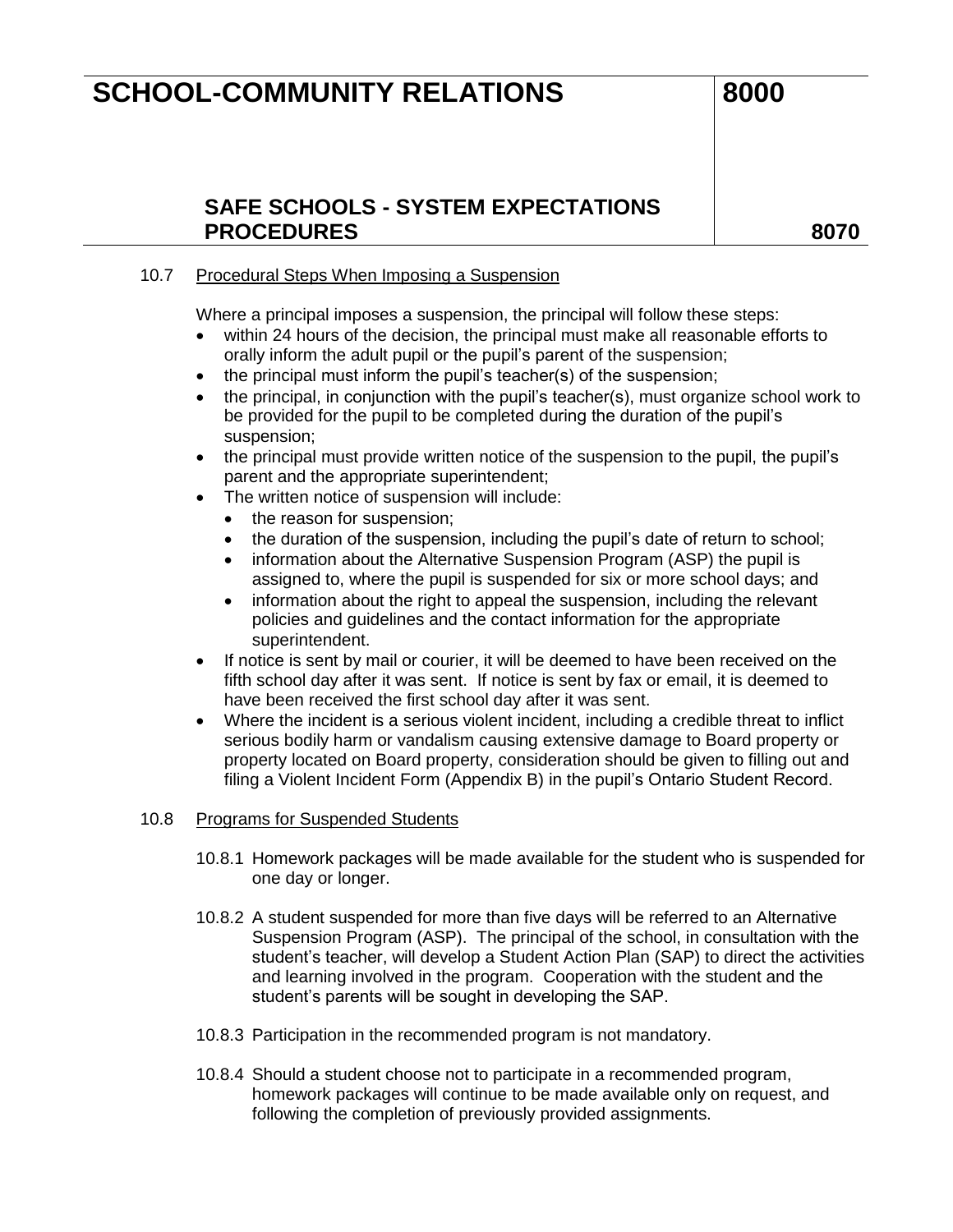### **SAFE SCHOOLS - SYSTEM EXPECTATIONS**  PROCEDURES and a series and a series of the series and a series and a series of the series and series and series  $\sim$

#### 10.9 Planning Meeting

For pupils subject to a suspension of six or more school days who choose to participate in an ASP, the principal will hold a planning meeting for the purpose of developing the SAP. The student or parent as well as any appropriate teaching and support staff will be invited to participate in the planning meeting. The student or parent shall be invited for the purpose of providing input. The planning meeting will be scheduled to occur within two school days of the adult pupil or the pupil's parent informing the school that the pupil will participate in an ASP.

If the adult pupil or the pupil's parent is not available to participate in the planning meeting, the meeting will proceed in their absence and a copy of the SAP will be provided to them following the meeting. During the planning meeting, the principal will review the issues to be addressed in the pupil's SAP.

#### 10.10 Student Action Plan (SAP)

A pupil subject to suspension for 11 or more school days shall be provided with both academic and non-academic supports, which shall be identified in the pupil's SAP. Pupils subject to a suspension of fewer than 11 school days may be offered nonacademic supports where such supports are appropriate and available. The principal of the school, in consultation with the student's teacher(s), will develop a SAP to direct the activities and learning involved in the program. Cooperation with the student and the student's parent will be sought in developing the SAP.

#### 10.11 Suspension Appeal Process

- 10.11.1 The adult student or the student's parent may appeal a suspension to the appropriate superintendent. An appeal of a suspension does not stay the suspension.
- 10.11.2 A person who intends to appeal a suspension must give written notice of their intention to appeal the suspension within ten school days of the commencement of the suspension.
- 10.11.3 An individual who appeals a suspension may argue that their rights pursuant to the Human Rights Code have been infringed. In addition, a separate right to apply to the Human Rights Tribunal of Ontario exists where an individual believes their rights pursuant to the Human Rights Code have been infringed. The Board must hear and/or determine the appeal within 15 school days of receiving the notice of intention to appeal (unless the parties agree to an extension).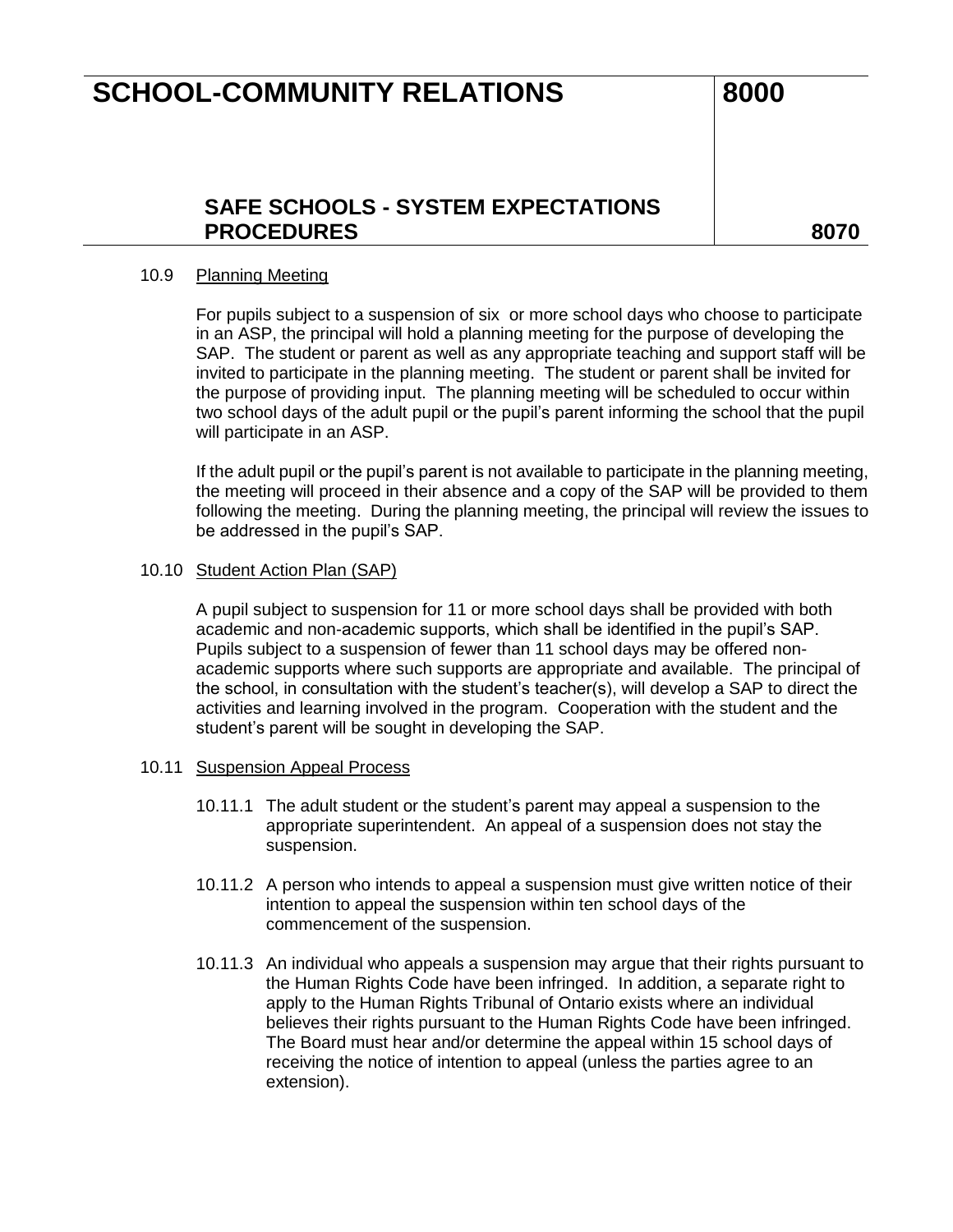### **SAFE SCHOOLS - SYSTEM EXPECTATIONS PROCEDURES 8070**

- 10.11.4 Upon receipt of written notice of the intention to appeal the suspension, the appropriate superintendent:
	- will promptly advise the school principal of the appeal;
	- will promptly advise the adult pupil or the pupil's parent that a review of the suspension will take place and invite the appellant to contact the appropriate superintendent to discuss any matter respecting the incident and/or appeal of the suspension;
	- will review the suspension (reason, duration, any mitigating or other factors, whether or not the Human Rights Code should be or was appropriately applied);
	- may consult with the principal regarding modification or expunging the suspension;
	- will request a meeting with the adult pupil or the pupil's parent and the principal to narrow the issues and try to effect a settlement; and
	- will, where a settlement is not effected, provide notice of the review decision to the adult pupil or pupil's parent.
- 10.11.5 Where the suspension is upheld on review and the adult pupil or pupil's parent chooses to continue with the appeal, the appropriate superintendent will:
	- 10.11.5.1 Coordinate the preparation of a written report for the Board. This report will contain at least the following components:
		- a report prepared by the principal regarding the incident, the rationale for suspension and how the principles of equity and inclusion were applied;
		- a copy of the original suspension letter;
		- a copy of the letter requesting the suspension appeal; and
		- a copy of the correspondence with respect to the decision of the appropriate superintendent regarding the suspension review.
	- 10.11.5.2 In consultation with the office of the director, arrange a date for the appeal before the Suspension Appeals/Expulsion Hearing Committee and ensure that the item is placed on the committee's agenda.
- 10.11.6 The office of the director will inform the adult pupil or the pupil's parent of the date of the suspension appeal and provide a guide to the process for the appeal and a copy of the documentation that will go to Suspension Appeals/Expulsion Hearing Committee.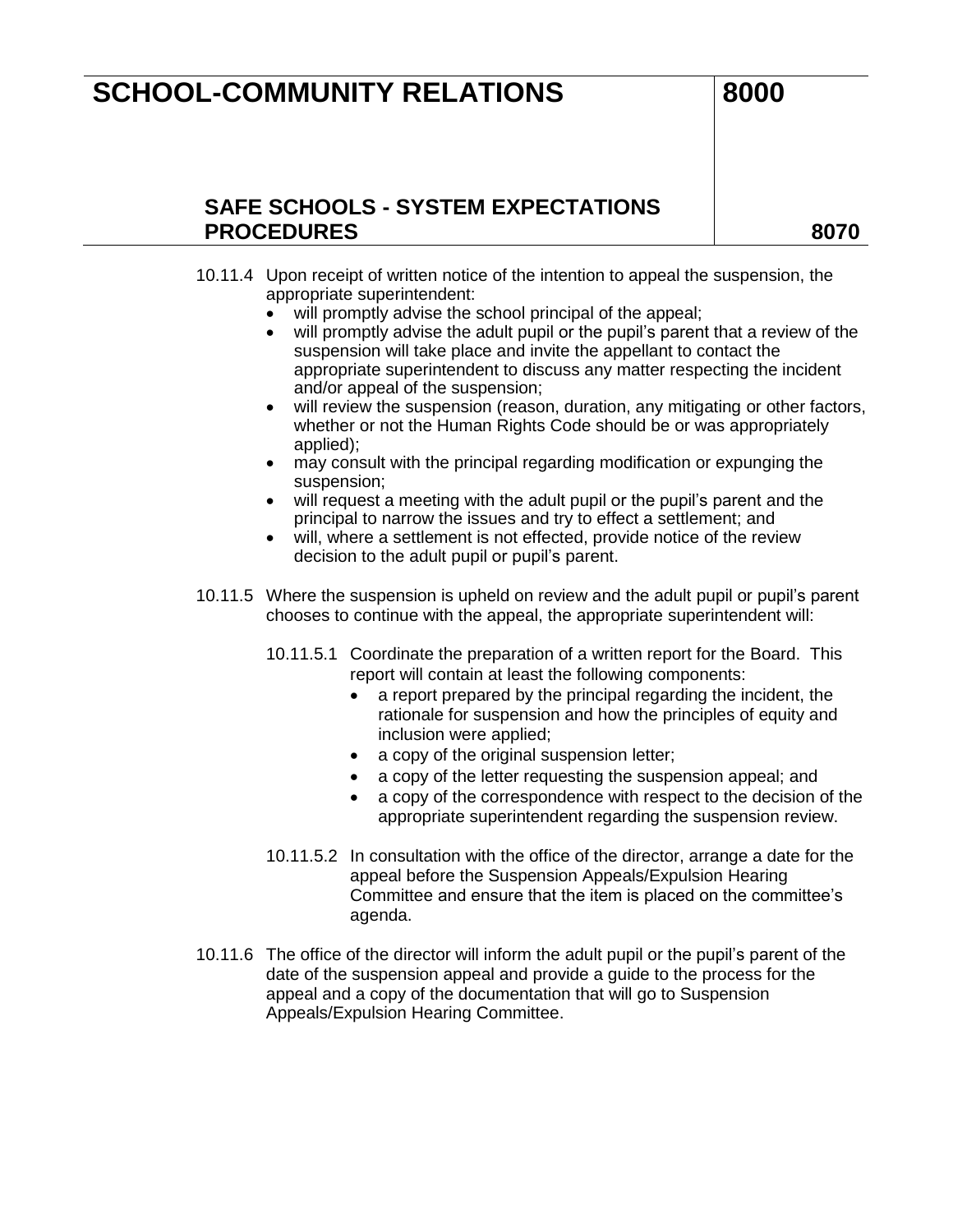### **SAFE SCHOOLS - SYSTEM EXPECTATIONS**  PROCEDURES and a series and a series of the series and a series and a series of the series and series and series  $\sim$

- 10.11.7 The parties in an appeal to the Suspension Appeals/Expulsion Hearing Committee shall be:
	- $\bullet$  the principal who suspended the pupil;
	- $\bullet$  the pupil, if;
		- i. the pupil is at least 18 years old; or
		- ii. the pupil is 16 or 17 years old and has withdrawn from parental control;
	- the pupil's parent, if the pupil's parent appealed the decision to suspend the pupil;
	- the person who appealed the decision to suspend the pupil, if the decision was appealed by a person other than the pupil or the pupil's parent; and
	- such other persons as may be specified by Board policy.

A pupil who is not a party to the appeal has the right to be present at the appeal and to make a statement on their own behalf.

- 10.12 Suspension Appeal before the Suspension Appeals/Expulsion Hearing Committee of the Board
	- 10.12.1 Suspension appeals will be heard orally, in camera, by the Suspension Appeals/Expulsion Hearing Committee of trustees. The Board may authorize a Suspension Appeals/Expulsion Hearing Committee of at least three members of the Board to exercise and perform powers and duties on behalf of the Board.
	- 10.12.2 The Suspension Appeals/Expulsion Hearing Committee may grant a person with daily care the authority to make submissions on behalf of the pupil. An adult pupil or pupil's parent may bring legal counsel, an advocate or support person with them to the appeal.
		- The appellant and/or the person with daily care will proceed first by making oral submissions and/or providing written submissions regarding the reason for the appeal and the result desired.
		- The pupil will be asked to make a statement on their own behalf.
		- The superintendent for the school and/or the principal will make oral submissions on behalf of the administration, including a response to any issues raised in the appellant's submissions. The superintendent/principal may rely on the report prepared for the Suspension Appeals/Expulsion Hearing Committee.
		- The appellant may make further submissions addressing issues raised in the administration's presentation that were not previously addressed by the appellant.
		- The Suspension Appeals/Expulsion Hearing Committee may ask any party or the pupil, where appropriate, questions of clarification.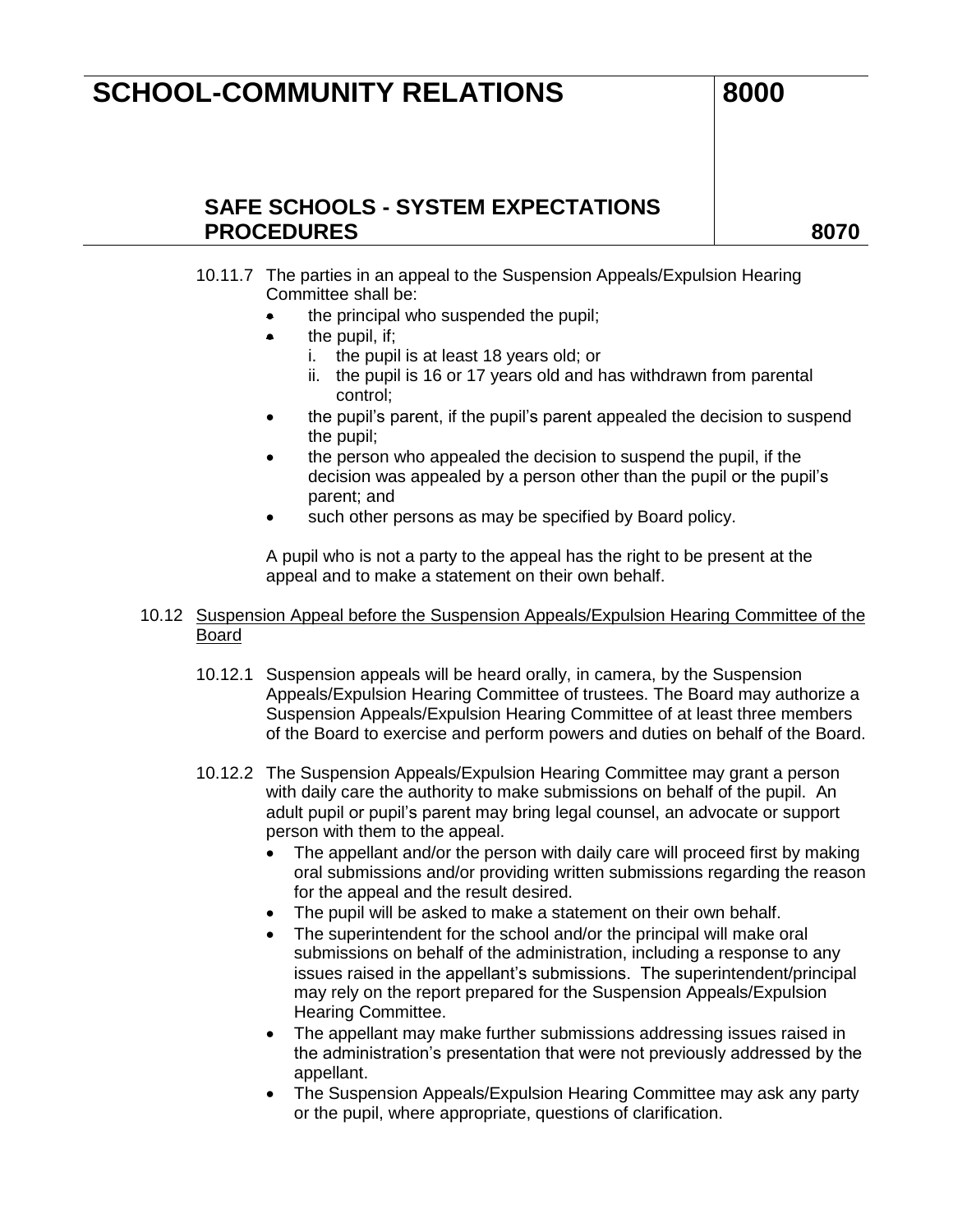### **SAFE SCHOOLS - SYSTEM EXPECTATIONS PROCEDURES 8070**

- 10.12.3 Adult pupils or a pupil's parent may be represented by legal counsel or attend with an advocate/agent or the support of a community member. Legal counsel for the Board may be present at the appeal if the appellant is represented by legal counsel or an agent.
- 10.12.4 The Suspension Appeals/Expulsion Hearing Committee may make such orders or give such directions at an appeal as it considers necessary for the maintenance of order at the appeal. Should any person disobey or fail to comply with any such order and/or direction, the chair of the committee may call for the assistance of a police officer to enforce any such order or direction.
- 10.12.5 Where any party who has received proper notice of the location, date and time of the appeal fails to attend the appeal or comply with the necessary time lines, the appeal may proceed in the absence of the party and the party is not entitled to any further notice of the proceedings.
- 10.12.6 The Suspension Appeals/Expulsion Hearing Committee will consider, based on the written and/or oral submissions of both parties, whether or not the consequence might have a disproportionate impact on a pupil protected by the Human Rights Code, including but not limited to race and ability, and/or exacerbate the pupil's disadvantaged position in society, and whether the decision to discipline and the discipline imposed was reasonable in the circumstances, and shall either:
	- confirm the suspension and its duration;
	- confirm the suspension, but shorten its duration, even if the suspension that is under appeal has already been served and order that the record of the suspension be amended accordingly; and
	- quash the suspension and order that the record of the suspension be expunged, even if the suspension that is under appeal has already been served.

The decision of the Suspension Appeals/Expulsion Hearing Committee, which is final, will be communicated to the appellant in writing.

#### 10.13 Re-Entry

Following a suspension of six or more school days, a re-entry meeting will be held with school and appropriate Board staff, the pupil, and the pupil's parent, if possible, to provide positive and constructive redirection for the pupil. Where the pupil has participated in an ASP, the pupil's success in achieving the goals outlined in the SAP will be reviewed with the adult pupil or the pupil's parent and pupil. Further programs and services might be recommended by the principal for the purpose of achieving additional or greater success in meeting the goals outlined in the SAP.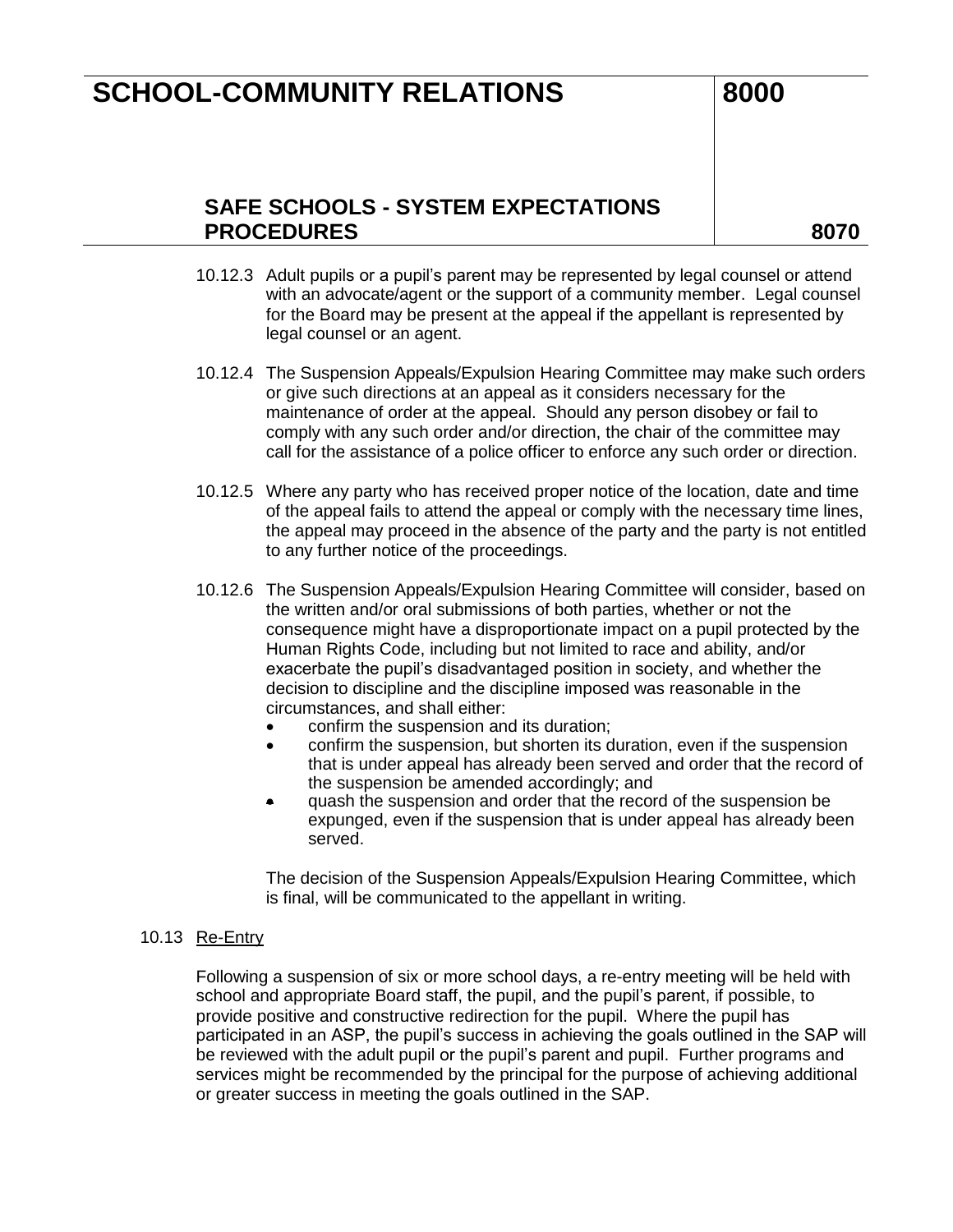### **SAFE SCHOOLS - SYSTEM EXPECTATIONS**  PROCEDURES and a series and a series of the series and a series and a series of the series and series and series  $\sim$

#### 10.14 Transfer to a Another School

Following an incident at the school, it might be necessary to transfer to another school the pupil who has been disciplined or victim for safety reasons and/or for compliance with an Order of the Court or police restrictions. To the extent possible, the pupil who has been disciplined rather than the victim should be transferred.

The decision to transfer a student to another school shall only be made by a superintendent, in consultation with the sending and receiving school principals, and shall be made only where it is consistent with the Human Rights Code.

When it has been determined that a pupil will be transferred to another school, the principal shall ensure that a Transition Plan is developed identifying any additional supports and resources required, in the principal's opinion, to ensure a successful transition which might include, where appropriate, referrals for social work support, child and youth worker support and/or support from community agencies as well as the development of a transitional IEP. Where the pupil has been subject to suspension, the Transition Plan shall be consistent with and coordinated with the SAP developed for suspension purposes.

The principal of the sending school shall invite the adult pupil or parent and the pupil, where appropriate, to a meeting with representatives from both schools for the purpose of reviewing the Transition Plan, including the timeline for transition and the provision of school work prior to transition in circumstances where the pupil is not subject to a SAP and will not be attending school during the intervening period, to obtain any necessary consents for support services, and to respond to any questions or concerns identified by the receiving school and/or the parent or pupil. Teaching and support staff of the receiving school who will be working with the pupil once the pupil has transferred should be in attendance, where possible.

All individuals attending the meeting must be informed by the principal that the information shared during the meeting is personal information that must be kept confidential pursuant to the Municipal Freedom of Information and Protection of Privacy Act and/or Education Act.

#### 11. Expulsion of Pupils

Principals are required to suspend a student for up to 20 school days if the principal believes that the student has engaged in an activity for which the student might ultimately be expelled by the School Board. This provides for the removal of the student from the school while allowing the principal to investigate the incident and decide whether to recommend to the Board that the student be expelled.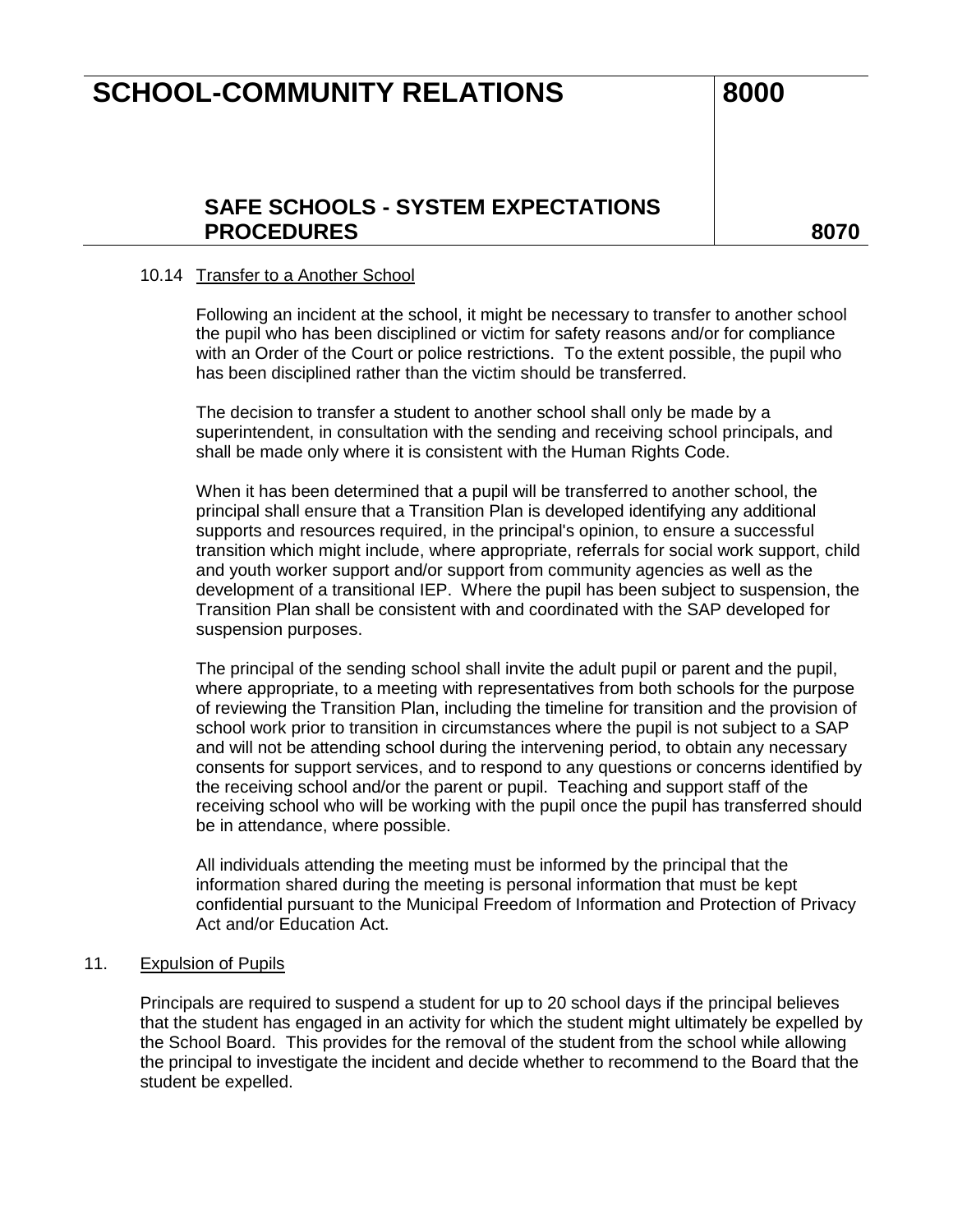## **SAFE SCHOOLS - SYSTEM EXPECTATIONS PROCEDURES 8070**

The principal will also contact the police consistent with the Police/School Protocol if the infraction the pupil is suspected of committing requires such contact. The principal will also consult with their superintendent.

A principal shall suspend a pupil for up to 20 school days if they believe that the pupil has engaged in any of the following activities while at school, at a school-related activity or in other circumstances where engaging in the activity will have an impact on the school climate:

- possessing a weapon, including possessing a firearm or knife;
- using a weapon to cause or to threaten bodily harm to another person;
- committing physical assault on another person that causes bodily harm requiring treatment by a medical practitioner;
- committing sexual assault;
- trafficking in weapons or illegal or restricted drugs;
- committing robbery;
- giving alcohol or cannabis to a minor;
- issuing a bomb threat or causing a bomb threat to be issued;
- bullying, if,
	- i. the pupil has previously been suspended for engaging in bullying, and
	- ii. the pupil's continuing presence in the school creates an unacceptable risk to the safety of another person;
- any activity listed in Ontario Education Act subsection 306 (1) that is motivated by bias, prejudice or hate based on race, national or ethnic origin, language, colour, religion, sex, age, mental or physical disability, sexual orientation, gender identity, gender expression, or any other similar factor;
- an act considered by the principal to be significantly injurious to the moral tone of the school and/or to the physical or mental well-being of others;
- a pattern of behavior that is so inappropriate that the student's continued presence is injurious to the effective learning and/or working environment of others;
- activities engaged in by the student on or off school property that cause the student's continuing presence in the school to create an unacceptable risk to the physical or mental well-being of other person(s) in the school or Board;
- activities engaged in by the student on or off school property that have caused extensive damage to the property of the Board or to goods that are/were on Board property;
- the student has demonstrated through a pattern of behavior that they have not prospered by the instruction available to them and that they are persistently resistant to making changes in behavior which would enable them to prosper;
- any act considered by the principal to be a serious violation of the requirements of student behavior and/or a serious breach of the Provincial, Board or school Code of Conduct;
- where a student has no history of discipline or behavior intervention, or no relevant history, a single act, incident or infraction considered by the principal to be a serious violation of the expectations of student behavior and/or a serious breach of the Provincial*,* Board or school's Code of Conduct; and
- any other activity that, under a policy of a board, is an activity for which a principal must suspend a pupil, and therefore, in accordance with this, conduct an investigation to determine whether to recommend to the Board that the pupil be expelled.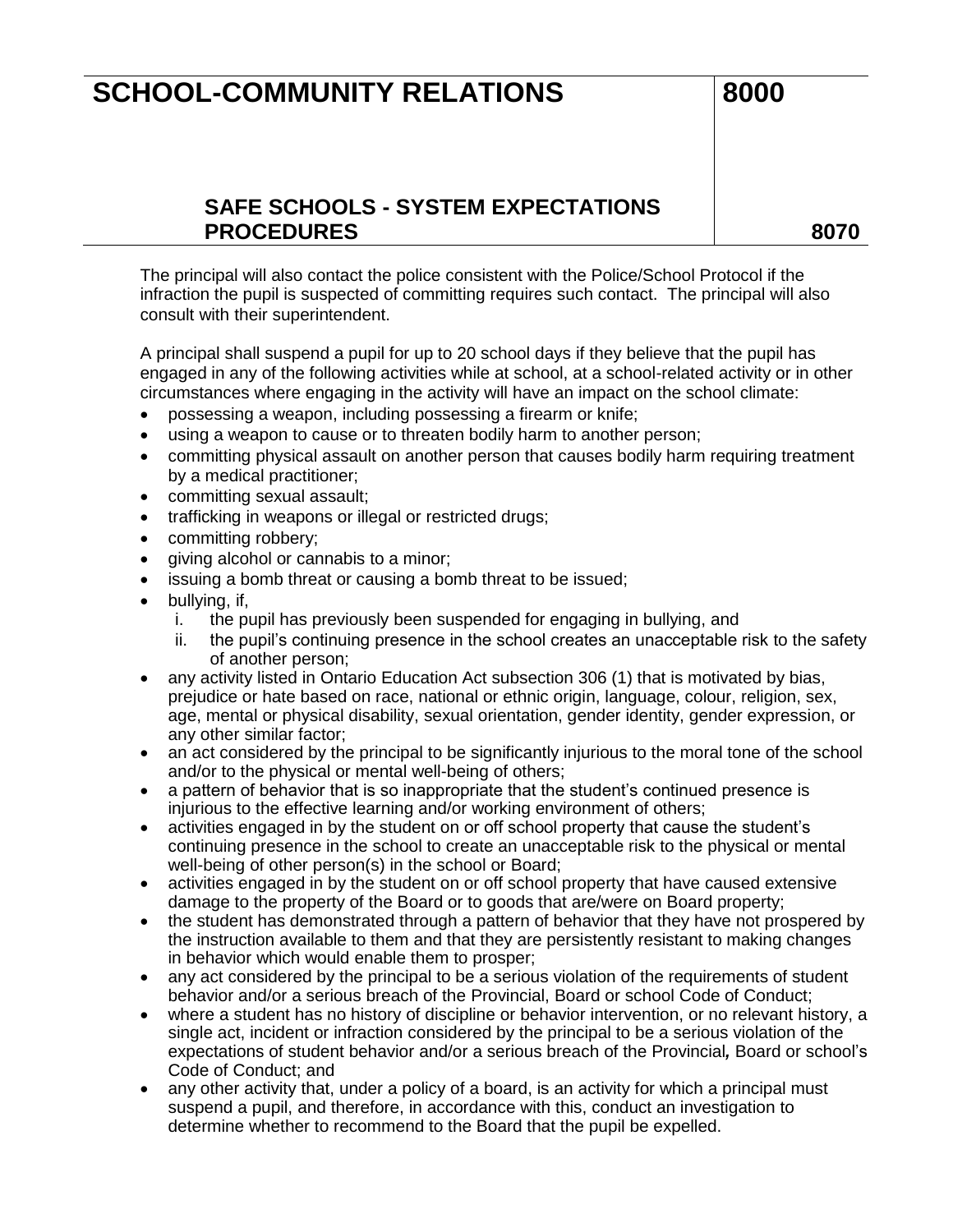### **SAFE SCHOOLS - SYSTEM EXPECTATIONS**  PROCEDURES and a series and a series of the series and a series and a series of the series and series and series  $\sim$

#### 11.1 Mitigating Factors and Other Factors

The principal will consider mitigating and other factors (see 10.5.1) in determining the length of the suspension and in determining whether to recommend expulsion. The principal will make every effort to consult with the student and parent to assist to identify whether any mitigating factors might apply in the circumstances. In addition to the mitigating and other factors, the principal will consider whether the pupil's continuing presence in the school creates or does not create an unacceptable risk to the safety of any other individual at the school.

#### 11.2 Suspension Pending Recommendation for Expulsion

If the pupil is suspended pending an investigation to determine whether expulsion will be recommended, mitigating and other factors must be considered in determining the length of the suspension which can be for one to 20 school days.

#### 11.3 Procedural Steps when Imposing a Suspension

When imposing a suspension, the principal is required to affect the following procedural steps:

- 11.3.1 Within 24 hours of the decision, the principal must make all reasonable efforts to orally inform the adult pupil or the pupil's parent of the suspension.
- 11.3.2 The principal must inform the pupil's teacher(s) of the suspension.
- 11.3.3 The principal must provide written notice of the suspension to the adult pupil, or the pupil's parent and pupil, and the superintendent. The written notice of suspension will include:
	- the reason for suspension;
	- the duration of the suspension;
	- information about the program for suspended pupils the pupil is assigned to;
	- information about the investigation the principal is conducting to determine whether to recommend expulsion; and
	- a statement that there is no immediate right to appeal the suspension.

Any appeal must wait until the principal decides whether to recommend an expulsion and, if the principal decides not to recommend an expulsion, a statement that the suspension may be appealed to the Suspension Appeals/Expulsion Hearing Committee, and, if the principal decides to recommend an expulsion, that the suspension may be addressed at the expulsion hearing.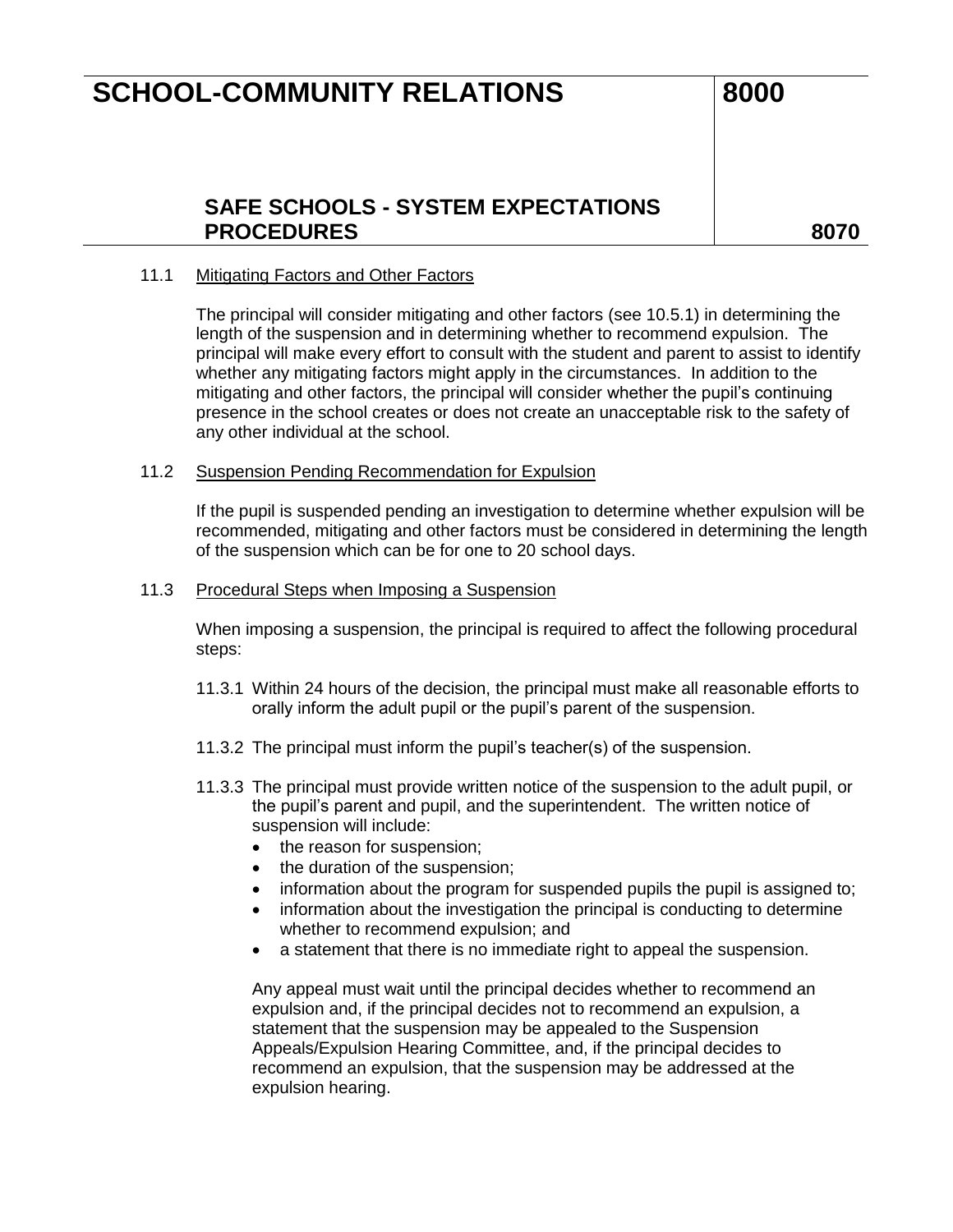### **SAFE SCHOOLS - SYSTEM EXPECTATIONS PROCEDURES 8070**

- 11.3.4 If notice is sent by mail or courier, it will be deemed to have been received on the fifth school day after it was sent. If notice is sent by fax or e-mail, it is deemed to have been received the first school day after it was sent.
- 11.3.5 Where the incident is a serious violent incident, such as possession of weapons, physical assault causing serious bodily harm, sexual assault, robbery, extortion or hate motivated violence, consideration should be given to filling out and filing a Violent Incident Form (Appendix B) in the pupil's Ontario Student Record.

#### 11.4 Alternative Suspension Program (ASP)

- 11.4.1 Where a pupil has been suspended pending an investigation to determine whether to recommend an expulsion, the pupil will be assigned an alternative program for pupils subject to lengthy suspension (ASP). The principal shall communicate to the student or parent the purpose and nature of the ASP.
- 11.4.2 A pupil cannot be compelled to participate in an ASP. Should the student or parent choose not to have the pupil participate in an ASP, the pupil will be provided with school work consistent with the Ontario curriculum or that pupil's modified and/or alternative curriculum to be completed at home for the duration of their suspension. This school work will be available at the school for pick-up by the student's designate or the pupil's parent or a designate at regular intervals during the suspension period beginning the school day after the student or their parent refuses to participate in an ASP.
- 11.4.3 A SAP will be developed for every pupil who agrees to participate in an ASP.
- 11.4.4 Agreement or refusal to participate in an ASP may be communicated to the school orally by the adult pupil or the pupil's parent. Where the pupil or their parent declines the offer to participate in an ASP, the principal shall record the date and time of such refusal.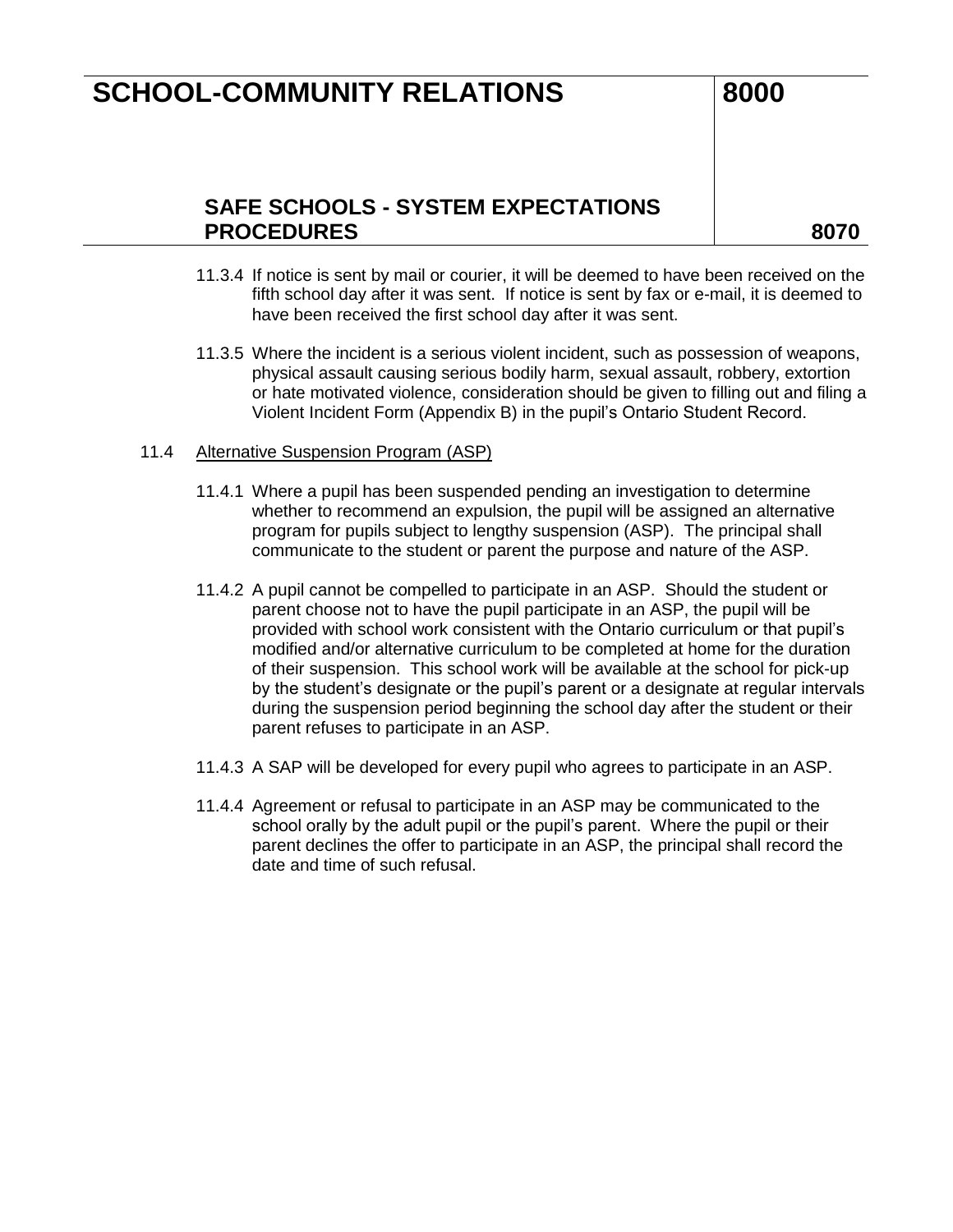### **SAFE SCHOOLS - SYSTEM EXPECTATIONS**  PROCEDURES and a series and a series of the series and a series and a series of the series and series and series  $\sim$

#### 11.5 Planning Meeting

For pupils subject to a suspension pending an investigation to determine whether to recommend an expulsion who choose to participate in an ASP, the principal will hold a planning meeting for the purpose of developing the SAP. The adult pupil or the pupil's parent and pupil (where appropriate) as well as any appropriate teaching and support staff will be invited to participate in the planning meeting. The planning meeting will be scheduled to occur within two school days of the adult pupil or the pupil's parent informing the school that the pupil will participate in an ASP. If the adult pupil or the pupil's parent is not available to participate in the planning meeting, the meeting will proceed in their absence and a copy of the SAP will be provided to them following the meeting. During the planning meeting the principal will review the issues to be addressed in the pupil's SAP.

#### 11.6 Student Action Plan (SAP)

A pupil subject to suspension pending an investigation to determine whether to recommend an expulsion will be provided with both academic and non-academic supports, which will be identified in the pupil's SAP. The principal of the school, in consultation with the students teacher(s) will develop a SAP to direct the activities and learning involved in the program. Cooperation with the student and the student's parent will be sought in developing the SAP.

#### 11.7 Principal's Investigation

The principal shall conduct an investigation promptly following the suspension of the pupil to determine whether to recommend to the Suspension Appeals/Expulsion Hearing Committee that the pupil be expelled. As part of the investigation, the principal will consult with the superintendent and/or appropriate superintendent regarding any issues of process and/or timing for conducting the investigation, which must be completed at the earliest opportunity as well as the decision whether to recommend that the pupil be expelled. Before referring a pupil to the Suspension Appeals/Expulsion Hearing Committee of the Board for expulsion, the administration shall consider whether the recommendation might have a disproportionate impact on a pupil protected by the Human Rights Code, including but not limited to race and ability, and/or exacerbate the pupil's disadvantaged position in society, and whether or not accommodation is required. Should the decision be made to refer the pupil to the Suspension Appeals/Expulsion Hearing Committee with a recommendation for expulsion, the pupil must be referred to and dealt with by the Suspension Appeals/Expulsion Hearing Committee within 20 school days from the date of suspension (unless timelines are extended on consent). Any police investigation will be conducted separately from the principal's inquiry.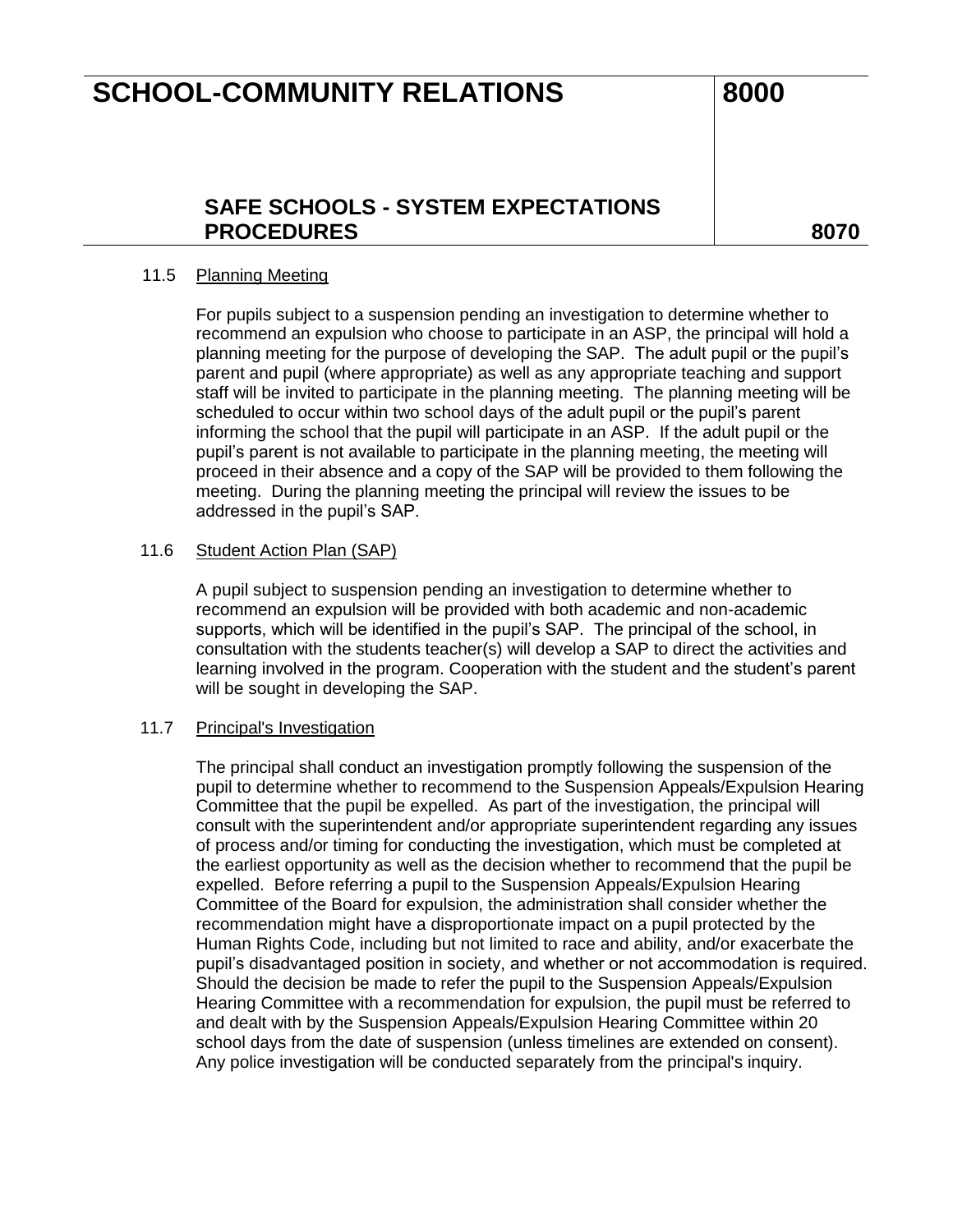## **SAFE SCHOOLS - SYSTEM EXPECTATIONS PROCEDURES 8070**

As part of the investigation, the principal shall:

- make all reasonable efforts to speak with the adult pupil or the pupil's parent and the pupil;
- include interviews with witnesses who the principal determines can contribute relevant information to the investigation;
- make every reasonable effort to interview any witnesses suggested by the pupil, or the pupil's parent;
- consider the mitigating and other factors when determining whether to recommend to the Suspension Appeals/Expulsion Hearing Committee that the pupil be expelled; and
- consider whether or not the pupil is protected by the Human Rights Code, including but not limited to race and ability, and/or is in a disadvantaged position in society, and evaluate the appropriateness of the accommodation if any was provided.

### 11.8 Decision Not to Recommend Expulsion

Following the investigation and consideration of the mitigating and other factors and the application of the Code, if the principal decides not to recommend to the Suspension Appeals/Expulsion Hearing Committee that the pupil be expelled, the principal must:

- consider whether progressive discipline is appropriate in the circumstances;
- uphold the suspension and its duration;
- uphold the suspension and shorten its duration and amend the record accordingly; or
- withdraw the suspension and expunge the record.

If the principal has decided not to recommend an expulsion of the pupil, the principal will provide written notice of this decision to the adult pupil or the pupil's parent and pupil. The notice shall include:

- a statement of the principal's decision not to recommend expulsion to the Suspension Appeals/Expulsion Hearing Committee;
- a statement indicating whether the suspension has been upheld, upheld and shortened, or withdrawn;
- if the suspension has been upheld or upheld and shortened, information about the right to appeal the suspension to the Suspension Appeals/Expulsion Hearing Committee, including:
	- a copy of the Board policies and guidelines regarding suspension appeals;
	- contact information for the appropriate superintendent;
	- a statement that written notice of an intention to appeal must be given within five school days following receipt by the party of notice of the decision not to recommend expulsion; or
	- if the length of the suspension has been shortened, notice that the appeal from the shortened length of the suspension does not stay the suspension.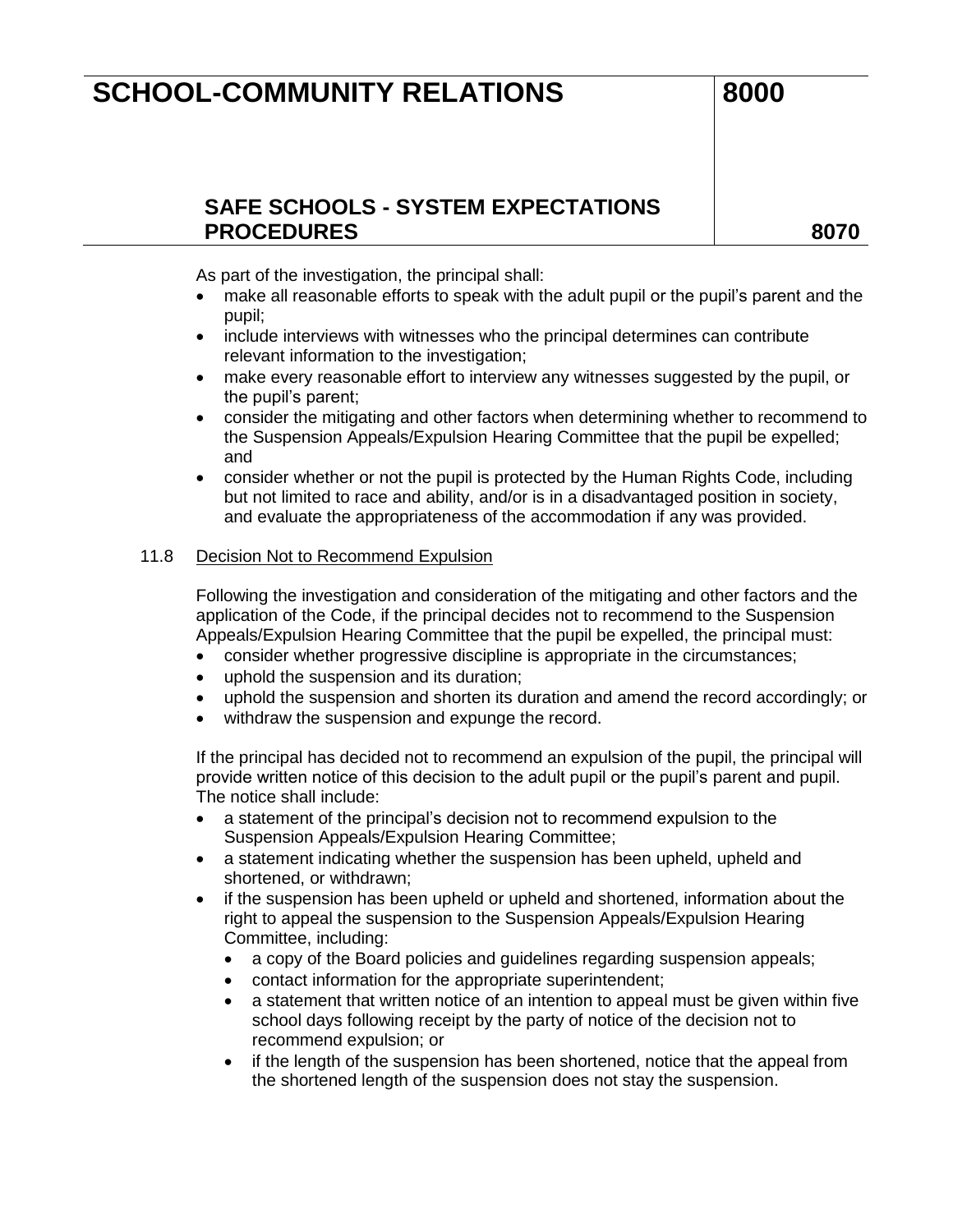### **SAFE SCHOOLS - SYSTEM EXPECTATIONS PROCEDURES 8070**

#### 11.9 Recommendation to the Board for an Expulsion Hearing

If a principal, in consultation with the superintendent, determines that a referral for expulsion is warranted, the principal must refer the recommendation for expulsion to the Suspension Appeals/Expulsion Hearing Committee to be heard within 20 school days from the date the principal suspended the pupil, unless the parties to the expulsion hearing agree upon a later date.

For the purposes of the expulsion proceeding, the principal will:

- 11.9.1 Prepare a report to be submitted to the Suspension Appeals/Expulsion Hearing Committee and provide the report to the pupil and the pupil's parent (unless the pupil is an adult pupil) prior to the hearing. The report will include:
	- a summary of the findings the principal made in the investigation;
	- an analysis of which, if any, mitigating or other factors or Human Rights Code related grounds might be applicable;
	- a recommendation of whether the expulsion should be from the school or from the Board; and
	- a recommendation regarding the type of school that would benefit the pupil if the pupil is subject to a school expulsion, or the type of program that might benefit the pupil if the pupil is subject to a Board expulsion.
- 11.9.2 Provide written notice of the pending expulsion hearing to the adult pupil or the pupil's parent and pupil. The notice shall include:
	- a statement that the pupil is being referred to the Suspension Appeals/Expulsion Hearing Committee to determine whether the pupil will be expelled for the activity that resulted in suspension;
	- a copy of the Board's guidelines and rules governing the hearing before the Suspension Appeals/Expulsion Hearing Committee;
	- a copy of the Provincial or Board's Code of Conduct and school Code of Conduct;
	- a copy of the suspension letter;
	- a statement that the pupil and/or his or her parent has the right to respond to the principal's report in writing;
	- information about the procedures and possible outcomes of the expulsion hearing, including that:
		- if the Suspension Appeals/Expulsion Hearing Committee does not expel the pupil they will either confirm, confirm and shorten, or withdraw the suspension;
		- parties have the right to make submissions with respect to the suspension;
		- any decision with respect to the suspension is final and cannot be appealed;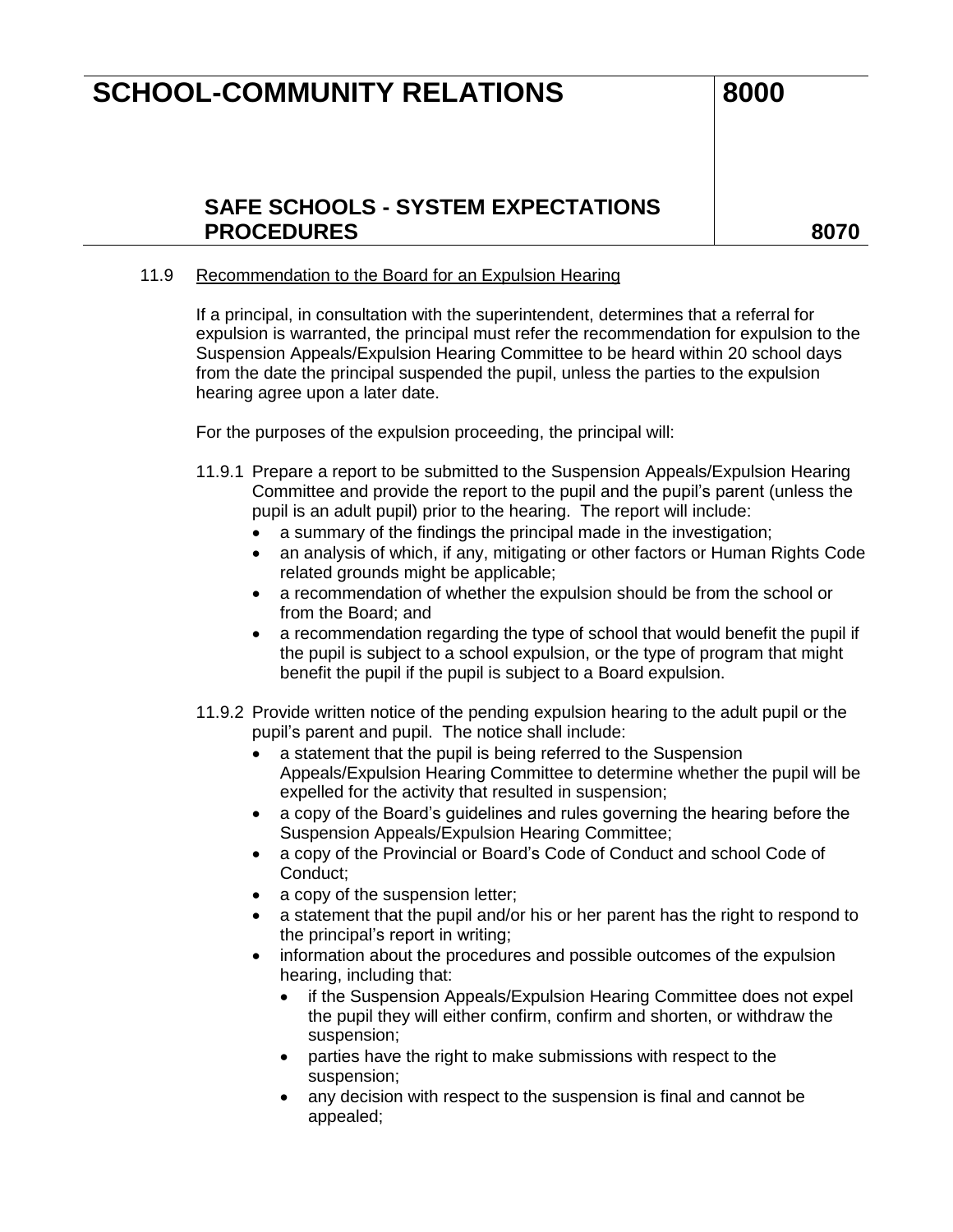## **SAFE SCHOOLS - SYSTEM EXPECTATIONS PROCEDURES 8070**

- if the pupil is expelled from the school, they will be assigned to another school;
- if the pupil is expelled from the Board, they will be assigned to a program for expelled pupils;
- if the pupil is expelled there is a right of appeal to the Child and Family Services Review Board; and
- the name and contact information for the appropriate superintendent.

The superintendent:

- May arrange a meeting with the adult pupil or the pupil's parent and pupil and the principal, as appropriate.
	- If a meeting is arranged, the superintendent will review the Suspension Appeals/Expulsion Hearing Committee procedure for expulsion hearings, as well as respond to any questions or concerns the pupil or the pupil's parent may have regarding the process or incident. and
	- If a meeting is arranged, during the meeting the superintendent may assist to narrow the issues and identify agreed upon facts.
- Will prepare a package of documents for the Suspension Appeals/Expulsion Hearing Committee, which will include at least the following components:
	- a copy of the principal's report; and
	- a copy of the original suspension letter and the notice of expulsion sent to the adult pupil or pupil's parent.
- Will ensure that the item is placed on the Suspension Appeals/Expulsion Hearing Committee agenda.

The office of the director will:

• Inform the adult pupil or the pupil's parent of the date and location of the expulsion hearing, will provide a copy of the procedure to be followed in an expulsion hearing, and a copy of the documentation to go to the Suspension Appeals/Expulsion Hearing Committee.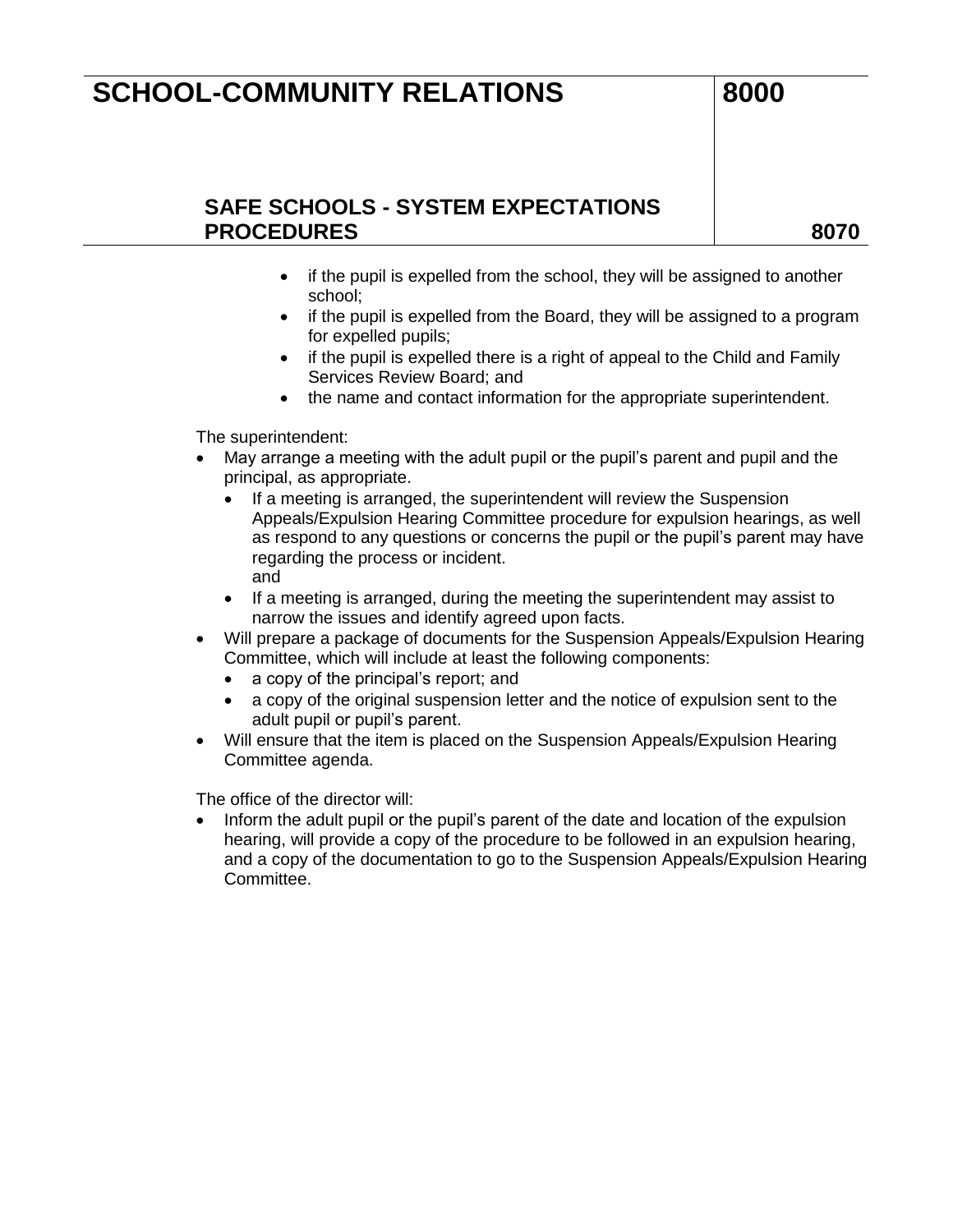### **SAFE SCHOOLS - SYSTEM EXPECTATIONS PROCEDURES 8070**

#### 11.10 Hearing before the Suspension Appeals/Expulsion Hearing Committee

If the principal recommends expulsion, the Suspension Appeals/Expulsion Hearing Committee shall hold a hearing. Parties before the Suspension Appeals/Expulsion Hearing Committee will be:

- 1. The principal.
- 2. The pupil, if,
	- i. the pupil is at least 18 years old; or
	- ii. the pupil is 16 or 17 years old and has withdrawn from parental control.
- 3. The pupil's parent or guardian, unless;
	- i. the pupil is at least 18 years old; or
	- ii. the pupil is 16 or 17 years old and has withdrawn from parental control.
- 4. Such other persons as may be specified by Board policy.

If a pupil is not a party, they have the right to be present at the expulsion hearing and to make submissions on their own behalf. The Suspension Appeals/Expulsion Hearing Committee may grant a person with daily care the authority to make submissions on behalf of the pupil. An adult pupil or pupil's parent may bring legal counsel, and advocate or support person with them to the expulsion hearing.

- 11.10.1 The hearing will be conducted in accordance with the procedure to be followed in an Expulsion Hearing of a Student, of the Suspension Appeals/Expulsion Hearing Committee:
	- the Suspension Appeals/Expulsion Hearing Committee shall consider oral and written submissions, if any, of all parties;
	- the Suspension Appeals/Expulsion Hearing Committee shall consider whether or not the Human Rights Code should be applied in the circumstances to mitigate the discipline, if any;
	- suspension Appeals/Expulsion Hearing Committee shall solicit and consider the views of all parties with respect to whether, if an expulsion is imposed, the expulsion should be a school expulsion or a Board expulsion;
	- the Suspension Appeals/Expulsion Hearing Committee shall solicit and consider the views of all parties with respect to whether, if an expulsion is not imposed, the suspension should be confirmed, shortened or withdrawn; and
	- such other matters as the Suspension Appeals/Expulsion Hearing Committee considers appropriate.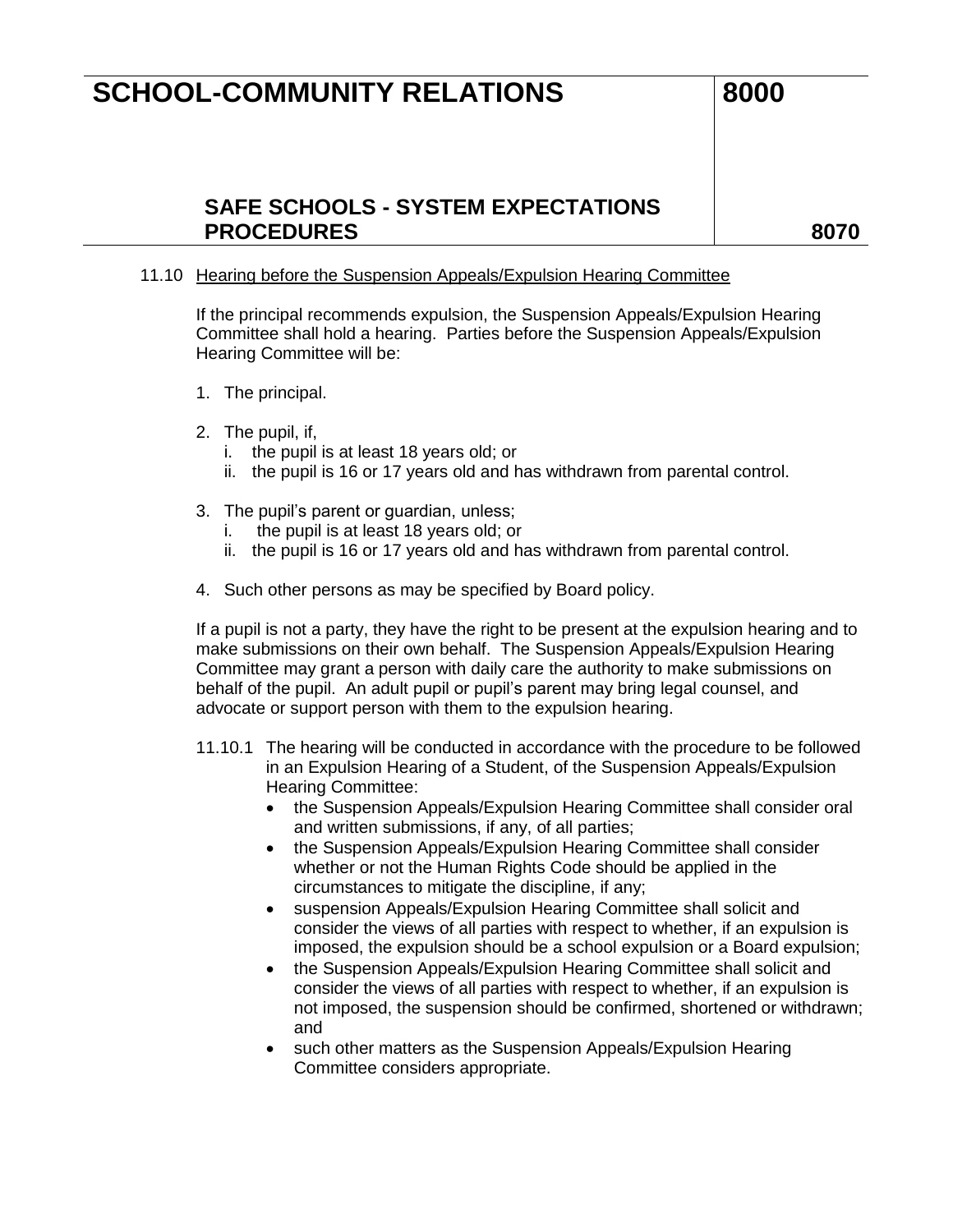### **SAFE SCHOOLS - SYSTEM EXPECTATIONS**  PROCEDURES and a series and a series of the series and a series and a series of the series and series and series  $\sim$

11.10.2 In determining whether to impose an expulsion, the Suspension Appeals/Expulsion Hearing Committee shall consider the following factors:

The mitigating and other factors:

- whether the pupil has the ability to control his or her behaviour;
- whether the pupil has the ability to understand the foreseeable consequences of his or her behaviour;
- whether the pupil's continuing presence in the school does or does not create an unacceptable risk to the safety of any other individual at the school;
- the pupil's academic, discipline and personal history;
- whether progressive discipline has been attempted with the pupil, and if so, the progressive discipline approach(es) that has/have been attempted and any success or failure;
- whether the infraction for which the pupil might be disciplined was related to any harassment of the pupil because of race, ethnic origin, religion, creed, ability, gender or gender identity, sexual orientation or any other immutable characteristic or harassment for any other reason;
- the impact of the discipline on the pupil's prospects for further education;
- the pupil's age;
- where the pupil has an IEP or ability related needs,
	- whether the behaviour causing the incident was a manifestation of the pupil's ability;
	- whether appropriate individualized accommodation has been provided to the point of undue hardship;
	- whether an expulsion is likely to result in aggravating or worsening the pupil's behaviour or conduct or whether an expulsion is likely to result in a greater likelihood of further inappropriate conduct; and
	- whether or not the pupil's continuing presence at the school creates an unacceptable risk to the safety of anyone in the school.
- 11.10.3 The application of the Ontario Human Rights Code.
- 11.10.4 The submissions and views of the parties.
- 11.10.5 Any written response to the principal's report provided before the completion of the hearing; and
- 11.10.6 Whether or not the expulsion might have a disproportionate impact on a pupil protected by the Human Rights Code, including but not limited to race and ability, and/or exacerbate the pupil's disadvantaged position in society, and whether or not accommodation is required in the circumstances.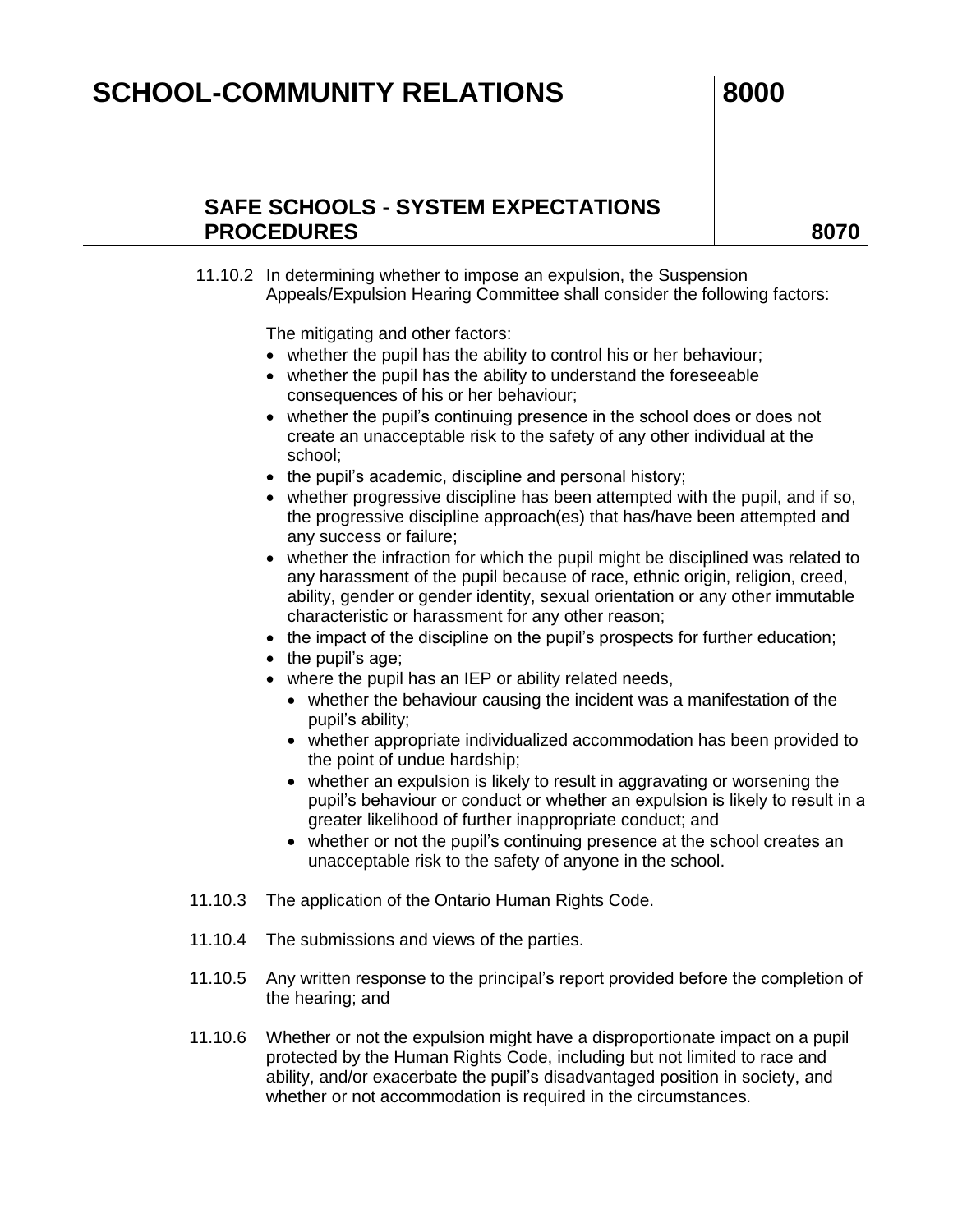## **SAFE SCHOOLS - SYSTEM EXPECTATIONS**  PROCEDURES and a series and a series of the series and a series and a series of the series and series and series  $\sim$

11.10.7 Such matters as the Suspension Appeals/Expulsion Hearing Committee considers appropriate.

> Where there is a conflict in the evidence presented by the parties on the issue of whether the pupil committed the infraction, the Suspension Appeals/Expulsion Hearing Committee may request further evidence as set out in the procedure to be followed in an Expulsion Hearing of a Student, subject to the requirement that the hearing take place within 20 school days, or the Suspension Appeals/Expulsion Hearing Committee may assess the evidence and determine whether, on a balance of probabilities, it has been established that it is more probable than not that the pupil committed the infraction.

#### 11.11 No Expulsion

If the Suspension Appeals/Expulsion Hearing Committee decides not to expel the pupil, the Suspension Appeals/Expulsion Hearing Committee shall take the submissions of the parties into account, including mitigating and other factors, in determining whether to:

- consider whether other progressive discipline is appropriate in the circumstances;
- uphold the suspension and its duration;
- uphold the suspension and shorten its duration and amend the record accordingly;
- quash the suspension and expunge the record such that no record of the suspension remains in the Ontario Student Record; or
- make such other orders as the Suspension Appeals/Expulsion Hearing Committee considers appropriate.

The Suspension Appeals/Expulsion Hearing Committee shall give written notice to all parties of the decision not to impose an expulsion and the decision with respect to the suspension. The Suspension Appeals/Expulsion Hearing Committee's decision with respect to the suspension is final.

#### 11.12 Expulsion

11.12.1 In the event the Suspension Appeals/Expulsion Hearing Committee decides to impose an expulsion on the pupil, the Suspension Appeals/Expulsion Hearing Committee must decide whether to impose a Board expulsion or a school expulsion. In determining the type of the expulsion, the Suspension Appeals/Expulsion Hearing Committee shall consider the mitigating and other factors as outlined in 11.10 as well as other factors the Suspension Appeals/Expulsion Hearing Committee considers appropriate.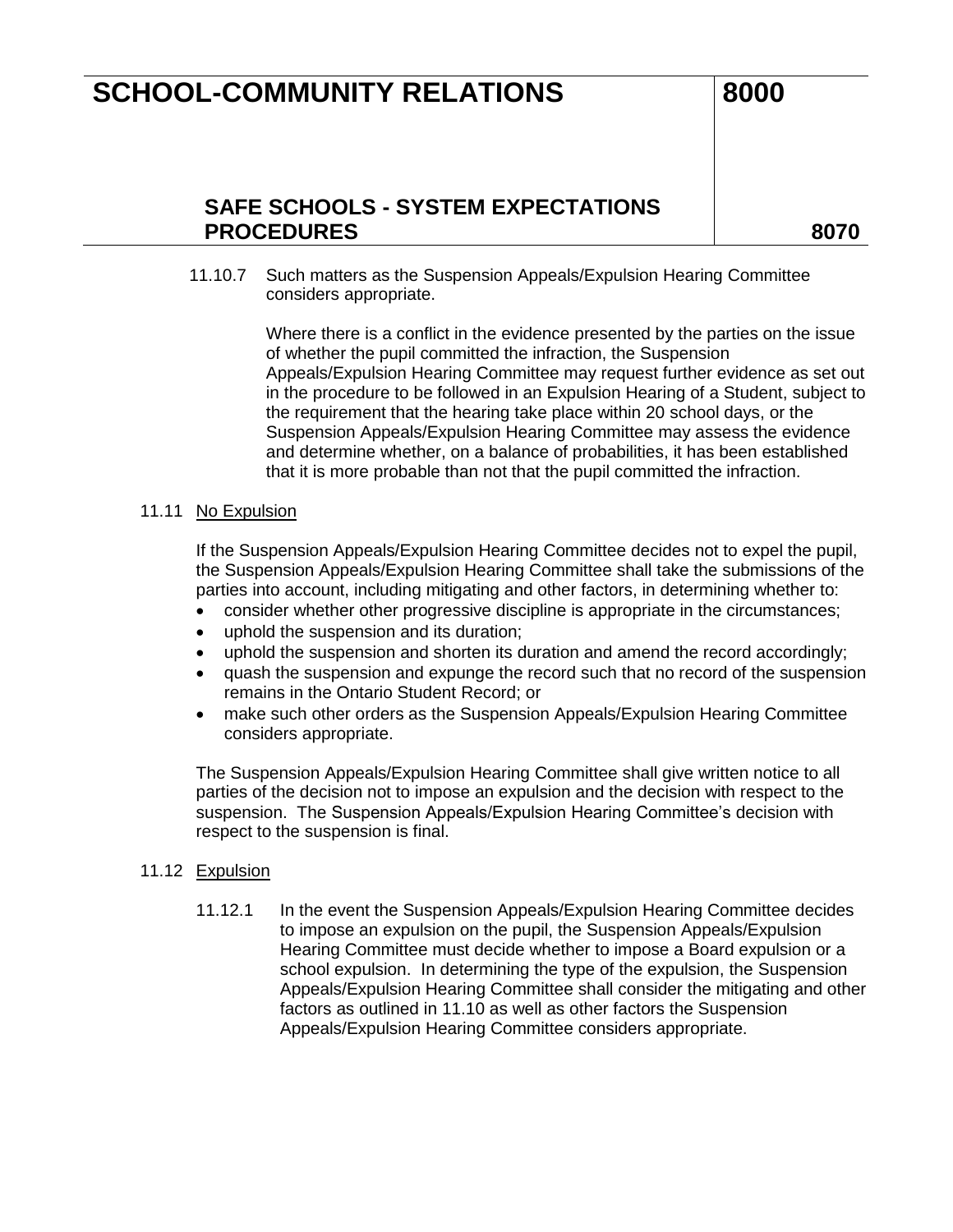### **SAFE SCHOOLS - SYSTEM EXPECTATIONS PROCEDURES 8070**

- 11.12.2 Where the Suspension Appeals/Expulsion Hearing Committee decides to impose a school expulsion, then the Suspension Appeals/Expulsion Hearing Committee must assign the pupil to another school. The requirements of school transfers set out in these procedures shall apply. Where the Suspension Appeals/Expulsion Hearing Committee decides to impose a Board expulsion, then the Suspension Appeals/Expulsion Hearing Committee must assign the pupil to a program for expelled pupils.
- 11.12.3 The Suspension Appeals/Expulsion Hearing Committee must promptly provide written notice of the decision to expel the pupil to all parties, and the pupil, if he or she was not a party. The written notice shall include:
	- the reason for the expulsion;
	- a statement indicating whether the expulsion is a school expulsion or a Board expulsion;
	- information about the school or program to which the pupil has been assigned; and
	- information about the right to appeal the expulsion, including the steps to be taken.
- 11.12.4 Once the principal of alternative programs has received notice that a pupil has been expelled, they must create a SAP in a manner consistent with the Board's policy and procedures for programs for expelled pupils.
- 11.12.5 An expelled pupil is a pupil of the Board, even where they attend a program for expelled pupils at another school board, unless they do not attend the program or registers at another school board.

#### 11.13 Re-entry Requirements Following an Expulsion

A pupil who is subject to a Board expulsion is entitled to apply, in writing, for readmission to a school of the Board once they have successfully completed a program for expelled pupils and has satisfied the objectives required for completion of the program, as determined by the person who provides the program. The Board shall re-admit the pupil and inform the pupil, in writing, of the re-admission. A pupil who is subject to a school expulsion may apply, in writing, to the Board to be re-assigned to the school from which they were expelled.

- 11.13.1 The Board will consider whether re-attendance will have a negative impact on the school climate, including on any victims, where applicable.
- 11.13.2 The pupil will be required to demonstrate that they have learned from the incident and have sought counselling, where appropriate.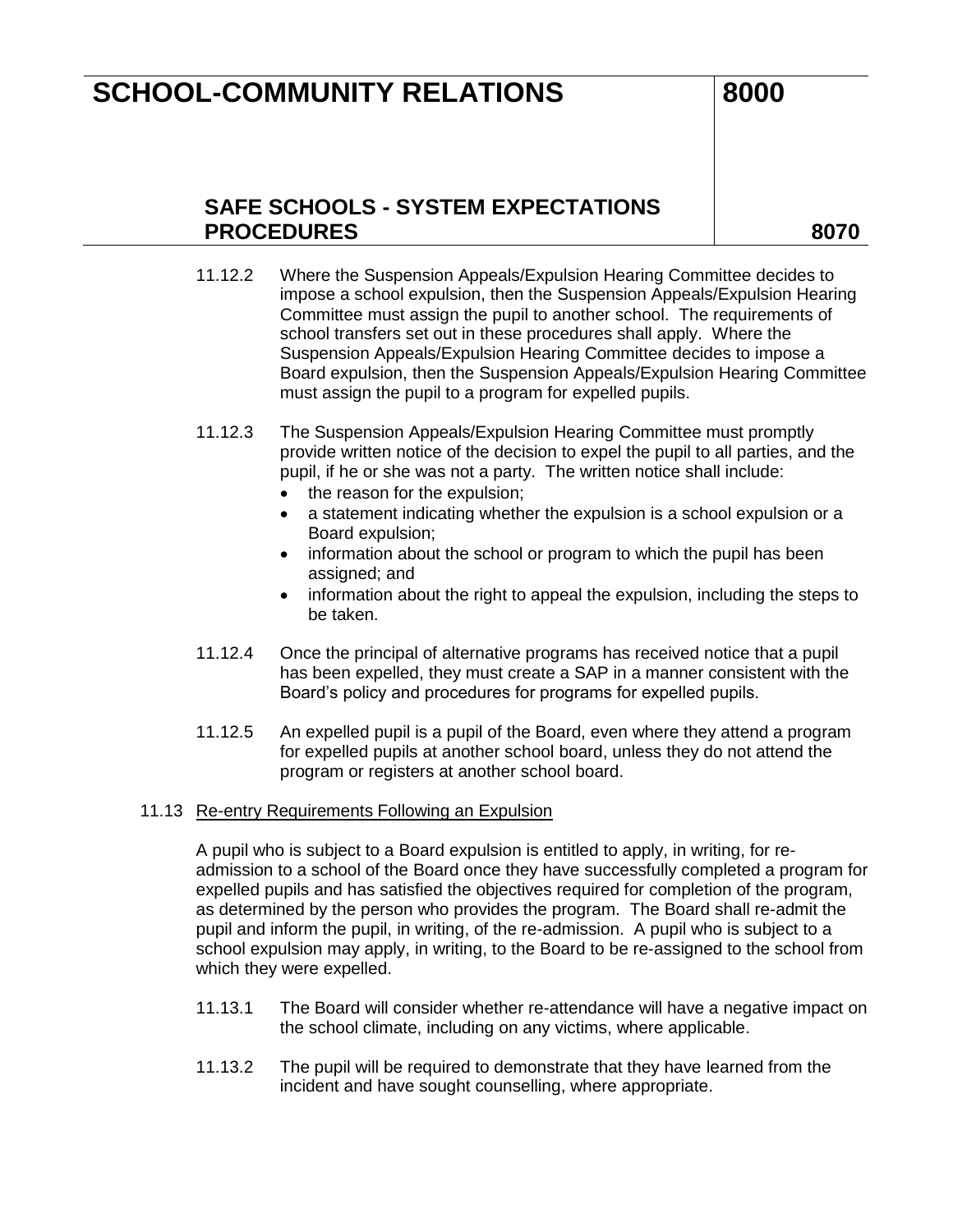## **SAFE SCHOOLS - SYSTEM EXPECTATIONS PROCEDURES 8070**

- 11.13.3 The pupil will be required to sign a Declaration of Performance form provided by the Board.
- 11.13.4 Following consideration of the principles of equity and inclusion, the Board, in its sole discretion, may determine that a different school than the one from which the pupil was expelled is a more appropriate placement for the pupil.

#### 11.14 Appeal of Board Decision to Expel

The adult pupil or the pupil's parent may appeal a Board decision to expel the pupil to the Child and Family Services Review Board. The Child and Family Services Review Board is designated to hear and determine appeals of school board decisions to expel pupils. An individual who appeals an expulsion may argue that their rights, pursuant to the Human Rights Code, have been infringed. In addition, a separate right to apply to the Human Rights Tribunal of Ontario exists where an individual believes their rights, pursuant to the Human Rights Code, have been infringed. The decision of the Child and Family Services Review Board is final.

#### 12. Exclusion

- 12.1 The Board does not support the use of exclusion as a disciplinary measure. However, in Part X of the Education Act, clause 265(1)(m) permits a principal to "refuse to admit" to the school or to a class someone whose presence in the school would be "detrimental to the physical or mental wellbeing of the pupils".
- 12.2 This provision is frequently referred to as the "exclusion provision".
- 12.3 Exclusion is not to be used as a form of discipline. If a principal does decide that it is necessary to exclude a student from the school, they are expected to notify the student's parents of the exclusion as soon as possible in the circumstances, and to inform them of their right to appeal under clause 265(1)(m).
- 12.4 A pupil shall not be excluded from the school pursuant to section 265(1)(m) of the Education Act as a disciplinary measure, as an alternative to discipline.
- 12.5 An exclusion from the school pursuant to section 265(1)(m) of the Education Act shall only be effected in accordance with the Education Act and consistent with the Human Rights Code.
- 12.6 Exclusion from school should be temporary and for the purpose of putting in place both internal and/or external supports and program(s) to promote the student's inclusion while supporting the safety of others.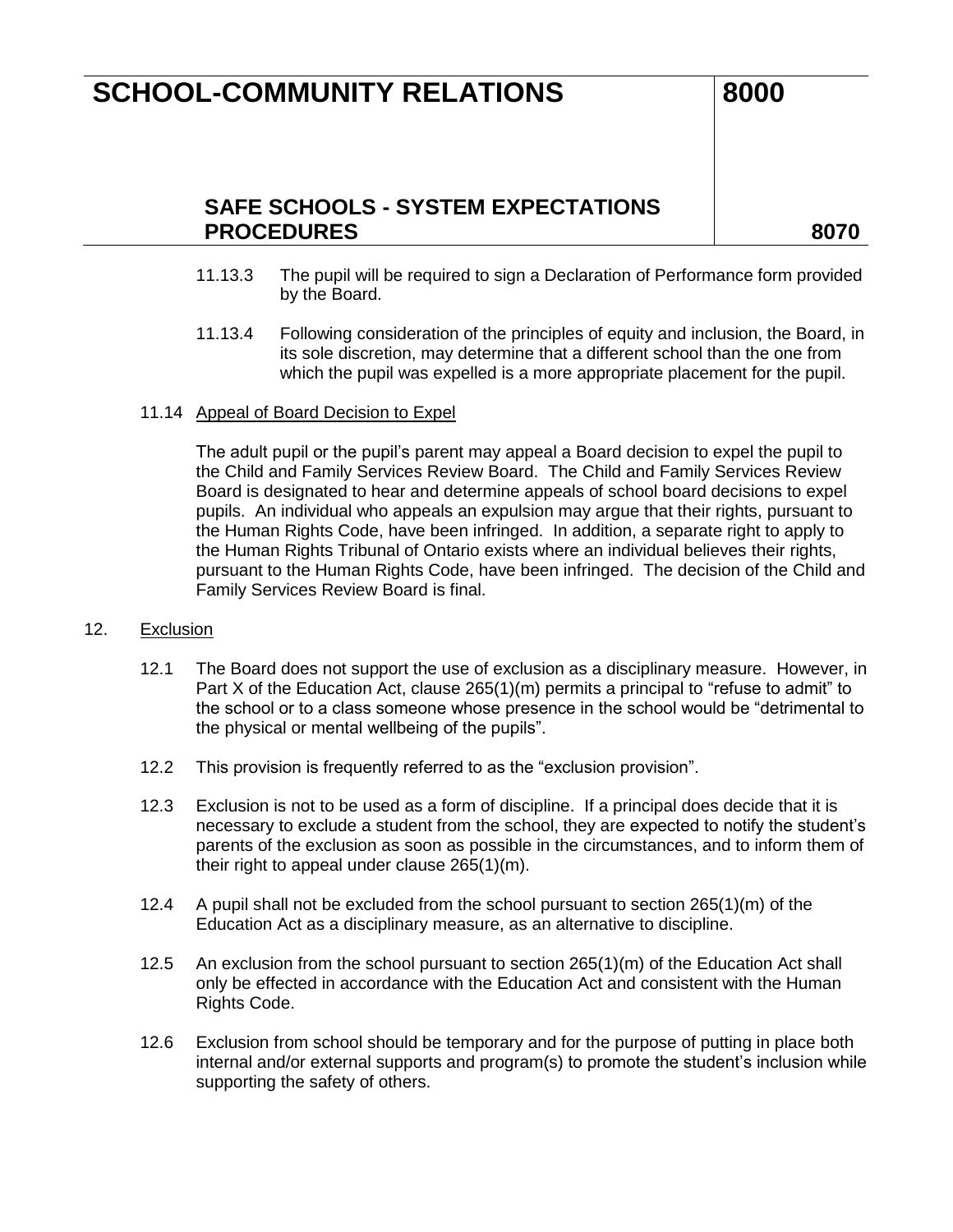## **SAFE SCHOOLS - SYSTEM EXPECTATIONS PROCEDURES 8070**

- 12.7 A pupil is NOT excluded from a class or from the school pursuant to section 265(1)(m) of the Education Act in circumstances where the parent and the principal, in consultation with the superintendent, AGREE that, as an accommodation and in the best interests of the pupil, the pupil's educational program should be modified such that the pupil is not participating in one or more specific class(es) or is excused from attending school for part or all of the school day during a specific period of time and/or during a specific school event or series of school events.
- 12.8 A pupil is NOT excluded from a class pursuant to section 265(1)(m) of the Education Act by virtue of serving a detention or in-school suspension in another part of the school as part of progressive discipline that has been imposed by the principal or designate.

#### 13. Delegation of Authority

Whenever possible, the Board will attempt to have an administrator present on school property. A principal may delegate authority for discipline matters to a vice principal or teacher-in-charge in accordance with the Board's procedures. A delegation of authority to a teacher-in-charge will only come into effect if there are no administrators present on school property. Those who are delegated authority for discipline matters must respect and implement their duties and decisions as required by the Education Act, Board policies and procedures and the Human Rights Code of Ontario.

#### 13.1 Delegation of Authority to a Vice Principal

Vice principals may be delegated authority by the principal to receive oral and written reports of suspension and expulsion infractions from Board employees and transportation providers in accordance with this procedure, and to report infractions to the police in accordance with the Police/School Protocol.

Vice principals may be delegated authority by the principal to conduct an investigation and/or inquiry when an infraction has occurred requiring further information before further action can be taken.

A vice principal may be delegated authority to consider and implement progressive discipline measures following the investigation of an incident, which has occurred on school property, or during a school activity or in circumstances having an impact on the school climate and that by its nature does not require the principal to consider imposing a suspension and does not require the principal to consider imposing a suspension pending an inquiry for the purposes of recommending an expulsion.

A vice principal may be delegated authority to impose a suspension of five or fewer days in accordance with these procedures.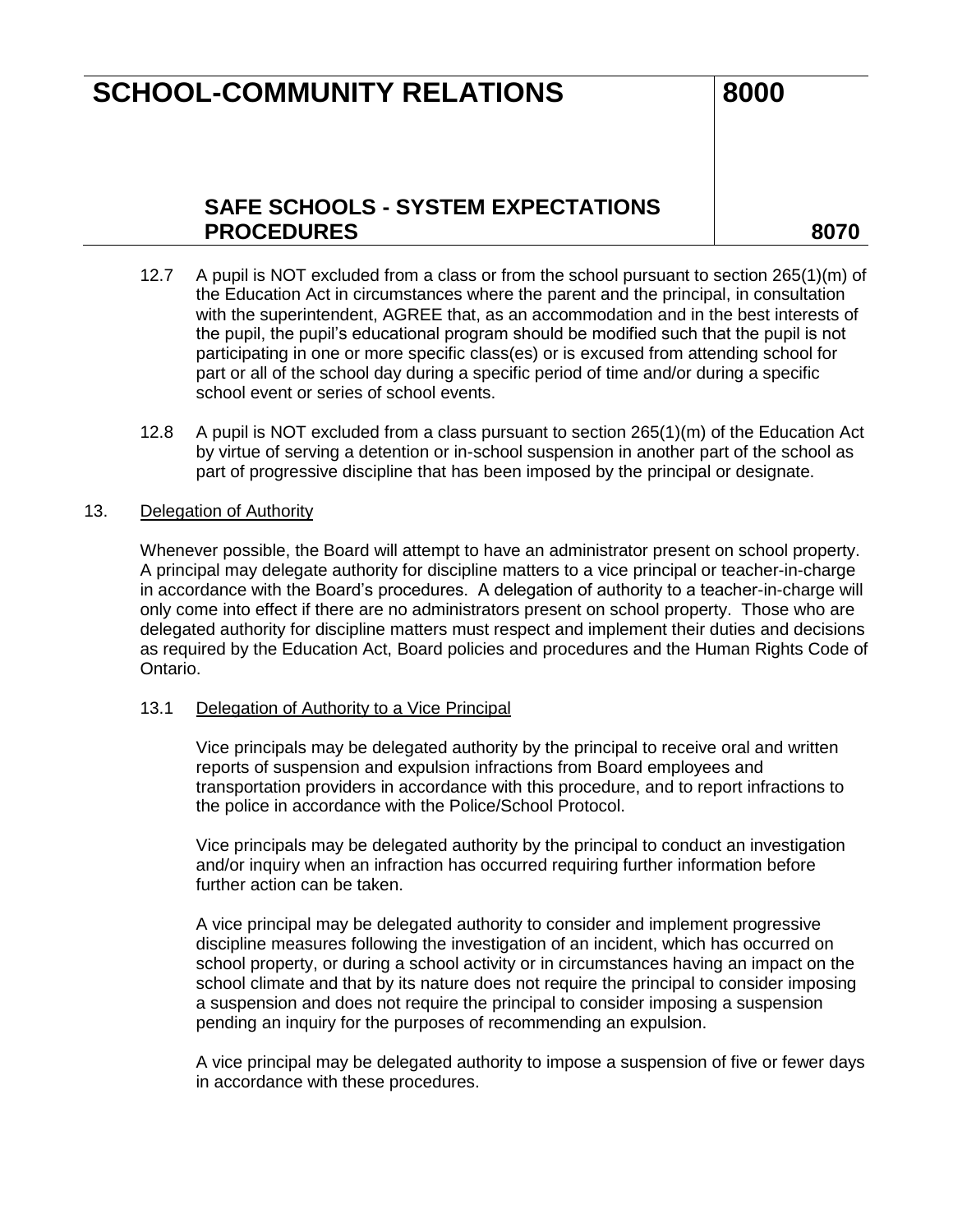## **SAFE SCHOOLS - SYSTEM EXPECTATIONS PROCEDURES 8070**

A vice principal may be delegated authority to create and facilitate all aspects of the Student Action Plan process when a pupil has been suspended for five or more days or when a pupil who is referred to the Suspension Appeals/Expulsion Hearing Committee of the Board for expulsion.

A vice principal may be delegated authority to notify a parent of a pupil who has been the victim of an incident in accordance with the notification provisions outlined in these procedures, including an incident that might lead to a suspension or recommendation for expulsion. The vice principal may communicate the supports being provided for the victim, such as a Safety Plan, as well as any other Board and community supports in accordance with these procedures. A vice principal may be delegated authority to develop a victim's Safety Plan.

A vice principal may be delegated authority to develop a Transition Plan for a pupil where a decision has been made by the superintendent in consultation with the principal and consistent with the Human Rights Code that the pupil must be transferred to another school in accordance with these procedures following an incident. The vice principal may also be delegated responsibility for organizing and conducting the transfer meeting.

Authority delegated to the vice principal shall be identified, in writing, in documentation identifying all of the vice principal's responsibilities and duties within the school, and may include one or more of the following:

- receive reports about suspension and expulsion infractions from Board employees and transportation providers;
- contact police in accordance with the Police/School Protocol;
- conduct investigations and inquiries;
- consider and implement progressive discipline measures;
- impose suspensions of between one and five days;
- develop and implement Student Action Plans;
- notify a parent of a pupil who has been the victim of an incident;
- develop a Safety Plan;
- develop a Transition Plan; and
- organize and be responsible for a school transfer meeting.

The principal may delegate the performance of one or more of the above noted responsibilities to a vice principal, to be performed by the vice principal, despite the principal's presence in the school.

Despite authority to conduct investigations and inquiries, as noted above, where, in the vice principal's opinion, the allegations might attract discipline requiring a suspension of five or more days, the vice principal shall consult with and/or receive direction from the principal or superintendent throughout the investigation process.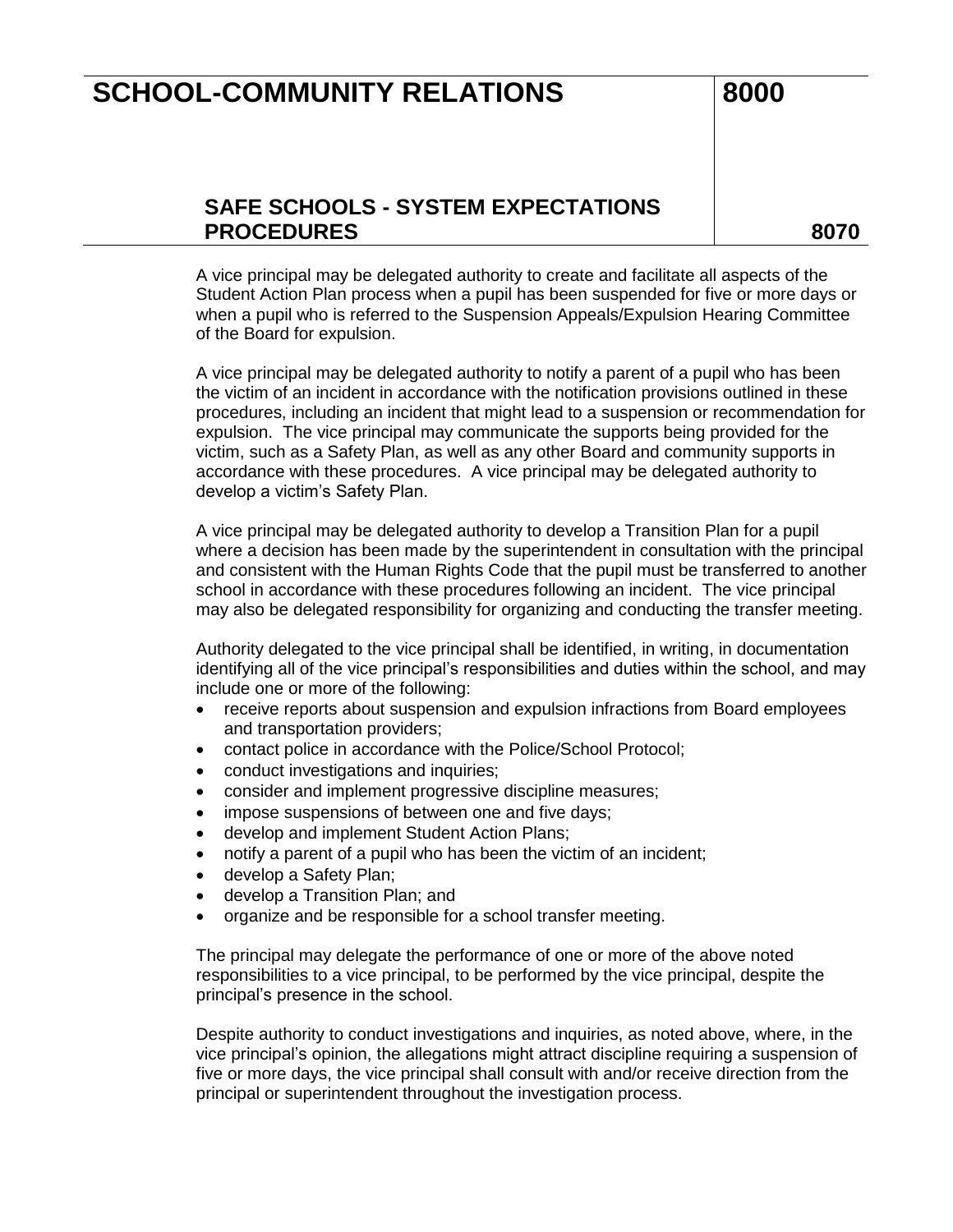### **SAFE SCHOOLS - SYSTEM EXPECTATIONS PROCEDURES 8070**

A vice principal may not be delegated the power to impose a suspension of more than five days or make the final decision with respect to recommending to the Board that a pupil be expelled.

#### 13.2 Delegation of Authority to Teacher-in-Charge

A teacher-in-charge may be delegated authority by the principal to receive reports about suspension and expulsion infractions from Board employees and transportation providers, in which case; the teacher-in-charge shall, at the earliest opportunity, inform the principal or vice principal and when the absence of the principal and vice principal might be for two or more days, the superintendent.

A teacher-in-charge may be delegated authority to contact the police in an emergency or in the event of an incident requiring police involvement in accordance with the Police/School Protocol.

A teacher-in-charge may be delegated authority by the principal to conduct an investigation when an infraction has occurred requiring further information before action can be taken. When it appears that the incident might attract discipline in the form of suspension or expulsion, the teacher-in-charge shall NOT proceed to investigate, but shall, at the earliest opportunity, provide the principal or vice principal, and in the absence of the principal and vice principal for two or more days, the superintendent, with a detailed written and oral account of the steps taken and information determined up to that point.

All incidents on school property occurring during a school related activity or having an impact on school climate that might result in suspension or suspension and a recommendation for expulsion shall be reported by the teacher-in-charge to the principal, or the vice principal in the principal's absence, at the earliest opportunity, and in the absence of the principal and vice principal for two or more days, the superintendent.

In such circumstances, the teacher-in-charge may be delegated authority to provide information to the parent of a pupil, who is NOT an adult pupil and where the teacher-incharge is NOT of the opinion that informing the parent would put the pupil at risk of harm, about the fact that harm has been caused and the nature of the harm that has occurred. The teacher-in-charge shall also inform the parent that, at the earliest opportunity, an administrator will contact the parent to provide further information about the activity causing harm and the steps that will be taken to support the victim and ensure the victim's safety. The teacher-in-charge may inform a parent of an adult pupil if that pupil consents to the disclosure of information.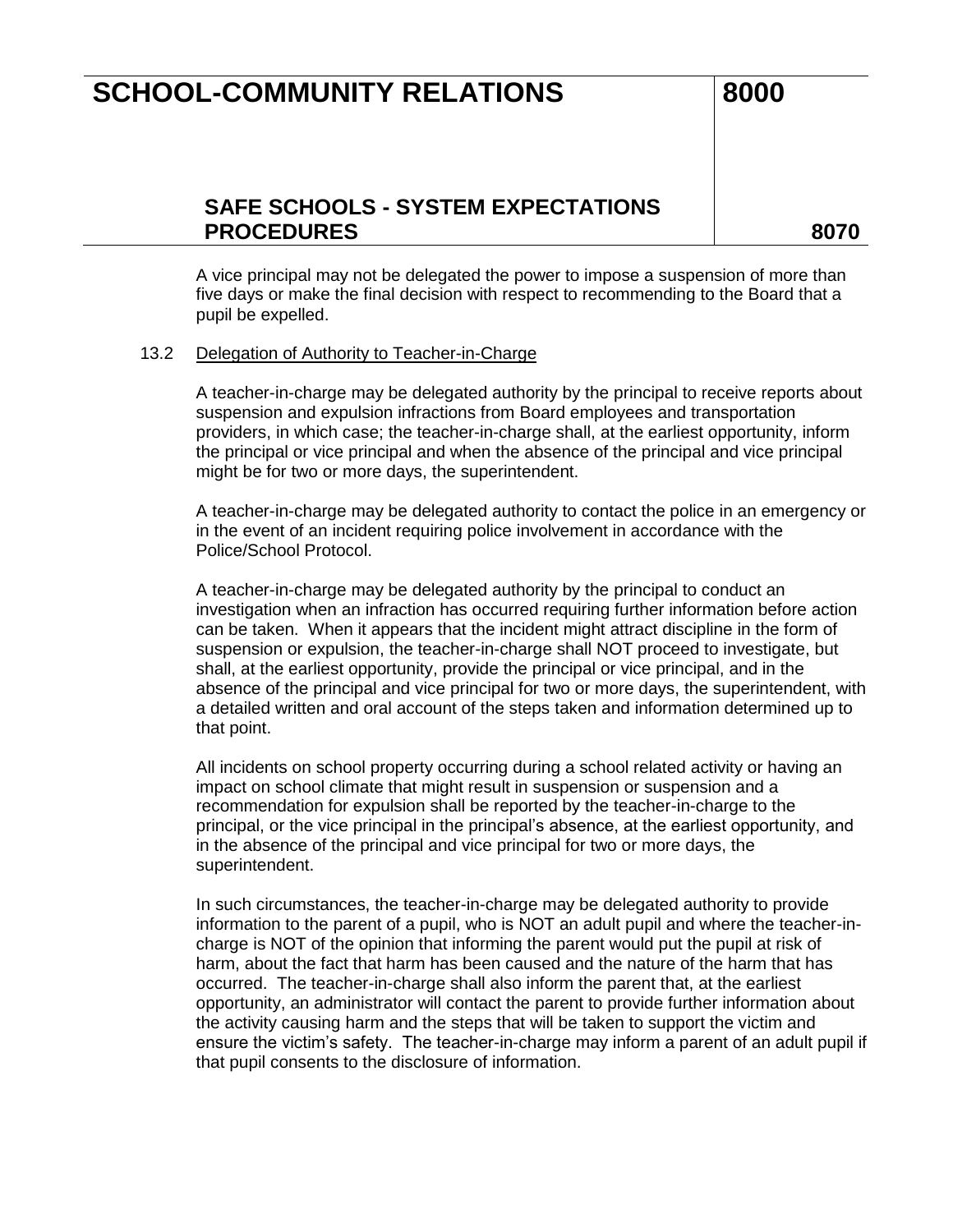### **SAFE SCHOOLS - SYSTEM EXPECTATIONS PROCEDURES 8070**

A teacher-in-charge shall NOT be delegated authority to share with the parent of a victim the name of the suspected perpetrators and/or the discipline measures that might be taken by the school to address the infraction.

The teacher-in-charge may be delegated authority to consider and implement progressive discipline measures following the investigation of an incident, which has occurred on school property, during a school activity, or in circumstances having an impact on the school climate, that by its nature does not require the principal to consider imposing a suspension and does not require the principal to consider imposing a suspension pending an inquiry for the purposes of recommending an expulsion.

A teacher-in-charge shall not be delegated authority to suspend a pupil.

If at any time the teacher-in-charge is uncertain or uncomfortable about the duties that have been delegated and/or the possible application of the Human Rights Code, they should take immediate steps to contact an administrator. In emergency circumstances, where an administrator is not available, the teacher-in-charge shall contact the emergency administrator who has been identified as a resource.

Written notice identifying the authority being delegated to the teacher-in-charge, the timeframe for the delegation of the authority and the resources available to the teacherin-charge must be provided in the Board-approved form.

When a teacher-in-charge has been identified to assume duties for a particular timeframe, communication by internal electronic mail shall be provided to all staff members of the school, who are anticipated to be in attendance during the particular timeframe, identifying the name of the teacher-in-charge and the timeframe for the administration's absence.